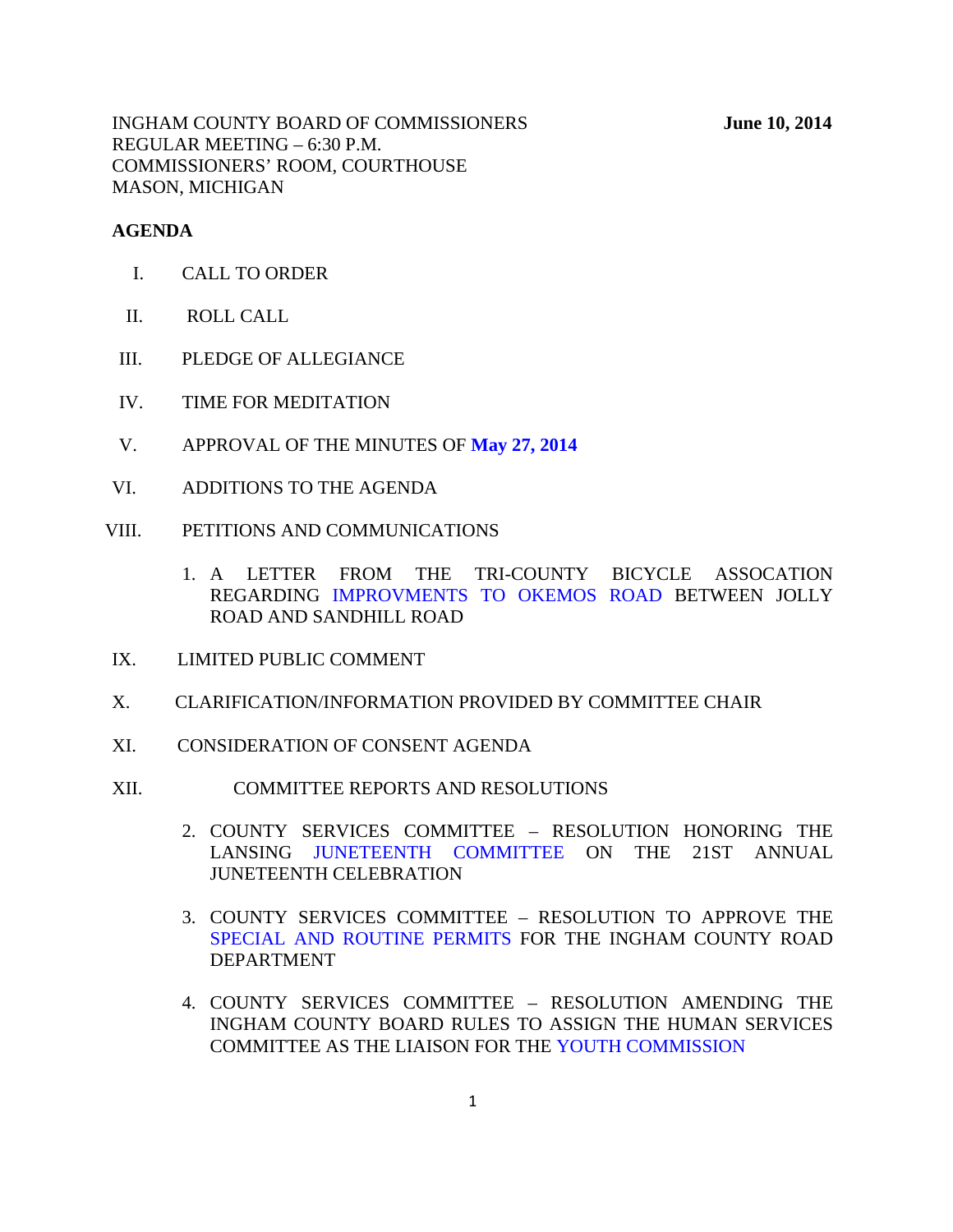- 5. COUNTY SERVICES AND FINANCE COMMITTEES RESOLUTION TO APPROVE LOCAL ROAD AGREEMENT WITH [LEROY TOWNSHIP FO](#page-59-0)R THE INGHAM COUNTY ROAD DEPARTMENT
- 6. COUNTY SERVICES AND FINANCE COMMITTEES RESOLUTION TO APPROVE LOCAL ROAD AGREEMENT WI[TH VEVAY TOWNSHIP FOR](#page-61-0) THE INGHAM COUNTY ROAD DEPARTMENT
- 7. COUNTY SERVICES AND FINANCE COMMITTEES RESOLUTION TO APPRO[VE LOCAL ROAD PROGRAM](#page-63-0) AGREEMENT WITH DELHI TOWNSHIP FOR THE INGHAM COUNTY ROAD DEPARTMENT
- 8. COUNTY SERVICES AND FINANCE COMMITTEES RESOLUTION TO APPROVE A SECOND PARTY AGREEMENT BETWEEN MDOT AND INGHAM COUNTY AND A THIRD PARTY AGREEMENT BETWEEN CAPSTONE [COLLEGIATE COMMUNITIES A](#page-65-0)ND INGHAM COUNTY IN RELATION TO SIGNAL INSTALLATION PROJECTS AT HAGADORN ROAD AND EYDE PARKWAY AND HANNAH BOULEVARD AND ESOTERIC WAY
- 9. COUNTY SERVICES AND FINANCE COMMITTEES RESOLUTION TO APPROVE A SECOND PARTY AGREEMENT BETWEEN THE MICHIGAN DEPARTMENT OF TRANSPORTATION (MDOT) AND THE INGHAM COUNTY ROAD DEPARTMENT IN RELATION TO A ROAD RECONSTRUCTION PROJECT FOR SHOEMAN ROAD FROM THE NORTH COUNTY LIN[E TO HASLETT ROAD](#page-67-0)
- 10. COUNTY SERVICES AND FINANCE COMMITTEES RESOLUTION AUTHORIZING THE PURCHASE OF ONE USE[D TELESCOPIC BOOM](#page-68-0) EXCAVATOR FOR THE INGHAM COUNTY ROAD DEPARTMENT
- 11. [HUMAN SERVICE](#page-69-0)S COMMITTEE RESOLUTION HONORING KAREN **JENNINGS**
- 12. HUMAN SERVICES AND FINANCE COMMITTEES RESOLUTION TO AUTHORIZE THE CLIENT SERVICES AGREEMENT WITH THE MICHIGAN DEPARTMENT OF HUMAN SERVICES FOR REFUGEE [MEDICAL ASSESSMENT SERVI](#page-71-0)CES
- 13. HUMAN SERVICES, COUNTY SERVICES AND FINANCE COMMITTEES RESOLUTION CREATING [TWO NEW BUILDING MAINTENANCE](#page-73-0) POSITIONS FOR THE INGHAM COUNTY COMMUNITY HEALTH CENTER
- 14. LAW & COURTS, COUNTY SERVICES AND FINANCE COMMITTEES RESOLUTION TO APPRO[VE A TEMPORARY PROSECUTOR'S WARRANT](#page-74-0)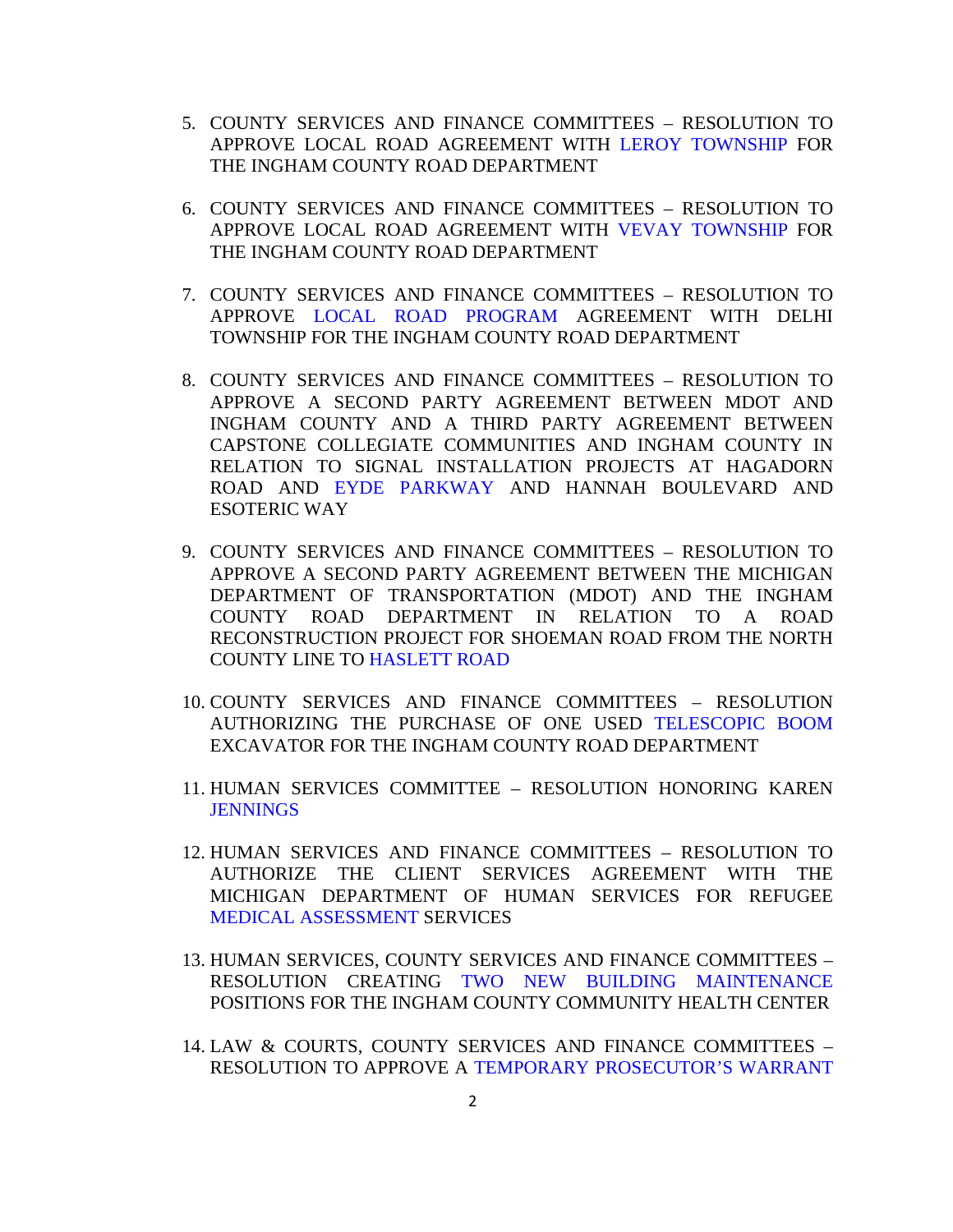#### CLERK AND THE TRANSFER OF PROSECUTING ATTORNEY FUNDS

- 15. LAW & COURTS AND FINANCE COMMITTEES RESOLUTION TO AUTHORIZE A TIM[E EXTENSION FOR THE SAF](#page-76-0)E HAVEN SUPERVISED VISITATION AND SAFE EXCHANGE GRANT PROGRAM AND **SUBCONTRACTS**
- 16. LAW & COURTS AND FINANCE COMMITTEES RESOLUTION TO APPROVE THE CITY OF LANSING'S REQUEST FOR THE INGHAM COUNTY SHERIFF'S OFFICE TO PROVIDE TRAFFIC ENFORCEMENT SERVICES THROUGH [THE SECONDARY ROAD PATROL P.A. 416 GRANT](#page-78-0) PROGRAM
- XIII. SPECIAL ORDERS OF THE DAY
- XIV. PUBLIC COMMENT
- XV. COMMISSIONER ANNOUNCEMENTS
- XVI. CONSIDERATION AND ALLOWANCE OF CLAIMS
- XVII. ADJOURNMENT

THE COUNTY OF INGHAM WILL PROVIDE NECESSARY REASONABLE AUXILIARY AIDS AND SERVICES, SUCH AS INTERPRETERS FOR THE HEARING IMPAIRED AND AUDIO TAPES OF PRINTED MATERIALS BEING CONSIDERED AT THE MEETING FOR THE VISUALLY IMPAIRED, FOR INDIVIDUALS WITH DISABILITIES AT THE MEETING UPON FIVE (5) WORKING DAYS NOTICE TO THE COUNTY OF INGHAM. INDIVIDUALS WITH DISABILITIES REQUIRING AUXILIARY AIDS OR SERVICES SHOULD CONTACT THE COUNTY OF INGHAM IN WRITING OR BY CALLING THE FOLLOWING: INGHAM COUNTY BOARD OF COMMISSIONERS, P.O. BOX 319, MASON, MI 48854, 517- 676-7200.

#### **PLEASE TURN OFF CELL PHONES AND OTHER ELECTRONIC DEVICES OR SET TO MUTE OR VIBRATE TO AVOID DISRUPTION DURING THE MEETING**

**FULL BOARD PACKETS ARE AVAILABLE AT: www.ingham.org**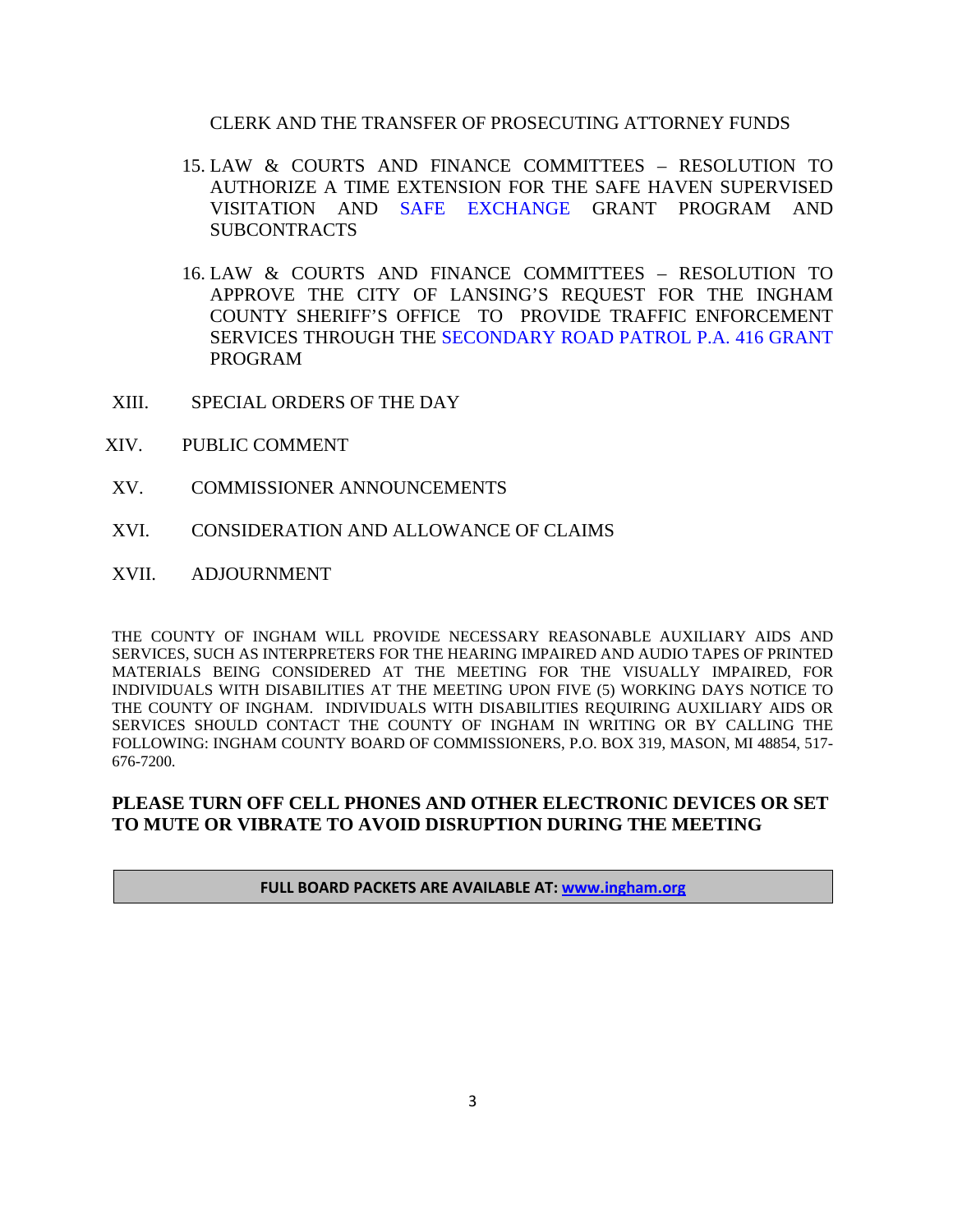Board of Commissioners Room – Courthouse  $Mason - 6:30 p.m.$ May 27, 2014

# <span id="page-3-0"></span>**CALL TO ORDER:**

Chairperson Celentino called the May 27, 2014 Regular Meeting of the Ingham County Board of Commissioners to order at 6:30 p.m.

Members Present at Roll Call: Anthony, Bahar-Cook, Celentino, Crenshaw, Holman, Hope, Koenig, Maiville, McGrain, Nolan, Schafer, Tennis, Tsernoglou and Vickers.

A quorum was present.

#### **PLEDGE OF ALLEGIANCE:**

Chairperson Celentino asked Paul Pratt, Deputy Drain Commissioner, to lead the Board in the Pledge of Allegiance.

#### **MEDITATION:**

Chairperson Celentino asked those present to remain standing for a moment of silence or prayer.

#### **APPROVAL OF MINUTES OF MAY 13, 2014:**

Commissioner Anthony moved to approve the minutes of the May 13, 2014 meeting. Commissioner Schafer seconded the motion.

Motion to approve the minutes carried unanimously.

#### **ADDITIONS TO THE AGENDA:**

Chairperson Celentino indicated without objection, the following late resolutions will be added to the agenda:

Agenda Item No. 9 – Resolution to approve the Ingham County Brownfield Authority Brownfield Plan for the new Dunkin Donuts/Sunoco Development located at 3340 Okemos Road and 2221 University Park Drive, Alaiedon Township, Michigan.

Agenda Item No. 13 – Resolution to approve a second party agreement between the Michigan Department of Transportation and the Ingham County Road Department in relation to a road reconstruction project for Bennett Road from Hagadorn Road to Okemos Road.

Agenda Item No. 15 – Resolution to approve a second party agreement between the Michigan Department of Transportation and the Ingham County Road Department in relation to intersection reconstruction projects located at the College Road and Kipp Road intersection, Williams Road and DeCamp Road intersection, and Williams Road and Fogg Road intersection.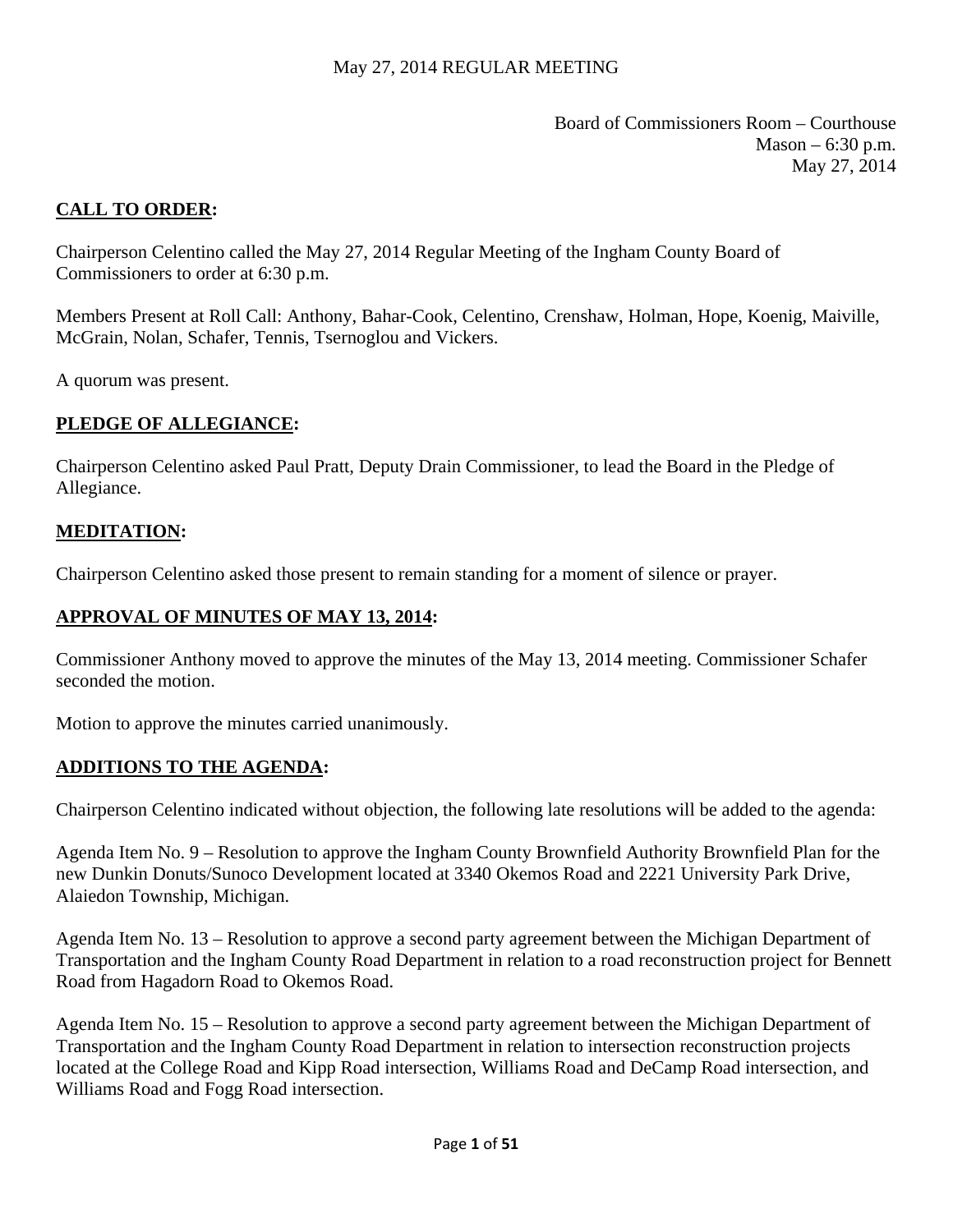# **PETITIONS AND COMMUNICATIONS:**

A Notice of Public Hearing for the City of Lansing. Referred to Finance Committee.

Letter from the Michigan Department of Treasury regarding the Tri-County Convention Facilities Tax/4% State-Wide Liquor Tax. Referred to Human Services Committee.

# **LIMITED PUBLIC COMMENT:**

None.

# **CLARIFICATION/INFORMATION PROVIDED BY COMMITTEE CHAIR**:

None.

# **CONSIDERATION OF CONSENT AGENDA**:

Commissioner Maiville moved to adopt a consent agenda consisting of all action items. Commissioner McGrain seconded the motion.

Motion carried unanimously.

Items on the consent agenda were adopted by unanimous roll call vote.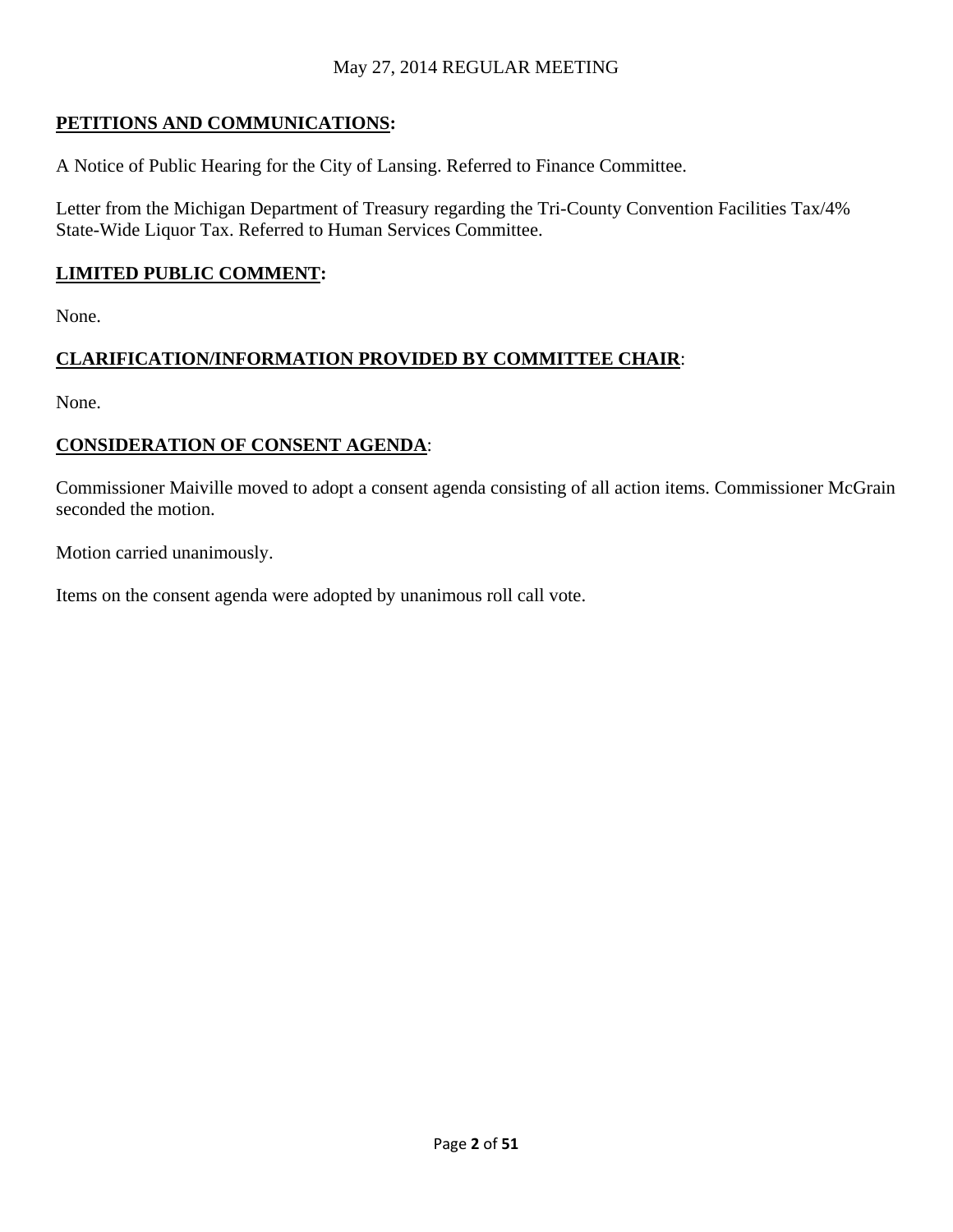Introduced by the County Services Committee of the:

#### INGHAM COUNTY BOARD OF COMMISSIONERS

# **RESOLUTION TO APPROVE THE SPECIAL AND ROUTINE PERMITS FOR THE INGHAM COUNTY ROAD DEPARTMENT**

#### **RESOLUTION # 14 – 205**

WHEREAS, as of July 23, 2013, the Ingham County Department of Transportation and Roads became the Ingham County Road Department per Resolution #13-289; and

WHEREAS, the Ingham County Road Commission periodically approved Special and Routine permits as part of the their roles and responsibilities; and

WHEREAS, this is now the responsibility of the Board of Commissioners to approve these permits as necessary.

THEREFORE BE IT RESOLVED, that the Ingham County Board of Commissioners approves the attached list of Special and Routine Permits dated May 8, 2014 as submitted.

**COUNTY SERVICES: Yeas**: Holman, Tsernoglou, Crenshaw, Nolan, Koenig, Celentino, Maiville **Nays**: None **Absent:** None **Approved 5/20/14**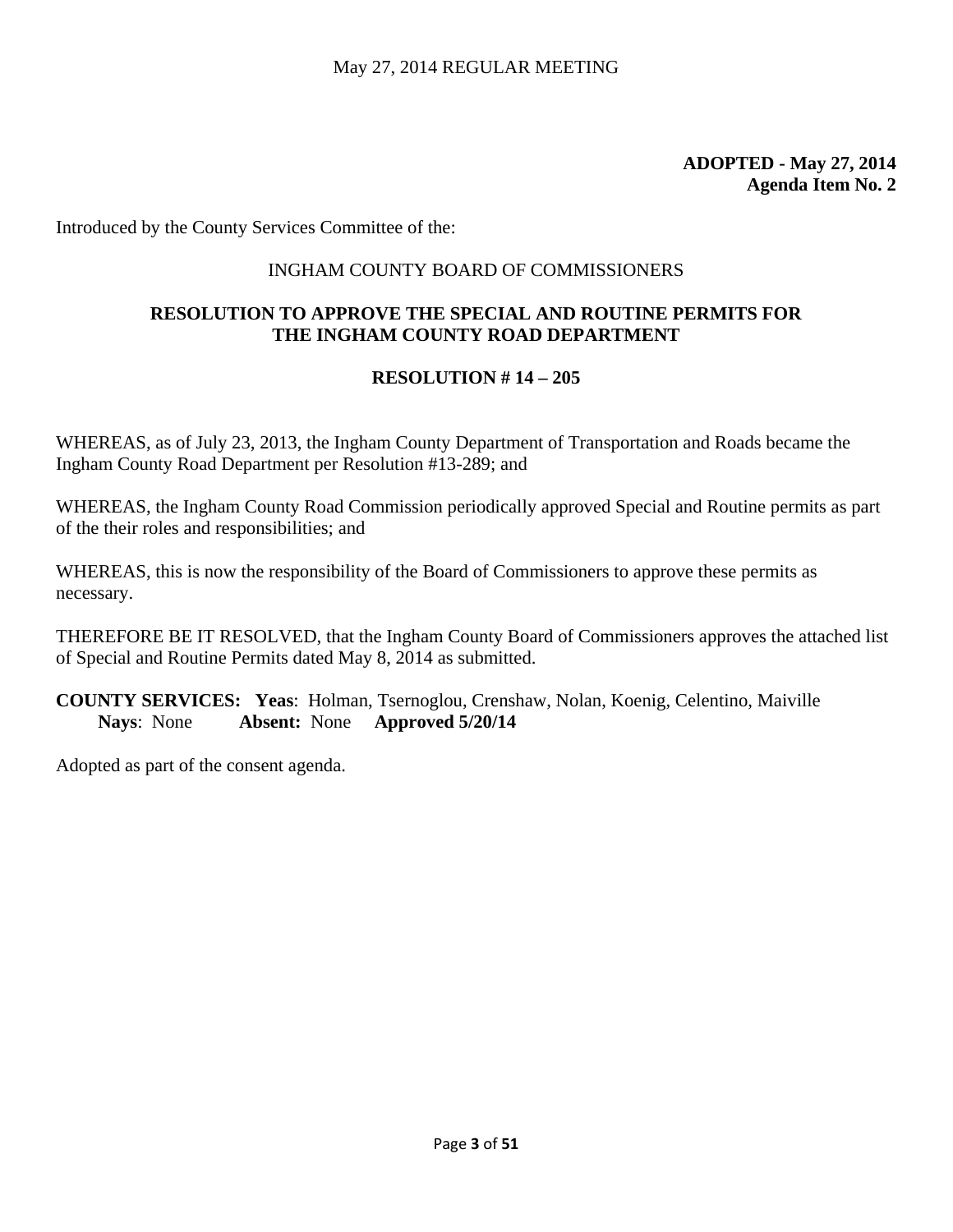## **INGHAM COUNTY ROAD DEPARTMENT**

DATE: May 8, 2014

#### LIST OF CURRENT PERMITS ISSUED

| <b>R/W PERMIT#</b> | <b>R/W APPLICANT /CONTRACTOR</b>                   | <b>R/W WORK</b>       | <b>R/W LOCATION</b>                                       | R/W CITY/TWP.   | <b>R/W SECTION</b> |
|--------------------|----------------------------------------------------|-----------------------|-----------------------------------------------------------|-----------------|--------------------|
| 2014-150           | <b>DAN THOMAS LAWN SPRINKLER</b>                   | <b>ANNUAL</b>         | <b>VARIOUS</b>                                            | <b>VARIOUS</b>  |                    |
|                    |                                                    | <b>LAWN/SPRINKLER</b> |                                                           |                 |                    |
| 2014-152           | <b>COMCAST</b>                                     | CABLE/OH              | ST JOSEPH ST & CLEMENT RD                                 | <b>LANSING</b>  | 18                 |
| 2014-153           | <b>COMCAST</b>                                     | CABLE / UG            | WILLOUGHBY RD & CEDAR ST                                  | <b>DELHI</b>    | 15                 |
| 2014-154           | <b>CONSUMERS ENERGY</b>                            | <b>GAS</b>            | <b>VARIOUS</b>                                            | <b>DELHI</b>    |                    |
| 2014-156           | <b>G.A. HUNT EXCAVATING</b>                        | <b>STORM</b>          | JACQUELINE AVE & DAVALIND DR                              | <b>DELHI</b>    | 23                 |
| 2014-160           | <b>ENBRIDGE ENERGY LIMITED</b>                     | <b>MISCELLANEOUS</b>  | STATE RD & BASE LINE RD                                   | <b>LESLIE</b>   | 33                 |
| 2014-162           | AT & T                                             | CABLE/UG              | WOOD ST & LAKE LANSING RD                                 | <b>LANSING</b>  | $\overline{2}$     |
| 2014-163           | <b>FRONTIER</b>                                    | CABLE / UG            | ONONDAGA RD & BELLEVUE RD                                 | <b>ONONDAGA</b> | 20                 |
| 2014-164           | <b>CONSUMERS ENERGY</b>                            | GAS                   | ANDRUS AVE BET MAACON AVE &<br><b>UPTON RD</b>            | <b>LANSING</b>  | $\overline{7}$     |
| 2014-165           | <b>CONSUMERS ENERGY</b>                            | GAS                   | <b>GOULD RD BET MORRIS AVE &amp;</b><br><b>WILLOW ST</b>  | <b>LANSING</b>  | $\overline{7}$     |
| 2014-166           | <b>CONSUMERS ENERGY</b>                            | GAS                   | MORRIS AVE BET WILLOW ST &<br><b>OVERLEA DR</b>           | <b>LANSING</b>  | $\tau$             |
| 2014-182           | WIELAND-DAVCO CORP.                                | WALKWAY CONST.        | PINE TREE RD & BELLE CHASE<br><b>WAY</b>                  | <b>DELHI</b>    | $\overline{2}$     |
| 2014-183           | DELHI CHARTER TOWNSHIP                             | <b>SPECIAL EVENT</b>  | <b>VARIOUS</b>                                            | <b>DELHI</b>    |                    |
| 2014-186           | <b>CONSUMERS ENERGY</b>                            | <b>GAS</b>            | ELM ST BET HOLT RD &<br><b>SYCAMORE ST</b>                | <b>DELHI</b>    | $\overline{23}$    |
| 2014-189           | <b>COMCAST</b>                                     | CABLE/UG              | JAMES PHILLIPS DR & JOLLY RD                              | <b>ALAIEDON</b> | 5                  |
| 2014-191           | YELENA MUCOVICH                                    | <b>LAND DIVISION</b>  | <b>BARNES RD &amp; EDGAR RD</b>                           | <b>AURELIUS</b> | 25                 |
| 2014-192           | LANSING BOARD OF WATER &<br><b>LIGHT</b>           | <b>WATERMAIN</b>      | SANDHILL RD & OKEMOS RD                                   | <b>ALAIEDON</b> | $\overline{4}$     |
| 2014-193           | DELHI CHARTER TOWNSHIP                             | <b>SPECIAL EVENT</b>  | <b>VARIOUS</b>                                            | <b>DELHI</b>    |                    |
| 2014-197           | <b>LEONARD &amp; ELAINE CARTER</b><br><b>TRUST</b> | <b>LAND DIVISION</b>  | <b>COLLEG RD BET TOMLINSON RD &amp;</b><br><b>LYON RD</b> | <b>VEVAY</b>    | 19                 |
| 2014-199           | <b>DADVID R LOHR LAND</b><br><b>SURVEYOR</b>       | <b>MISCELLANEUOS</b>  | <b>VARIOUS</b>                                            | <b>VARIOUS</b>  |                    |
| 2014-203           | <b>CONSUMERS ENERGY</b>                            | GAS                   | MAPLE ST BET SYCAMORE ST &<br><b>HOLT RD</b>              | <b>DELHI</b>    | 23                 |
| 2014-204           | <b>COMCAST</b>                                     | CABLE/UG              | LAKE LANSING RD & HAGADORN<br><b>RD</b>                   | <b>MERIDIAN</b> | 6                  |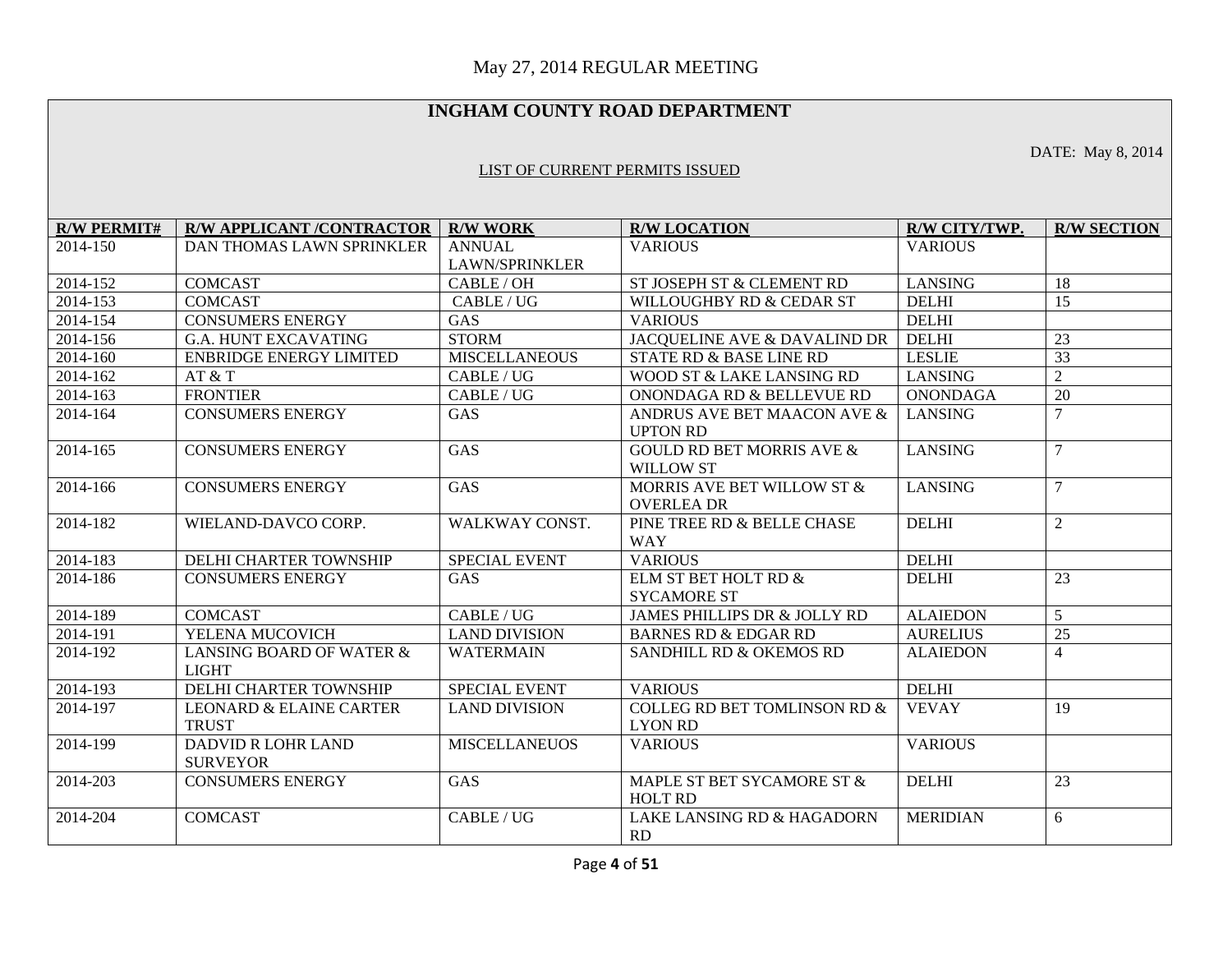| 2014-207 | <b>CONSUMERS ENERGY</b> | GAS | OAKWOOD DR BET HATCH RD &           | <b>MERIDIAN</b> | $\sim$<br>$\overline{\phantom{0}}$ |
|----------|-------------------------|-----|-------------------------------------|-----------------|------------------------------------|
|          |                         |     | BIRCHWOOD DR                        |                 |                                    |
| 2014-208 | <b>CONSUMERS ENERBY</b> | GAS | <b>ESOTERIC WAY &amp; EYDE PKWY</b> | <b>MERIDIAN</b> | <b>20</b>                          |
| 2014-210 | <b>CONSUMERS ENERGY</b> | GAS | <b>GREEN RD &amp; HASLETT RD</b>    | <b>MERIDIAN</b> | ∸                                  |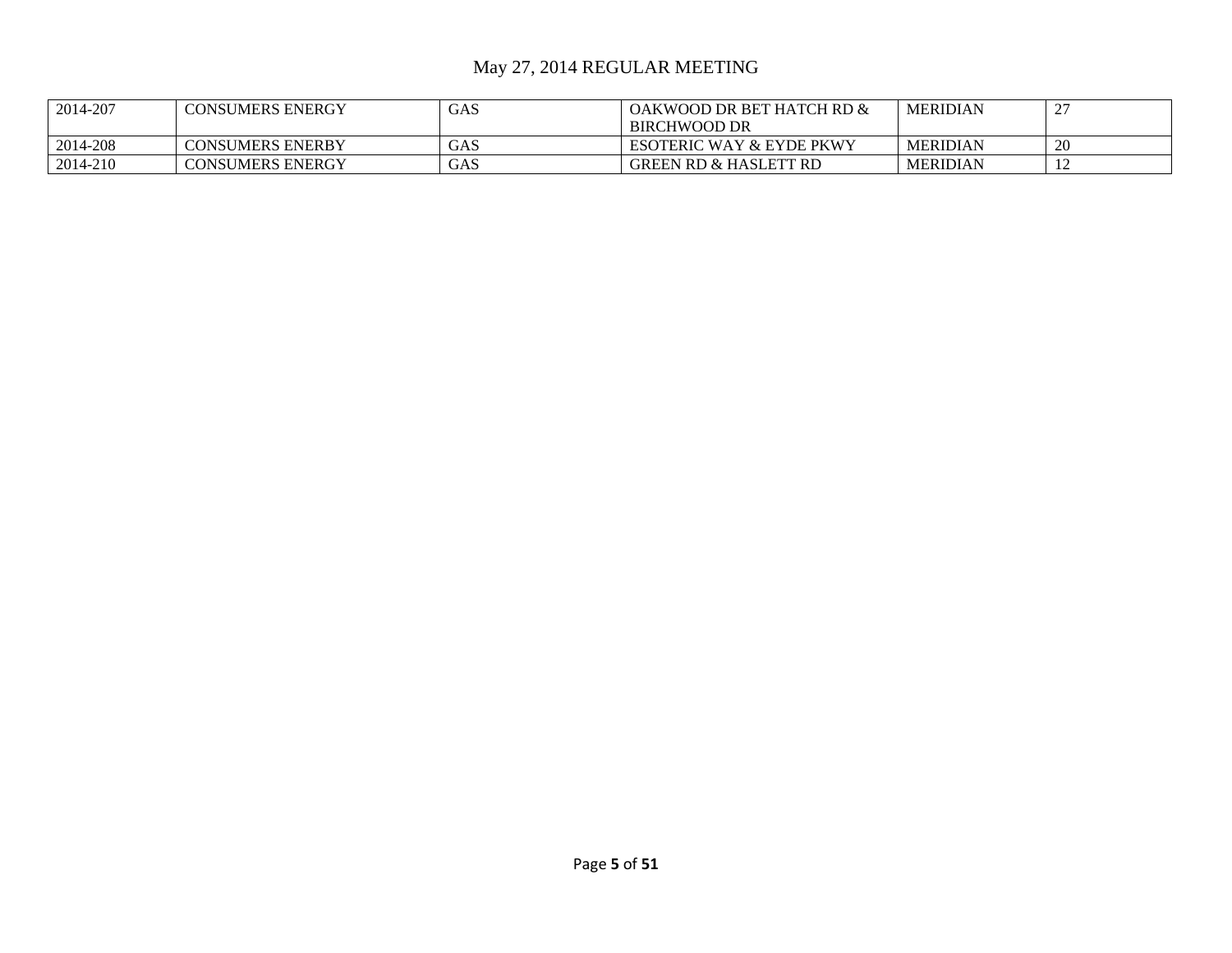Introduced by the County Services Committee of the:

# INGHAM COUNTY BOARD OF COMMISSIONERS

# **RESOLUTION HONORING WADE ALEXANDER YAUK**

## **RESOLUTION # 14 – 206**

WHEREAS, Wade Alexander Yauk is a senior at Williamston High School, he is active in the community and enjoys marching band, cross country team, varsity track and field, varsity tennis and swimming; and

WHEREAS, Wade began his scouting career in 2002 and attained Cub scouting's highest honor, the Arrow of Light in 2007, he joined Boy Scout Troop #63 in the spring of 2007; and

WHEREAS, his scout leadership history includes Senior Patrol Leader, Assistant Patrol Leader and Scribe, he is also a member of the Order of the Arrow where he obtained Brotherhood in the summer of 2010; and

WHEREAS, Wade's eagle project entailed the research, design and construction of a multi-bench seating area outside of the Fitness Center/Pool wing of Williamston High School, he spend 188 hours on the project with the assistance of 21 people from the community, family and troop; and

WHEREAS, Wade has earned the highest rank attainable in Scouting, the Eagle Scout; and

WHEREAS, to achieve the Eagle rank, a scout must demonstrate leadership and citizenship while earning 21 merit badges before reaching the age of 18.

THEREFORE BE IT RESOLVED, that the Ingham County Board of Commissioners congratulates Wade Alexander Yauk for earning the rank of Eagle Scout and extends its sincere appreciation to Wade for serving as a positive role model for the youth in our community.

# **COUNTY SERVICES: Yeas**: Holman, Tsernoglou, Crenshaw, Nolan, Koenig, Celentino, Maiville **Nays**: None **Absent:** None **Approved 5/20/14**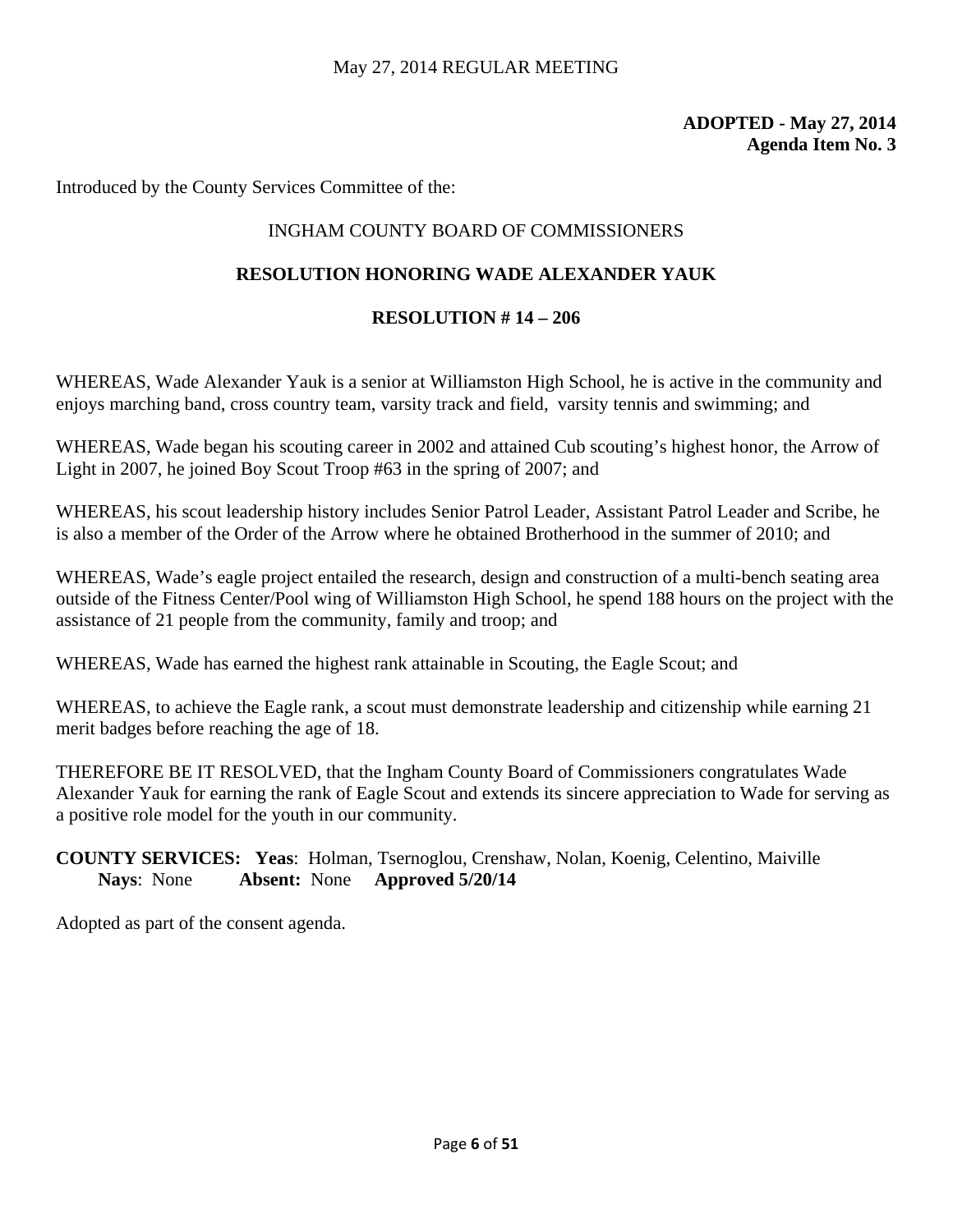Introduced by the County Services Committee of the:

# INGHAM COUNTY BOARD OF COMMISSIONERS

# **RESOLUTION HONORING BENJAMIN MICHAEL THOENES**

#### **RESOLUTION # 14 – 207**

WHEREAS, Benjamin Michael Thoenes is a senior at Williamston High School, he is active in the community and enjoys playing on the varsity basketball team and running, he received all state honors in track and field last year in two events and served as a captain for the cross country and track and field teams; and

WHEREAS, Benjamin began his scouting career in 2002 and attained Cub scouting's highest honor, the Arrow of Light in 2007, he joined Boy Scout Troop #63 in the spring of 2010; and

WHEREAS, his scout leadership history includes Troop Scribe, he was elected by fellow scouts to be a member of the Order of the Arrow Brotherhood, he also served as librarian and attended Camp Rotary in Clare, Michigan four consecutive summers earning his World Conservation Award in 2009; and

WHEREAS, Benjamin's eagle project entailed the restoration of the Memorial Garden at Williamston United Methodist Church, which included positioning six cement benches and bases, building and installing two picnic tables, constructing a grill pad and a water closet; and

WHEREAS, Benjamin has earned the highest rank attainable in Scouting, the Eagle Scout; and

WHEREAS, to achieve the Eagle rank, a scout must demonstrate leadership and citizenship while earning 21 merit badges before reaching the age of 18.

THEREFORE BE IT RESOLVED, that the Ingham County Board of Commissioners congratulates Benjamin Michael Thoenes for earning the rank of Eagle Scout and extends its sincere appreciation to Benjamin for serving as a positive role model for the youth in our community.

**COUNTY SERVICES: Yeas**: Holman, Tsernoglou, Crenshaw, Nolan, Koenig, Celentino, Maiville **Nays**: None **Absent:** None **Approved 5/20/14**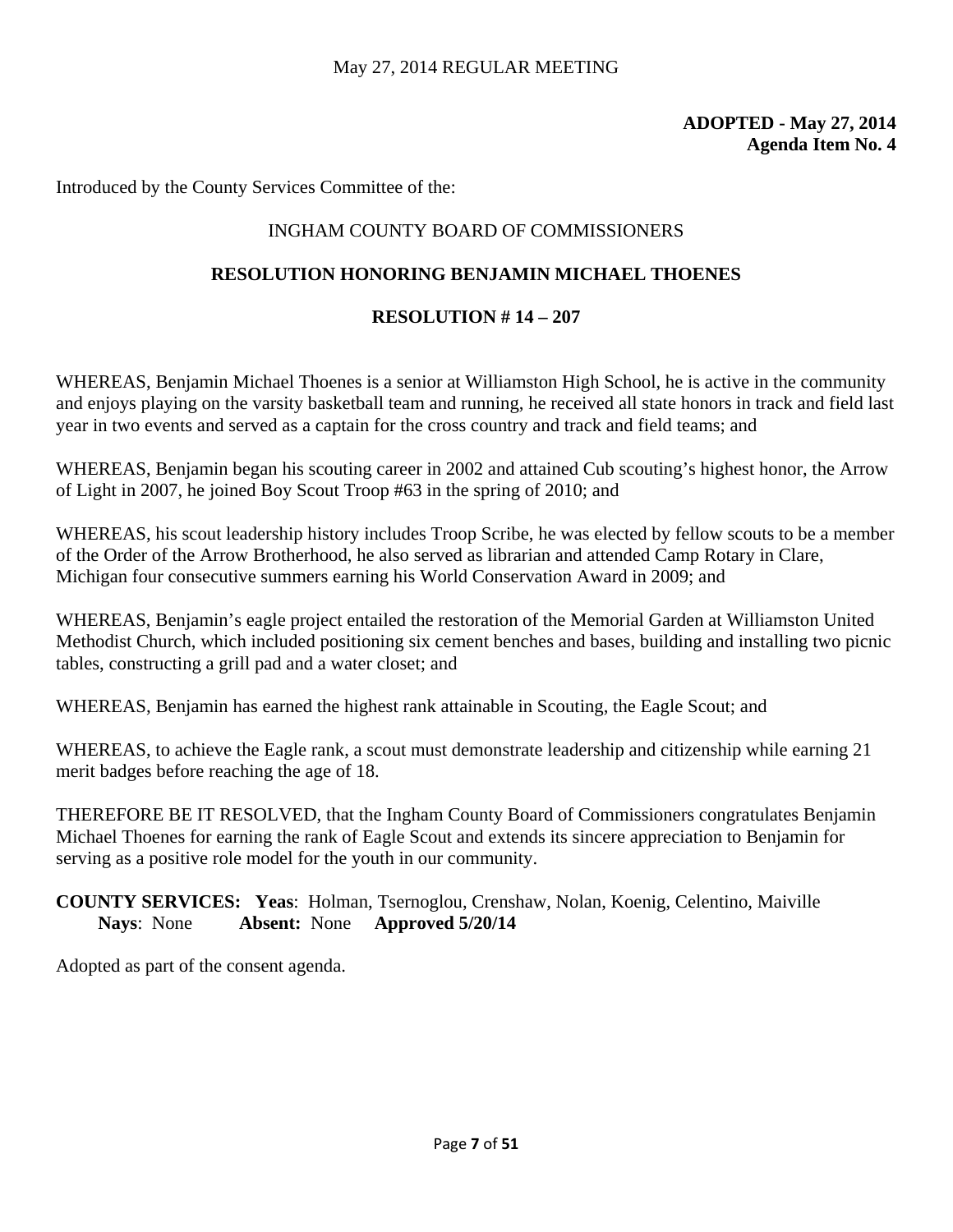Introduced by the County Services and Finance Committees of the:

#### INGHAM COUNTY BOARD OF COMMISSIONERS

## **RESOLUTION TO AUTHORIZE THE INGHAM COUNTY BOARD OF COMMISSIONERS TO FILE A PETITION WITH THE INGHAM COUNTY DRAIN COMMISSIONER FOR MAINTENANCE AND IMPROVEMENTS TO THE MONTGOMERY DRAIN (ALSO KNOWN AS THE MONTGOMERY DRAIN EXTENSION)**

#### **RESOLUTION # 14 – 208**

WHEREAS, the County of Ingham ("County") recognizes that it is necessary for the public health to clean out, relocate, widen, deepen, straighten, tile, extend, consolidate, add branches, add lands, relocate along a highway, and/or install devices to purify the flow of the Montgomery Drain, also known as Montgomery Drain Extension ("Montgomery Drain"), pursuant to Chapter 20 of Public Act 40 of 1956, as amended, and that this maintenance and improvement work is required at this time due to flooding of parcels within the Montgomery Drain Drainage District and due to pollution of the Montgomery Drain, resulting in pollution of the waters of the state; and

WHEREAS, all of the lands to be benefited by the Montgomery Drain are located within the County; and

WHEREAS, the County recognizes that it will be subject to assessment to pay for a percentage of the cost of the Drain for benefit to County roads.

THEREFORE BE IT RESOLVED**,** pursuant to Chapter 20 of Public Act 40 of 1956, as amended, on behalf of the County, the Chair of the County Board of Commissioners is authorized to execute a Petition for the cleaning out, relocating, widening, deepening, straightening, tiling, extending, consolidating, adding branches, adding lands, relocating along a highway, and/or installing devices to purify the flow of the Montgomery Drain, after approval as to form by the County Attorney.

BE IT FURTHER RESOLVED, that said Petition and Exhibit "A" to Petition – Montgomery Drain Route and Course is incorporated by reference and attached to this resolution.

BE IT FURTHER RESOLVED, that immediately following this meeting, the County Clerk shall forward to the Ingham County Drain Commissioner a certified copy of this Resolution and an executed Petition for the cleaning out, relocating, widening, deepening, straightening, tiling, extending, consolidating, adding branches, adding lands, relocating along a highway, and/or installing devices to purify the flow of the drain known and designated as the Montgomery Drain.

**COUNTY SERVICES: Yeas**: Holman, Tsernoglou, Crenshaw, Nolan, Koenig, Celentino, Maiville **Nays**: None **Absent:** None **Approved 5/20/14**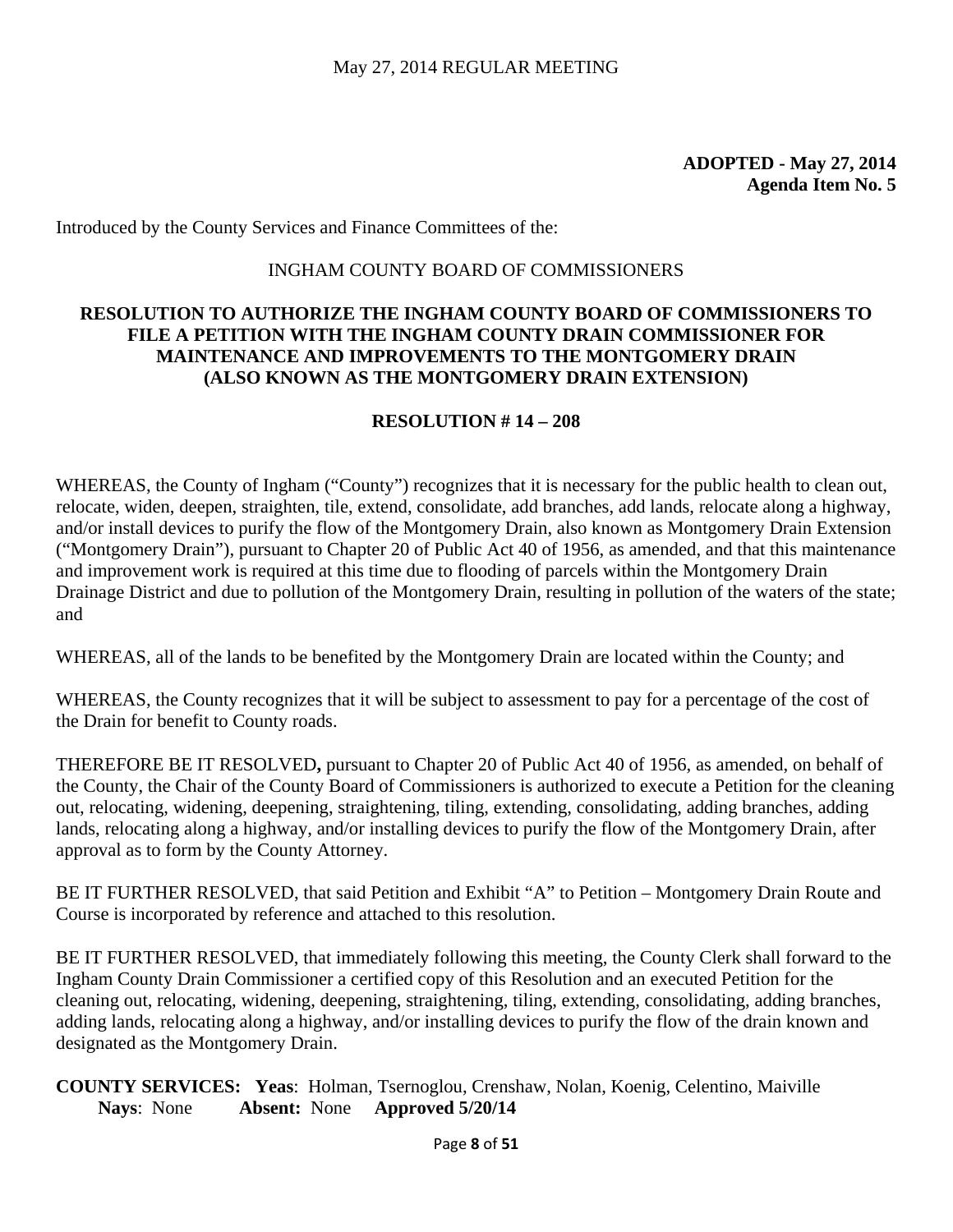# **FINANCE: Yeas:** Koenig, Anthony, McGrain, Bahar-Cook, Schafer, Vickers **Nays:** None **Absent:** Tennis **Approved 5/21/14**

Adopted as part of the consent agenda.

The Resolution was declared and adopted by the Board of Commissioners.

County of Ingham

Victor Celentino, Board Chair

STATE OF MICHIGAN ) ) SS COUNTY OF INGHAM )

\_\_\_\_\_\_\_\_\_\_\_\_\_\_\_\_\_\_\_\_\_\_\_\_\_\_\_\_\_\_

 I, Barb Byrum, the duly qualified and acting Clerk of Ingham County, Michigan ("County") do hereby certify that the foregoing is a true and complete copy of a resolution adopted by the Board of Commissioners at a meeting held on May 12014, the original of which is on file in my office. Public notice of said meeting was given pursuant to and in compliance with Act No. 267 of Public Acts of Michigan of 1976, as amended.

IN WITNESS WHEREOF, I have hereunto affixed my signature this \_\_\_\_\_\_\_ day of May, 2014.

 $\overline{\phantom{a}}$  , which is a set of the set of the set of the set of the set of the set of the set of the set of the set of the set of the set of the set of the set of the set of the set of the set of the set of the set of th

Barb Byrum, County Clerk, Ingham County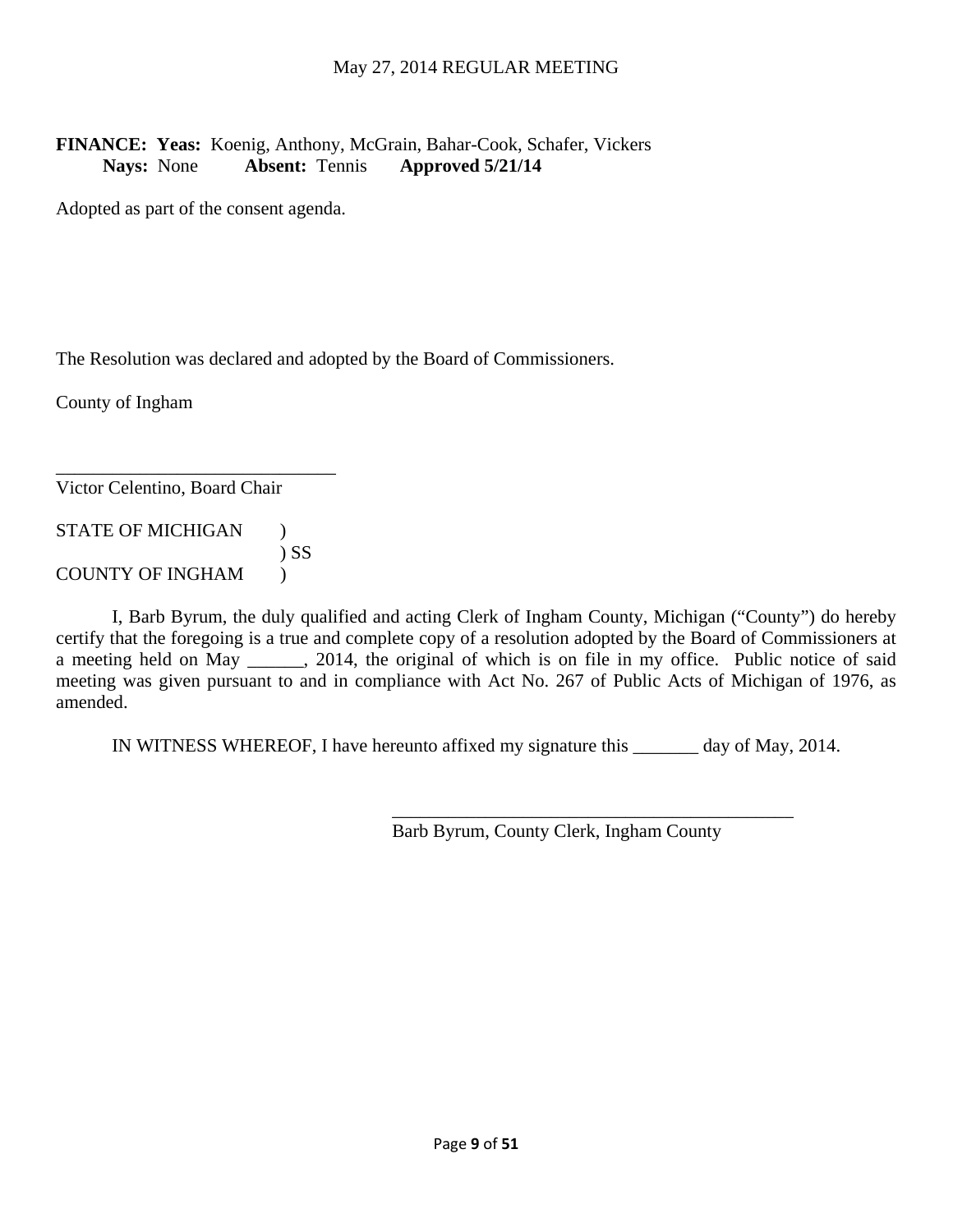# **PETITION FOR CLEANING OUT, RELOCATING, WIDENING, DEEPENING, STRAIGHTENING, TILING, EXTENDING, CONSOLIDATING, ADDING BRANCHES, ADDING LANDS, RELOCATING ALONG A HIGHWAY AND/OR INSTALLING DEVICES TO PURIFY THE FLOW OF THE DRAIN MONTGOMERY DRAIN (ALSO KNOWN AS MONTGOMERY DRAIN EXTENSION) PURSUANT TO CHAPTER 20 OF ACT 40 OF THE PUBLIC ACTS OF 1956, AS AMENDED**

#### TO THE INGHAM COUNTY DRAIN COMMISSIONER:

 The undersigned public corporation in the State of Michigan, namely the County of Ingham, hereby petitions for the cleaning out, relocating, widening, deepening, straightening, tiling, extending, consolidating, adding branches, adding lands, relocating along a highway, and/or installing devices to purify the flow of the drain known and designated as the Montgomery Drain, also known as Montgomery Drain Extension ("Montgomery Drain"), wholly located and established in the City of Lansing, City of East Lansing and Township of Lansing in the County of Ingham, State of Michigan.

The route and course of the Montgomery Drain is described in the Attached Exhibit A.

 The cleaning out, relocating, widening, deepening, straightening, tiling, extending, adding branches, consolidating, adding lands, relocating along a highway, and/or installing devices to purify the flow of said Drain is necessary for the public health, and is required at this time due to flooding of parcels within the Montgomery Drain Drainage District and due to pollution of the Montgomery Drain resulting in pollution of the waters of the state.

 This petition has been authorized by this petitioner's governing body, as evidenced by the attached resolution.

 This petition is filed pursuant to the provisions of Chapter 20 of Act No. 40 of the Public Acts of 1956, as amended.

A certified copy of the Resolution of the governing body of the County of Ingham authorizing the execution of the Petition is hereby attached.

# **COUNTY OF INGHAM**

By:

Date Victor Celentino, Board Chair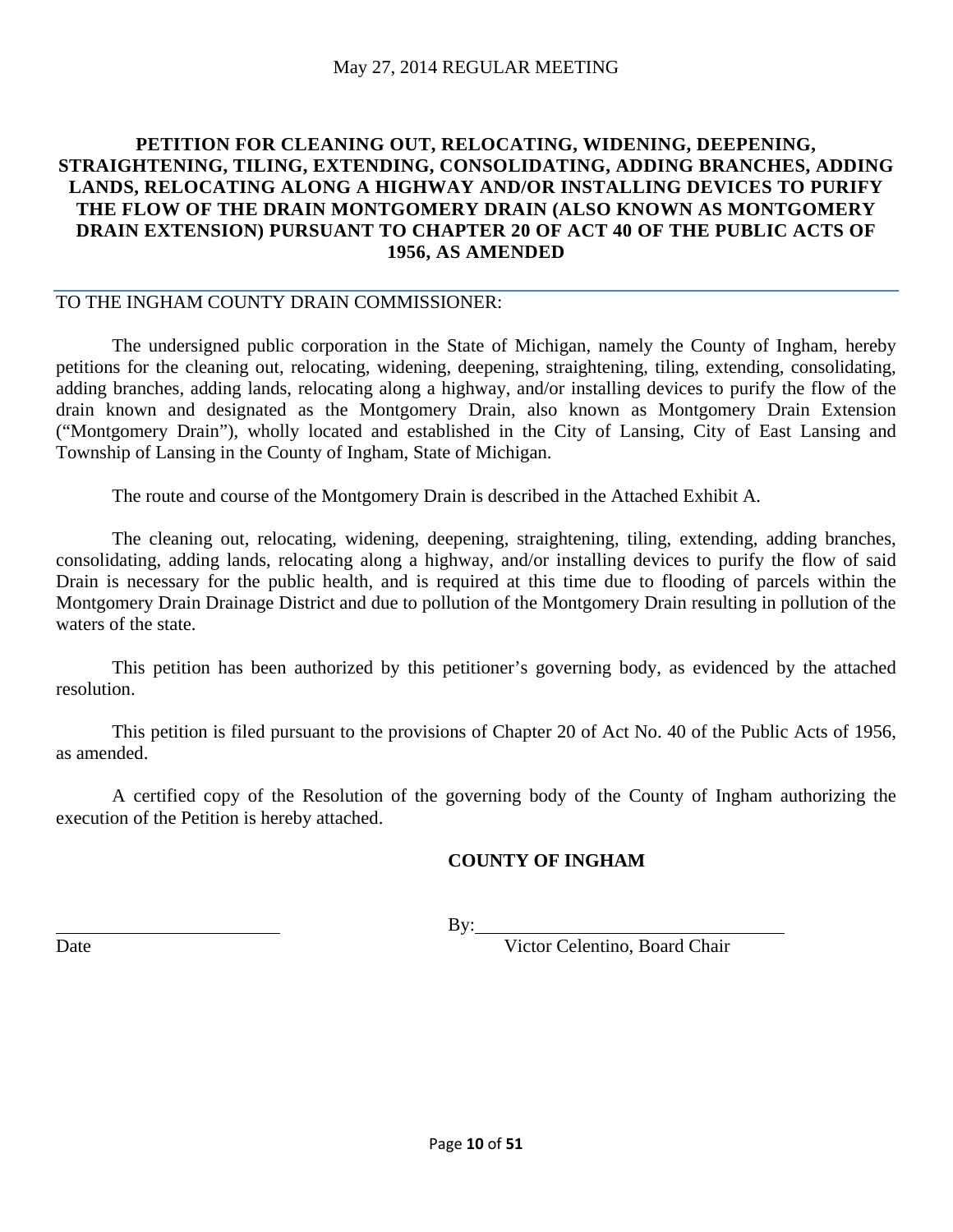#### **EXHIBIT "A" TO PETITION MONTGOMERY DRAIN ROUTE & COURSE**

The Montgomery Drain, also known as Montgomery Drain Extension ("Montgomery Drain"), is wholly located and established in the City of Lansing, City of East Lansing and Township of Lansing in the County of Ingham, State of Michigan, and is described as follows:

Drain located in Sections 11 and 14, City of Lansing, Ingham County, Michigan.

Beginning at station 13+32, on the right of way of Michigan Avenue, said point being 32.0 feet South of the North line of said Michigan Avenue; thence on said right of way as follows: North 60˚56' West, 51.0 feet; thence West 287.0 feet; thence North 45˚00' West, 4.2 feet to said right of way line, station 16+74.2 feet. Total length of drain on said right of way, 342.2 feet.

Thence over and across easement as follows:

Beginning at station 16+74.2, thence North 45˚00' West, 38.2 feet; thence North 987.0 feet; thence North 43˚00' West, 428.8 feet; thence North 1˚50' East, 671.2 feet; thence North 36˚10' West, 195.0 feet; thence North 3°40' West, 255.0 feet; thence North 18°31' East, 130.0 feet to station 43+80, the North line of said land. Total length of drain on said land is 2705.8 feet.

Thence over and across Michigan State Highway Department rights of way for M-78 and U.S. 16 as follows:

Beginning at station 43+80, the South line of M-78, thence North 18˚31'East, 240.0 feet to station 46+20, the upper terminus.

Total length of drain on said land is 240.0 feet.

#### BRANCH #1

Branch #1, a branch of the Montgomery Drain Extension, located in Section 14, T4N, R2W, Ingham County, Michigan, the centerline described as follows: Beginning at station 31+29 on the Main Drain, thence North 84˚51' West, 676.0 feet to station 6+76, the upper terminus.

#### BRANCH #2

Branch #2, a branch of the Montgomery Drain Extension, located in Section 14, T4N, R2W, City of Lansing, Ingham County, Michigan, the centerline described as follows: Beginning at station 38+00 on the Main Drain, thence North 81˚19' West, 478 feet; thence South 73˚45' West, 228 feet to station 7+06, the upper terminus.

#### BRANCH #3

Branch #3, a branch of the Montgomery Drain Extension, located in Section 14, T4N, R2W, City of Lansing, Ingham County, Michigan, described as follows: Beginning at station 4+78 of Branch #2, thence North 2°12' West, 234.0 feet; thence North 65°55' East, 245.0 feet to station 4+79, the upper terminus.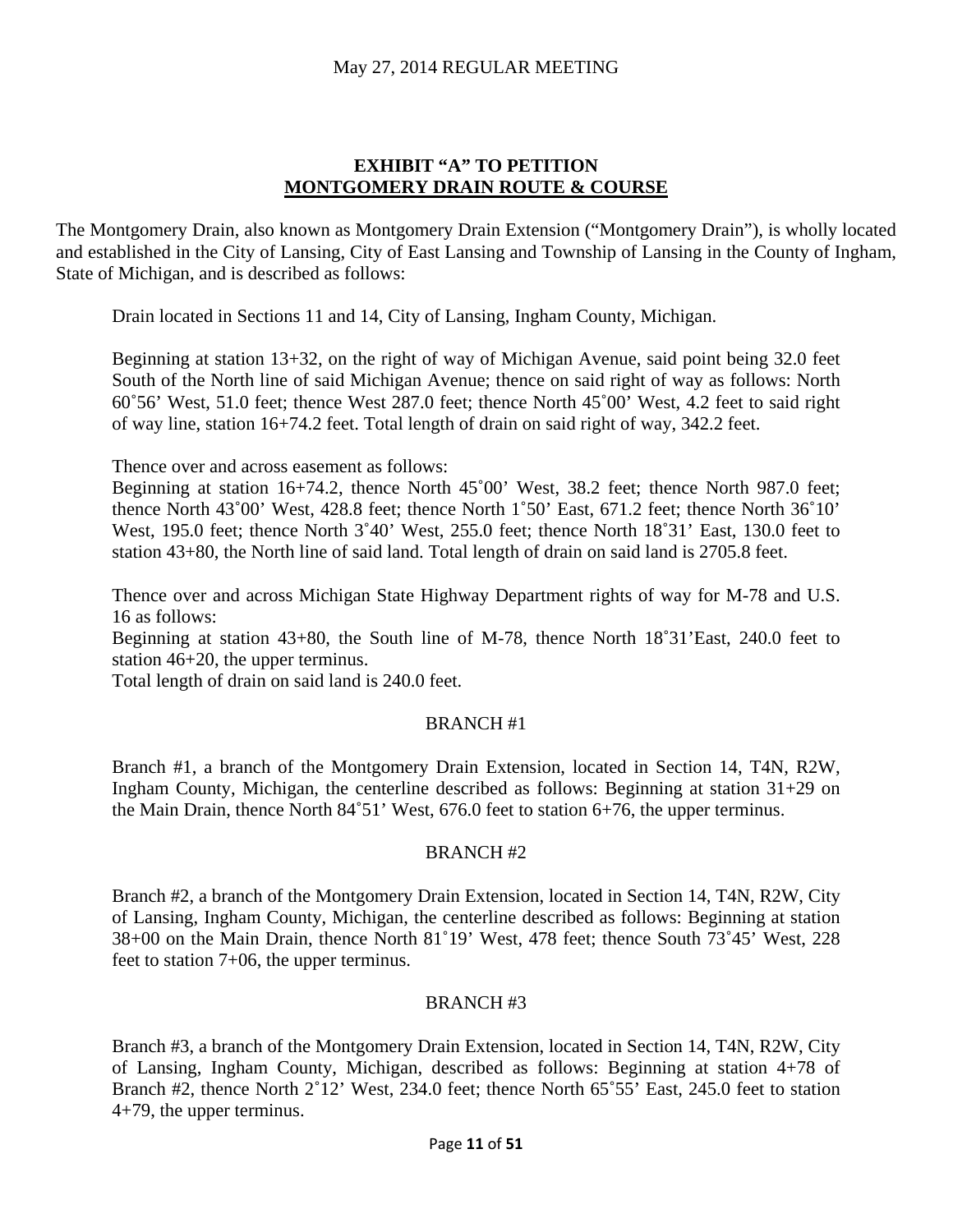Introduced by the County Services and Finance Committees of the:

# INGHAM COUNTY BOARD OF COMMISSIONERS

# **RESOLUTION AUTHORIZING A CONTRACT FOR MICROFILM AND INDEXING SERVICES FOR THE REGISTER OF DEEDS**

#### **RESOLUTION # 14 – 209**

WHEREAS, Ingham County is committed to providing its citizens convenient access to images of recorded documents and their preservation; and

WHEREAS, Ingham County Register of Deeds Curtis Hertel Jr. has discovered the microfilm that holds these images are handled on a regular basis by the public and have become worn and brittle; and

WHEREAS, converting these records to digital images would make these images available to the public without further damage to the existing film; and

WHEREAS, indexes for records are available online from 1956 to the current date of posting, but the images are only available from 1960 forward; and

WHEREAS, inserting these images into the public online system will enable the public to view the images and also make them available to customers in the Register of Deeds' public vault; and

WHEREAS, after careful review of bids the Purchasing Director and Register of Deeds both agree that the contract be awarded to Michigan Office Solutions who submitted the lowest responsive and responsible bid to convert 86 rolls of film representing documents recorded between 1950 through 1960 for a cost not to exceed \$6,794.00; and

WHEREAS, funds for this project are available within the Register of Deeds Technology line item # 256- 26800-616010.

THEREFORE BE IT RESOLVED, that the Ingham County Board of Commissioners authorizes the Register of Deeds office to contract with Michigan Office Solutions for the conversion and indexing of 86 rolls of microfilm representing documents recorded from 1950 through 1960 for a cost not to exceed \$6,794.00.

BE IT FURTHER RESOLVED, that the Chairperson of the Board of Commissioners is hereby authorized to sign any necessary documents after approval as to form by the County Attorney.

**COUNTY SERVICES: Yeas**: Holman, Tsernoglou, Crenshaw, Nolan, Koenig, Celentino, Maiville **Nays**: None **Absent:** None **Approved 5/20/14** 

**FINANCE: Yeas:** Koenig, Anthony, McGrain, Bahar-Cook, Schafer, Vickers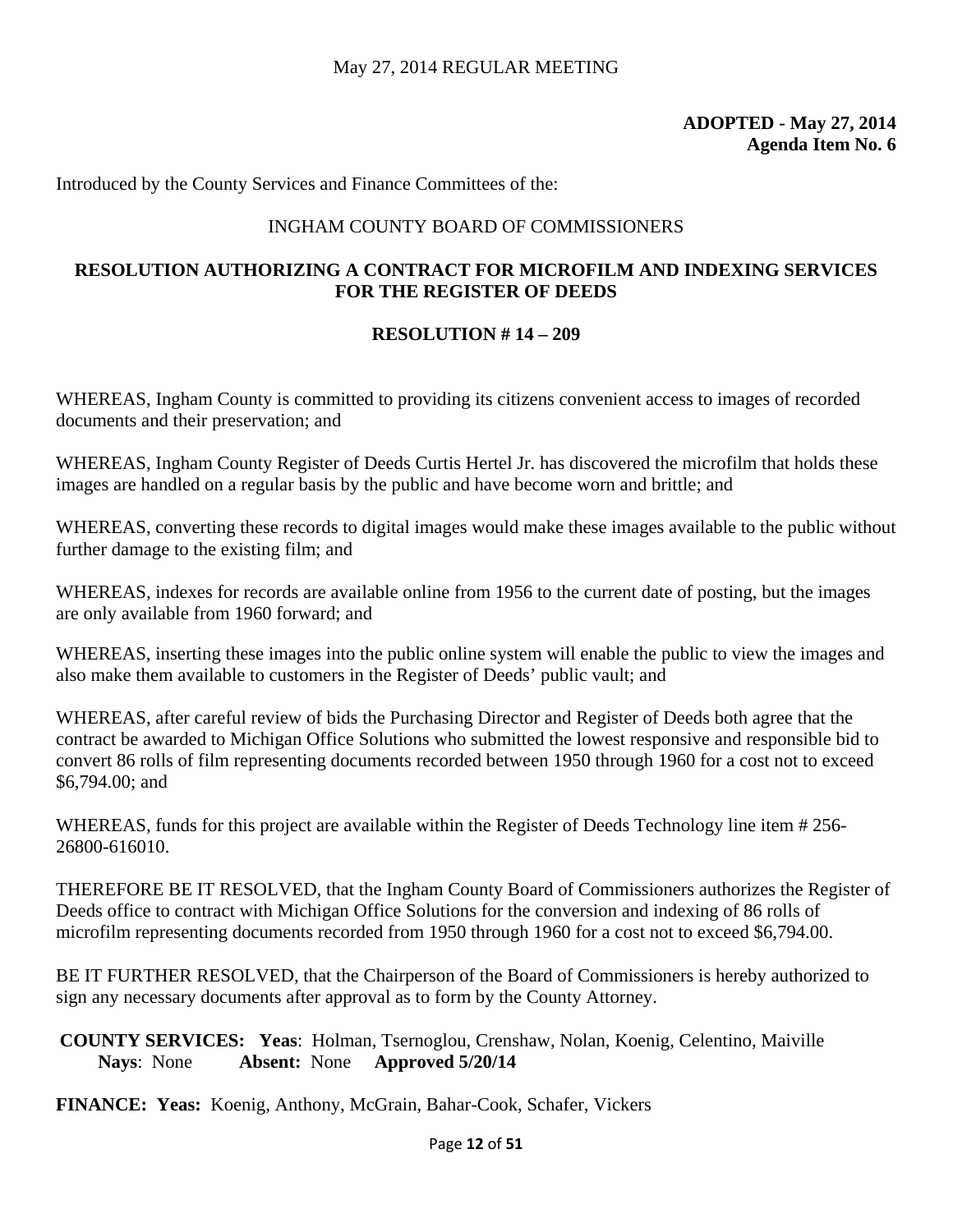**Nays:** None **Absent:** Tennis **Approved 5/21/14**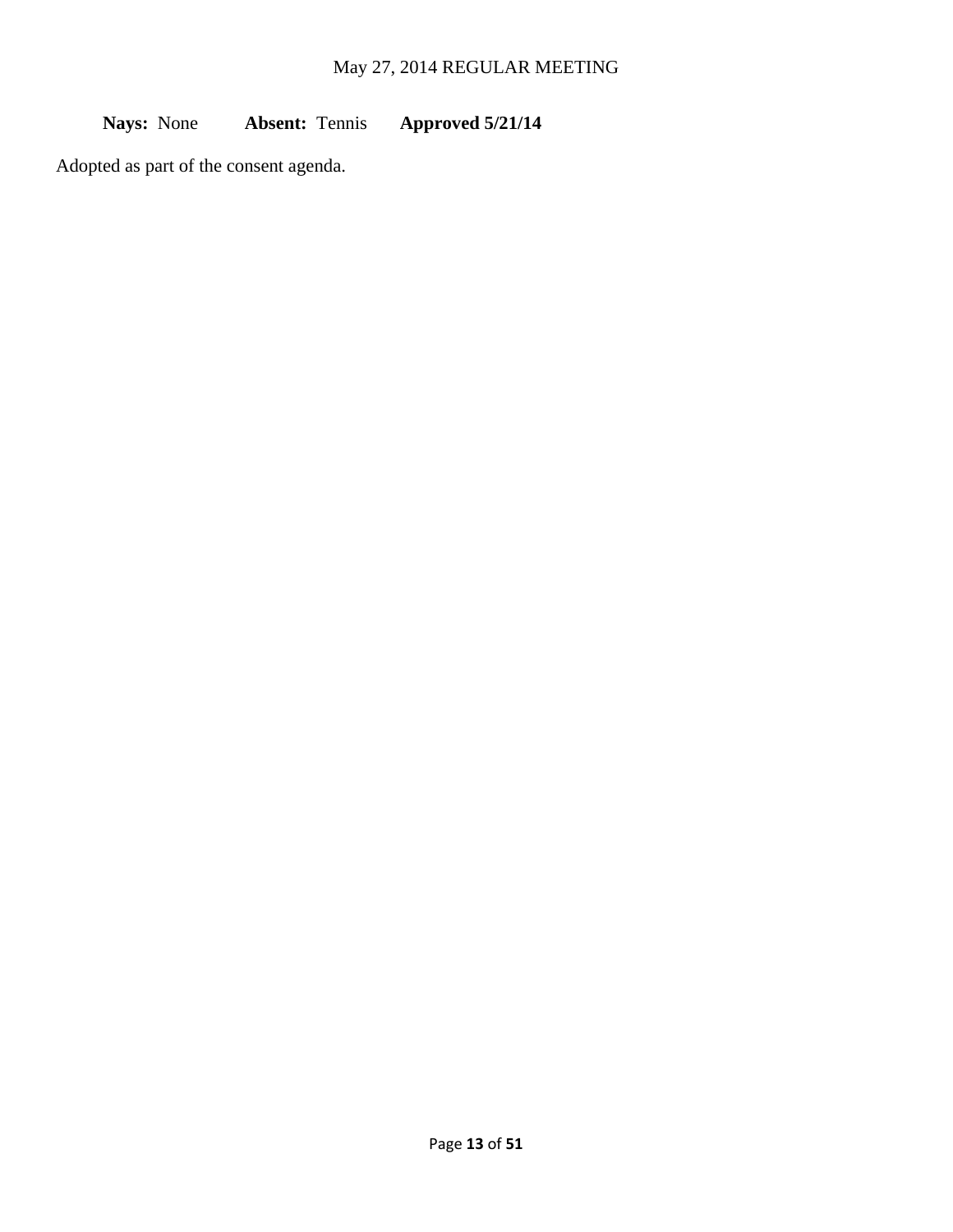Introduced by the County Services and Finance Committees of the:

#### INGHAM COUNTY BOARD OF COMMISSIONERS

# **RESOLUTION AUTHORIZING THE UTILIZATION OF GRANT MATCHING FUNDS FOR THE LAKE LANSING PARK-SOUTH BEACH HOUSE RENOVATION PROJECT**

#### **RESOLUTION # 14 – 210**

WHEREAS, the Parks Department applied for a 2013 Department of Natural Resources (DNR) Recreation Passport Grant for renovations to the Lake Lansing Park-South Beach House and the grant application did not score high enough to be approved by the DNR; and

WHEREAS, the application received a low score due to the unpaved parking lot which is viewed by the DNR as providing poor accessibility; and

WHEREAS, the existing building is over 35 years old, serves over 230,000 park visitors each year, and requires structural and mechanical upgrading to protect the integrity of the building and ensure visitor safety; and

WHEREAS, in the Parks 2013 Capital Improvement Budget (line item 450-75200-976000) \$15,000 was approved as matching funds for the Recreation Passport Grant; and

WHEREAS, park staff desires to complete the critical portions of the renovation project in 2014 and recommends that the previously approved matching funds still be used for the needed renovations.

THEREFORE BE IT RESOLVED, that the Ingham County Board of Commissioners authorizes the \$15,000.00 approved for the match for the 2013 Lake Lansing Park-South Recreation Passport grant application be utilized for the Lake Lansing Park-South Beach House renovation project.

- **COUNTY SERVICES: Yeas**: Holman, Tsernoglou, Crenshaw, Nolan, Koenig, Celentino, Maiville **Nays**: None **Absent:** None **Approved 5/20/14**
- **FINANCE: Yeas:** Koenig, Anthony, McGrain, Bahar-Cook, Schafer, Vickers **Nays:** None **Absent:** Tennis **Approved 5/21/14**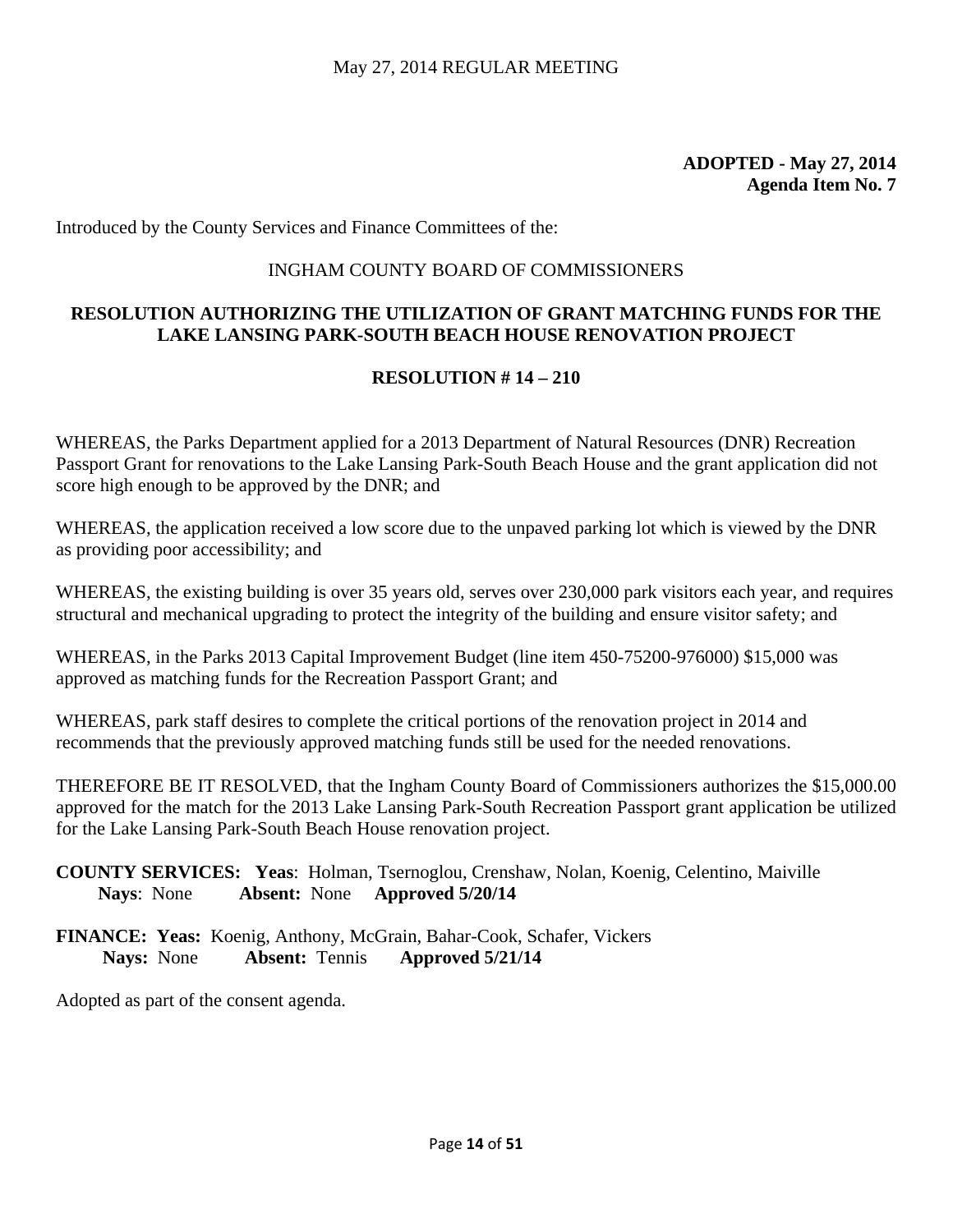Introduced by the County Services and Finance Committees of the:

#### INGHAM COUNTY BOARD OF COMMISSIONERS

# **RESOLUTION AUTHORIZING THE SIGNING OF A ROAD ASSESSMENT PETITION FOR THE PAVEMENT OF A GRAVEL PORTION OF PERRY ROAD**

#### **RESOLUTION # 14 – 211**

WHEREAS, Ingham County owns property in Meridian Township with 535 feet of road frontage on Perry Road; and

WHEREAS, the Lake Lansing Special Assessment District Advisory Committee (SAD) has identified this gravel road as a source of sediment that flows into Lake Lansing; and

WHEREAS, the SAD has recommended to Meridian Township that Perry Road be paved in an effort to continue their work in improving the health of Lake Lansing and its watershed; and

WHEREAS, Meridian Township will petition the land owners along Perry Road in regards to a special assessment district to finance the project; and

WHEREAS, if assessed, the County's assessment is estimated at \$10,000 which equates to the approximate 36% of road frontage the County owns on Perry Road; and

WHEREAS, the Ingham County Parks Commission supports the project concept and the work of the SAD and recommends that the Ingham County Board of Commissioners agrees to and signs the Perry Road Assessment Petition; and

WHEREAS, the Parks Commission will recommend funding for the assessment in the Parks Department's 2015 Capital Improvement Request.

THEREFORE BE IT RESOLVED, that the Ingham County Board of Commissioners authorizes the Board Chairperson to sign the Perry Road Assessment Petition and agrees to pay the assessment if levied by Meridian Township.

**COUNTY SERVICES: Yeas**: Holman, Tsernoglou, Crenshaw, Nolan, Koenig, Celentino, Maiville **Nays**: None **Absent:** None **Approved 5/20/14** 

**FINANCE: Yeas:** Koenig, Anthony, McGrain, Bahar-Cook, Schafer, Vickers **Nays:** None **Absent:** Tennis **Approved 5/21/14**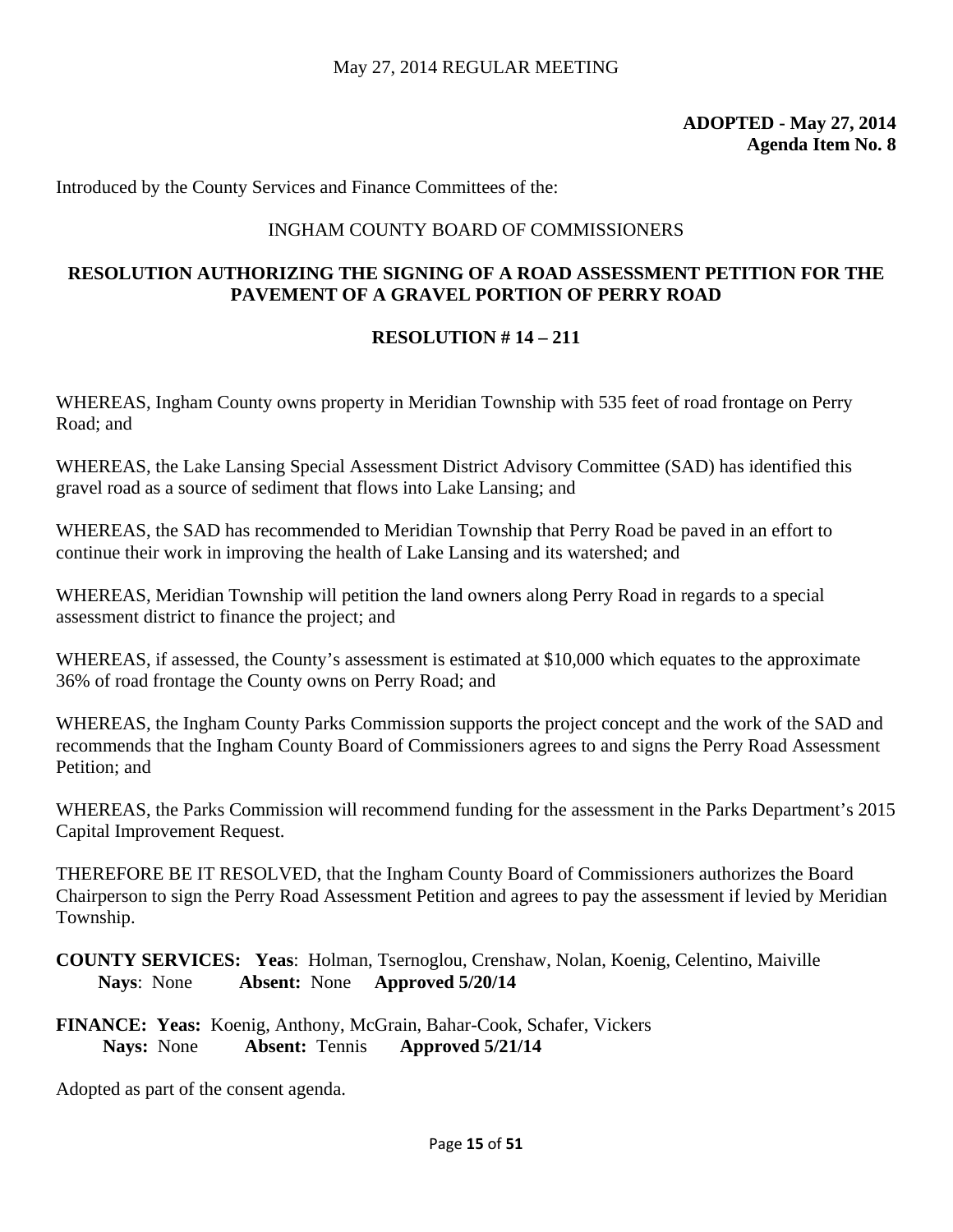Introduced by the County Services and the Finance Committees of the:

#### INGHAM COUNTY BOARD OF COMMISSIONERS

# **RESOLUTION APPROVING THE INGHAM COUNTY BROWNFIELD AUTHORITY BROWNFIELD PLAN FOR THE NEW DUNKIN DONUTS/SUNOCO DEVELOPMENT LOCATED AT 3340 OKEMOS ROAD AND 2221 UNIVERSITY PARK DRIVE ALAIEDON TOWNSHIP, MICHIGAN**

#### **RESOLUTION # 14 – 212**

WHEREAS, the Ingham County Board of Commissioners created the Ingham County Brownfield Redevelopment Authority (ICBRA) in September 2001 (Resolution #01-279) pursuant to PA 381 of 1996, as amended (the Act) in order to promote the redevelopment of environmentally distressed functionally obsolete, and/or blighted areas of the County; and

WHEREAS, the ICBRA pursuant to and in accordance with the provisions of the Act has prepared and recommended for approval by the Ingham County Board of Commissioners a Brownfield Plan (the Plan) pursuant to and in accordance with Section 13 of the Act; and

WHEREAS, the ICBRA provided notice at least ten (10) days before the meeting at which Ingham County Board of Commissioners held a Public Hearing on the Plan; and

WHEREAS, the ICBRA has, at least ten (10) days before the meeting of the Ingham County Board of Commissioners at which the this resolution has been considered, provided notice to and fully informed all taxing jurisdictions (the Taxing Jurisdictions) which are affected by the Financing Plan about the fiscal and economic implications of the proposed Financing Plan, and the Board of Commissioners has previously provided the Taxing Jurisdictions a reasonable opportunity to express their views and recommendations regarding the Financing Plan and in accordance with Sections 13(13) and 14(1) of the Act; and

WHEREAS, Ingham County Board of Commissioners has made the following determinations and findings:

- A. The Plan constitutes a public purpose under the Act;
- B. The Plan meets all of the requirements for a Brownfield Plan set forth in Section 13 of the Act;
- C. The proposed method of financing the costs of the eligible activities as described in the plan, is feasible;
- D. The costs of the eligible activities proposed in the Plan are reasonable and necessary to carry out the purposes of the Act;
- E. The amount of captured taxable value estimated to result from the adoption of the Plan is reasonable; and

WHEREAS, as a result of its review of the plan and upon consideration of the views and recommendations of the Taxing Jurisdictions, the Ingham County Board of Commissioners desires to proceed with approval of the Plan; and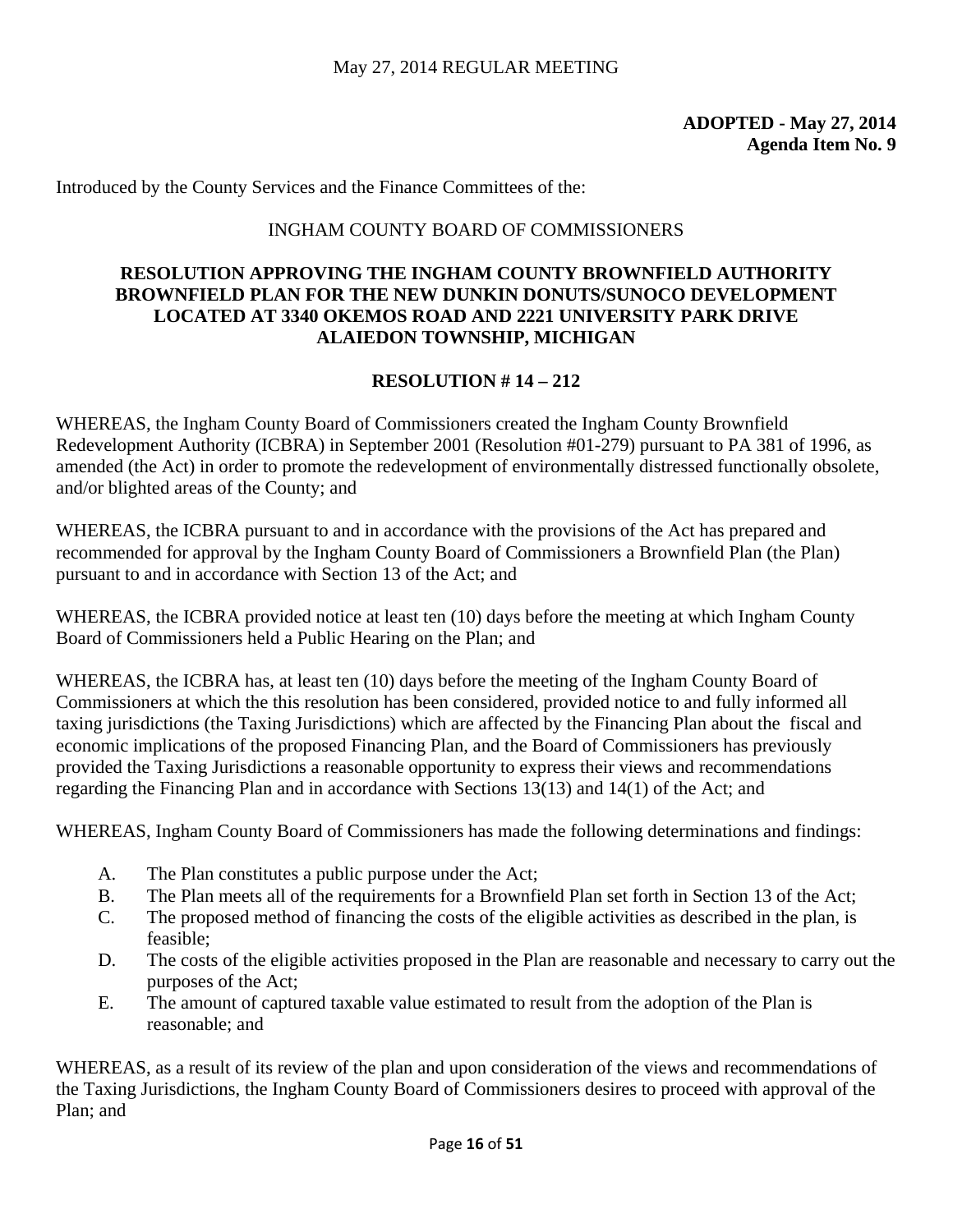WHEREAS, on March 14, 2014, the Alaiedon Township Board of Trustees held a public hearing on the plan and passed a resolution approving the plan.

THEREFORE BE IT RESOLVED that pursuant to the authority vested in Ingham County Board of Commissioners by the Act, and pursuant to and in accordance with the provisions of Section 14 of the Act, the Plan is hereby approved in the form attached as Exhibit A to this Resolution, and should any section , clause or phrase of this Resolution be declared by the Courts to be invalid, the same shall not affect the validity of this Resolution as a whole nor any part thereof other than the part so declared to be invalid.

BE IT FURTHER RESOLVED, that Ingham County Board of Commissioners authorizes the Chair to sign all agreements and other documents needed to implement the plan after approval as to form by the County Attorney.

**COUNTY SERVICES: Yeas**: Holman, Tsernoglou, Crenshaw, Nolan, Koenig, Celentino, Maiville **Nays**: None **Absent:** None **Approved 5/20/14** 

**FINANCE: Yeas:** Koenig, Anthony, McGrain, Bahar-Cook, Schafer, Vickers **Nays:** None **Absent:** Tennis **Approved 5/21/14**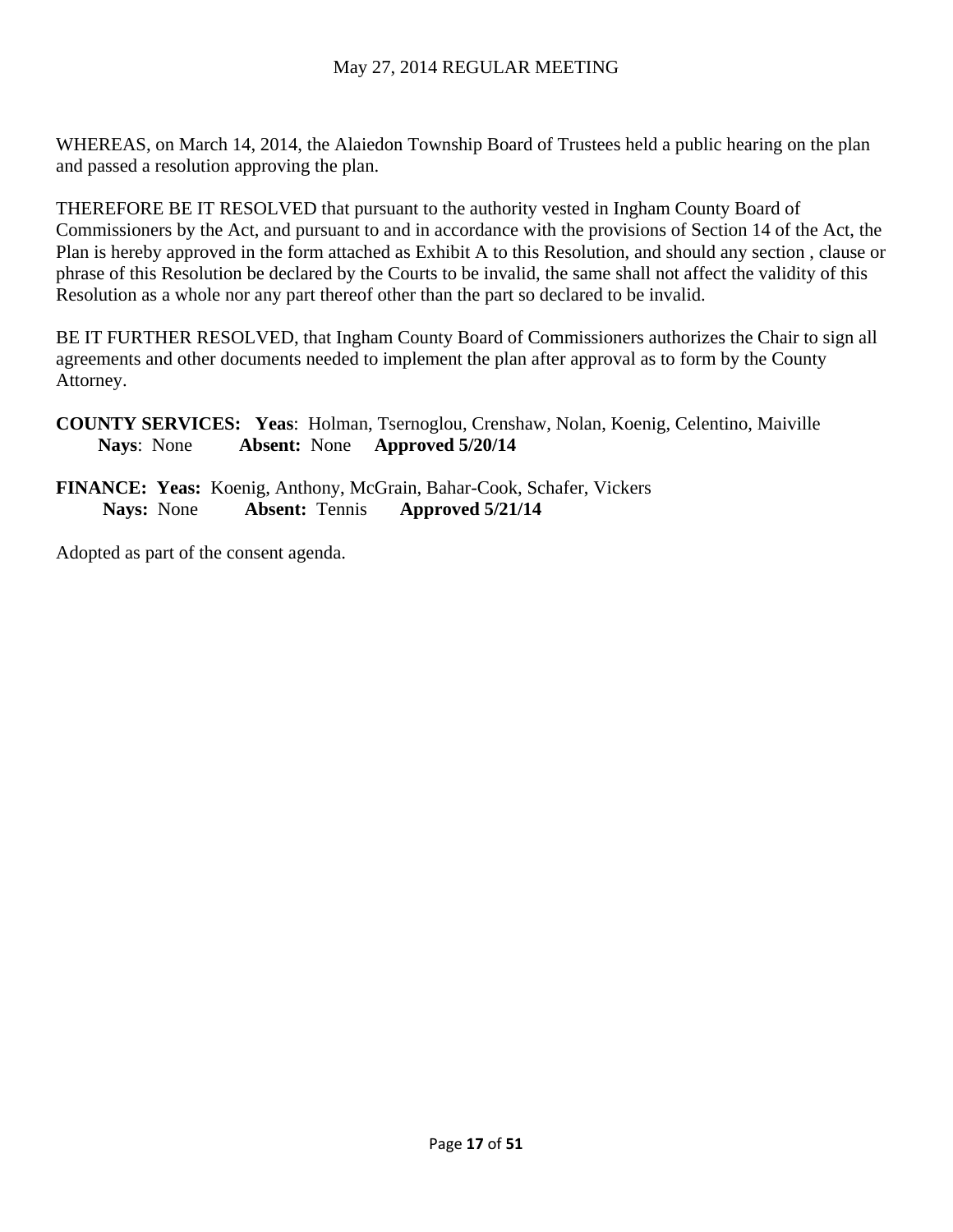Introduced by the County Services and Finance Committees of the:

# INGHAM COUNTY BOARD OF COMMISSIONERS

# **RESOLUTION TO AUTHORIZE THE ESTABLISHMENT OF A DEPUTY INFORMATION OFFICER AND PROJECT MANAGER IN THE INNOVATION & TECHNOLOGY DEPARTMENT**

# **RESOLUTION # 14 – 213**

WHEREAS, prior to 2011 the Department of Innovation & Technology (IT), formerly called Management Information Services (MIS), had a Deputy Director position and an Application Developer/Business Analyst position; and

WHEREAS, the Department of Innovation & Technology (IT) currently has 18 full time positions and 1 part time position; and

WHEREAS, the County has a need for proper project management of IT projects to keep these projects within budget and on time; and

WHEREAS, currently the Chief Information Officer is the only management position within the IT Department; and

WHEREAS, the job descriptions of the Deputy Director and Application Developer/Business Analyst have been re-written; and

WHEREAS, the Human Resources Department has renamed and classified the positions as an MCF12 Deputy Information Officer (\$68,331-\$82,015) and an MCF 11 IT Project Manager (\$63,641-\$76,389); and

WHEREAS, the estimated cost for both positions would be between \$117,218 and \$121,747 for FY 2014; and

WHEREAS, the funding for these two positions would come from the IT Networking Fund 636-25810.

THEREFORE BE IT RESOLVED, that the Board of Commissioners authorizes the establishment of an MCF 12 Deputy Information Officer position (\$68,331-\$82,015) and an MCF 11 IT Project Manager position (\$63,641-\$76,389) in the IT Department with funds allocated from the IT Networking Fund (636-25810) at a FY 2014 cost not to exceed \$121,747.

BE IT FURTHER RESOLVED, that the Controller is authorized to make any necessary budget adjustments related to this resolution.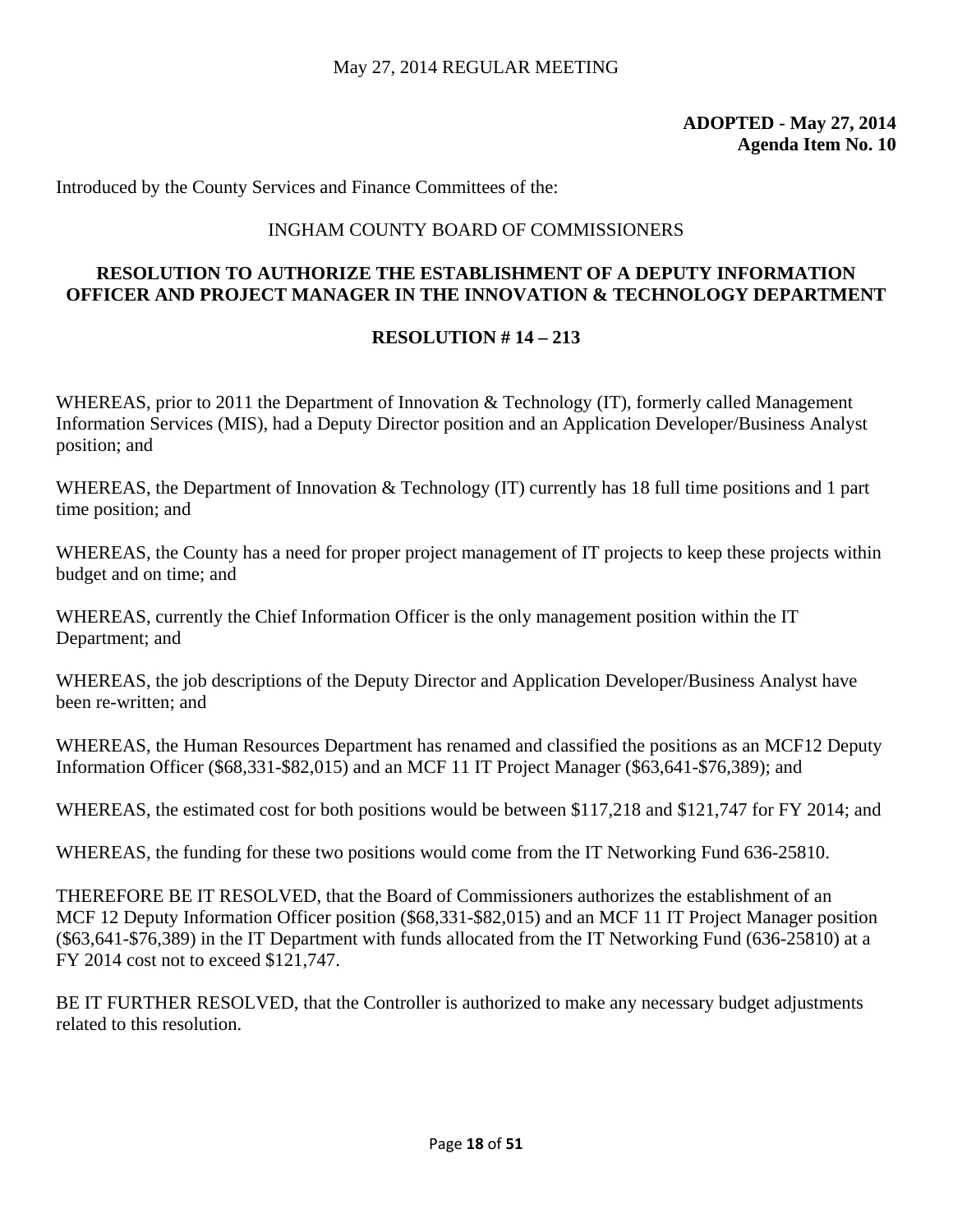BE IT FURTHER RESOLVED, that the Controller is authorized to make the necessary adjustments to the IT Department Position Allocation List in accordance with this resolution.

**COUNTY SERVICES: Yeas**: Holman, Tsernoglou, Crenshaw, Nolan, Koenig, Celentino, Maiville **Nays**: None **Absent:** None **Approved 5/20/14** 

## **FINANCE: Yeas:** Koenig, Anthony, McGrain, Bahar-Cook, Schafer, Vickers **Nays:** None **Absent:** Tennis **Approved 5/21/14**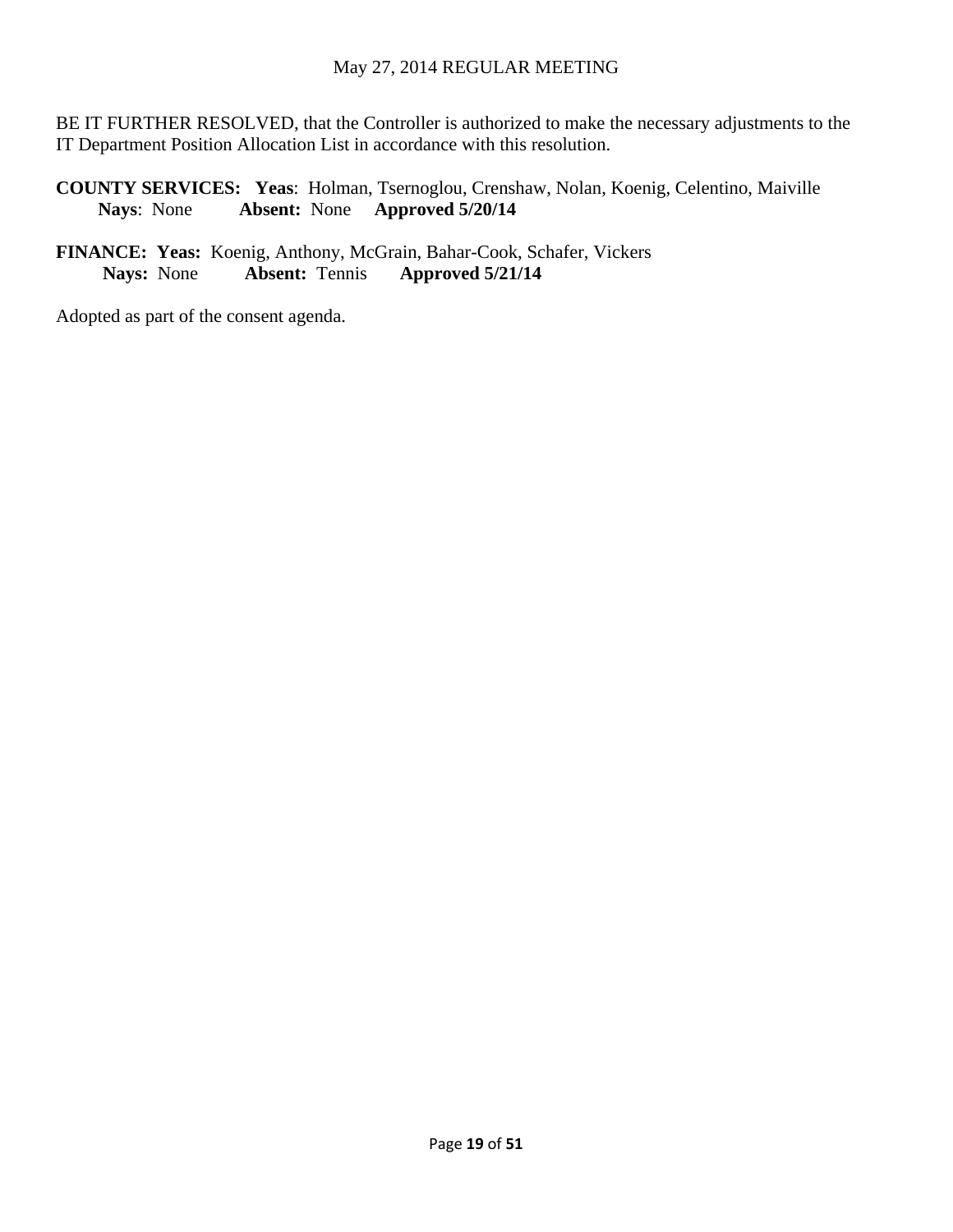Introduced by the County Services and Finance Committees of the:

# INGHAM COUNTY BOARD OF COMMISSIONERS

# **RESOLUTION AUTHORIZING A PURCHASE ORDER TO SUNRISE SEAMLESS, LLC TO REPLACE THE GUTTERS AND DOWNSPOUTS AT THE INGHAM COUNTY ANNEX BUILDING**

# **RESOLUTION # 14 – 214**

WHEREAS, Sunrise Seamless, LLC will remove and dispose of old gutters and downspouts and provide and install new aluminum gutters and downspouts at the Ingham County Annex building; and

WHEREAS, the existing gutters and downspouts have deteriorated to the point where they no longer function properly and as a result allow water into the building causing severe floor and wall damage; and

WHEREAS, the Facilities Department received three quotes and Sunrise Seamless, LLC, who submitted the lowest quote in the amount of \$6,145.00, is recommended by both the Purchasing and Facilities Departments; and

WHEREAS, funds for this project are available in line item 245-90110-931000-4FC09, which has a balance of \$150,000.00, for Annex building repairs.

THEREFORE BE IT RESOLVED, the Ingham County Board of Commissioners hereby authorize a purchase order to Sunrise Seamless, LLC, 700 Barry Road in Haslett, Michigan 48840 to remove and dispose of old gutters and downspouts and provide and install new aluminum gutters and downspouts at the Ingham County Annex building for a total cost not to exceed \$6,145.00.

BE IT FURTHER RESOLVED, the Ingham County Board of Commissioners authorizes the Board Chairperson to sign any necessary documents that are consistent with this resolution and approved as to form by the County Attorney.

**COUNTY SERVICES: Yeas**: Holman, Tsernoglou, Crenshaw, Nolan, Koenig, Celentino, Maiville **Nays**: None **Absent:** None **Approved 5/20/14** 

**FINANCE: Yeas:** Koenig, Anthony, McGrain, Bahar-Cook, Schafer, Vickers **Nays:** None **Absent:** Tennis **Approved 5/21/14**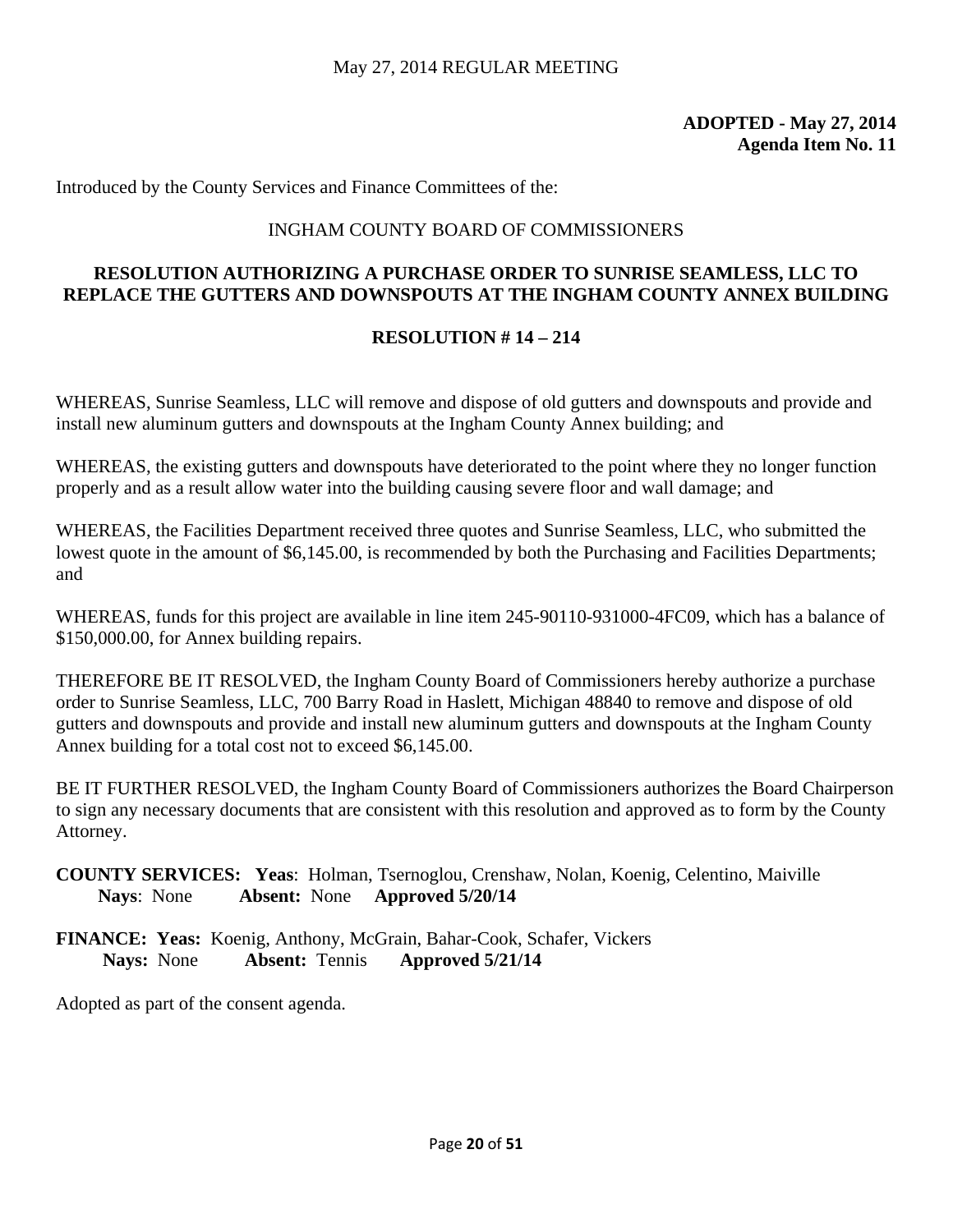Introduced by County Services and Finance Committees of the:

# INGHAM COUNTY BOARD OF COMMISSIONERS

# **RESOLUTION AUTHORIZING A CONTRACT WITH VJM DESIGN AND BUILD CORPORATION TO PROVIDE ASPHALT ROOF REPLACEMENT ON PAVILION II AT POTTER PARK**

# **RESOLUTION # 14 – 215**

WHEREAS, Pavilion II (also known as Tiger Den) was built in 1921, is the most heavily used shelter in Potter Park, and as a result of its age what the Facilities Department believes to be the original roof is deteriorating and in need of replacement; and

WHEREAS, after careful review of bids the Purchasing and Facilities Departments both agree that a contract be awarded to VJM Design and Build Corporation who submitted the lowest responsive and responsible bid to provide asphalt roof replacement on Pavilion II at Potter Park for a base cost of \$95,816.00; and

WHEREAS, there is no way to determine the condition of the deck or the structural condition of the deck and the Facilities Department is anticipating that all 6,400 square feet of it will need to be replaced at a cost of \$36,200.00; and

WHEREAS, this project will be completed for a total cost not to exceed \$132,016.00; and

WHEREAS, the approved CIP line item #258-69900-977000-1208Z for Zoo Pavilion II roof repairs currently has a balance of \$96,425.00; and

WHEREAS, the Facilities Department would like to request a line item transfer of \$30,000.00 from line item #258-69900-977000-1104Z which has a balance of \$30,000.00 for a Zoo admissions system and \$5,591.00 from line item # 258-69900-977000-1108Z which has a balance of \$25,000.00 for Zoo security cameras and wireless internet into the approved CIP line item #258-69900-977000-1208Z to bring the new available balance to \$132,016.00.

THEREFORE BE IT RESOLVED, the Ingham County Board of Commissioners hereby authorizes entering into a contract with VJM Design and Build Corporation 1321 Bamford Road, Waterford, Michigan 48328 to provide asphalt roof replacement on Pavilion II at Potter Park for a cost not to exceed \$132,016.00.

BE IT FURTHER RESOLVED, the Controller is authorized to transfer \$30,000.00 from line item 258-69900- 977000-1104Z and \$5,591.00 from line item 258-69900-977000-1108Z into line item 258-69900-977000- 1208Z bringing the total balance to \$132,016.00 for the Pavilion II asphalt roof replacement.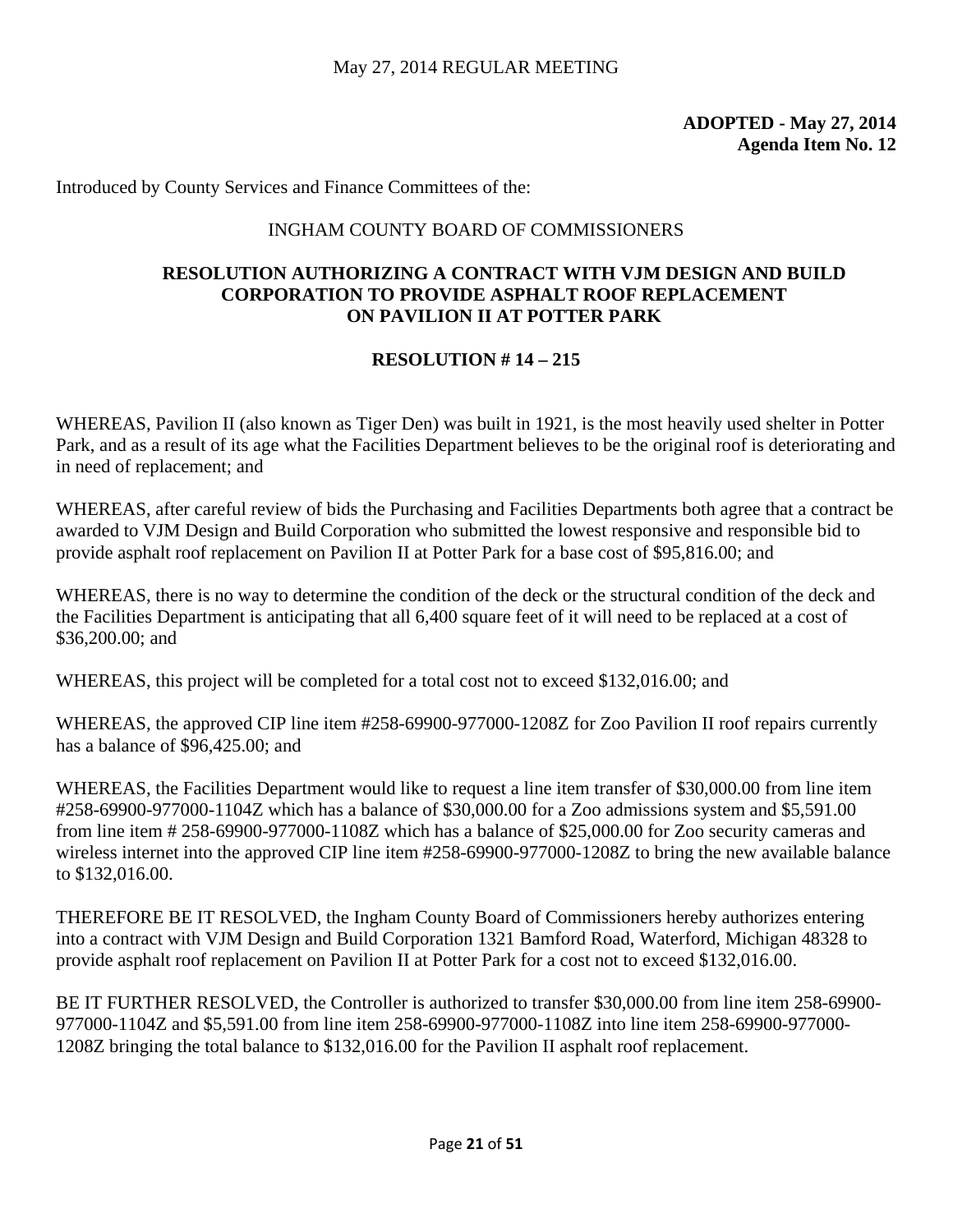BE IT FURTHER RESOLVED, the Ingham County Board of Commissioners authorizes the Board Chairperson to sign any necessary documents that are consistent with this resolution and approved as to form by the County Attorney.

**COUNTY SERVICES: Yeas**: Holman, Tsernoglou, Crenshaw, Nolan, Koenig, Celentino, Maiville **Nays**: None **Absent:** None **Approved 5/20/14** 

**FINANCE: Yeas:** Koenig, Anthony, McGrain, Bahar-Cook, Schafer, Vickers **Nays:** None **Absent:** Tennis **Approved 5/21/14**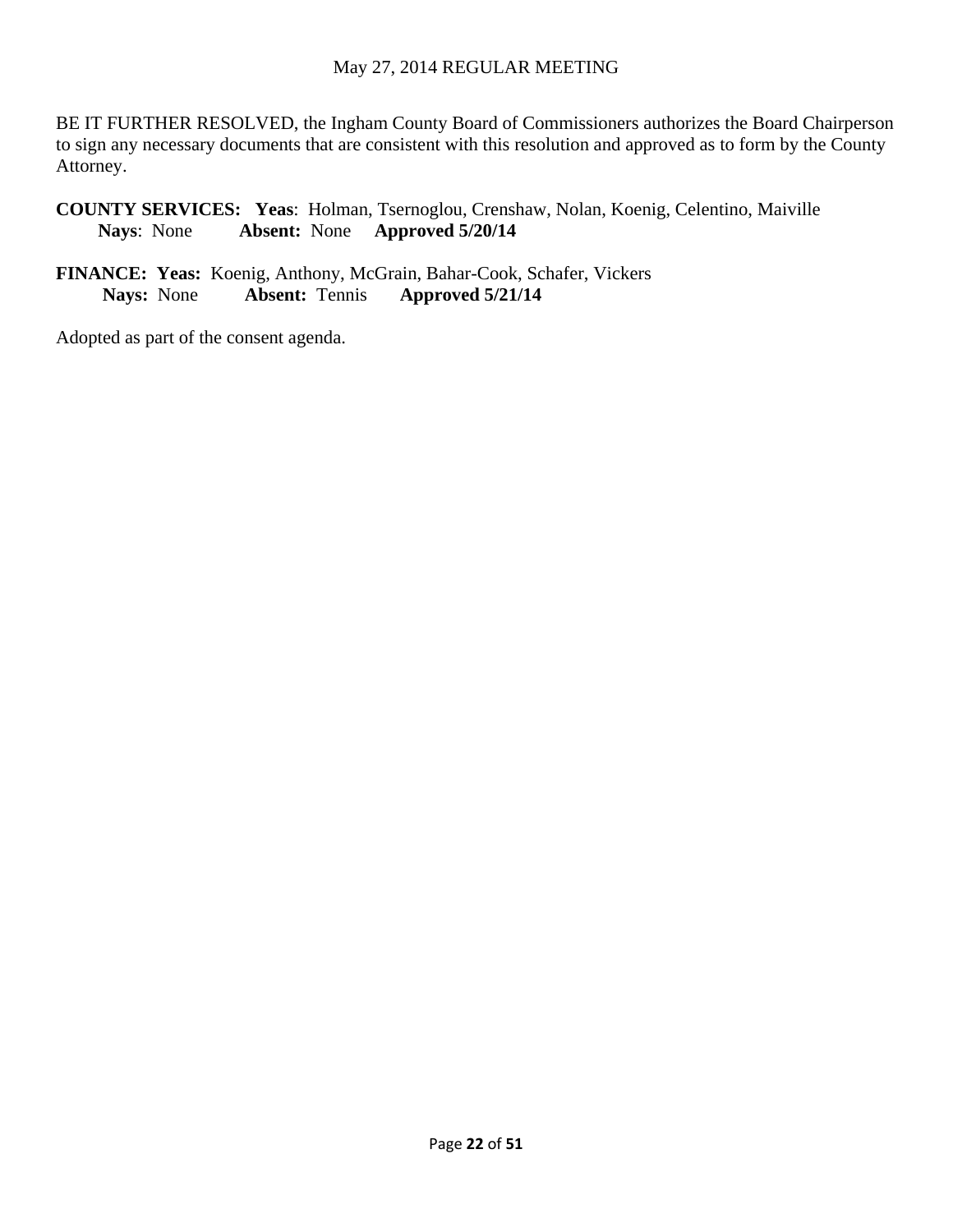Introduced by the County Services and Finance Committees of the:

#### INGHAM COUNTY BOARD OF COMMISSIONERS

#### **RESOLUTION TO APPROVE A SECOND PARTY AGREEMENT BETWEEN THE MICHIGAN DEPARTMENT OF TRANSPORTATION AND THE INGHAM COUNTY ROAD DEPARTMENT IN RELATION TO A ROAD RECONSTRUCTION PROJECT FOR BENNETT ROAD FROM HAGADORN ROAD TO OKEMOS ROAD**

#### **RESOLUTION # 14 – 216**

WHEREAS, the Ingham County Road Department received federal Surface Transportation Program funding to reconstruct Bennett Road from Hagadorn Road to Okemos Road; and

WHEREAS, the Ingham County Road Department also received a Michigan Department of Environmental Quality, Scrap Tire Market Development grant to study crumb rubber modified asphalt pavement and help pay for the project; and

WHEREAS, the PROJECT will be undertaken pursuant to a contract between the State of Michigan/MDOT and the contractor. The County on behalf of the Road Department, in turn, must therefore enter into an associated second party agreement with the State of Michigan/MDOT, consistent with the requirement for state and federal funding requirements.

WHEREAS, the estimated costs for the project are as follows:

| Federal Funding:              | \$589,700 |
|-------------------------------|-----------|
| <b>MDEQ Scrap Tire Grant:</b> | \$155,000 |
| Road Department Match:        | \$137,600 |
|                               | \$882,300 |

THEREFORE, BE IT RESOLVED, that the Ingham County Board of Commissioners authorizes entering into a contract with State of Michigan/MDOT to effect reconstruction of Bennett Road from Hagadorn Road to Okemos Road for a total project cost of \$882,300 consisting of \$589,700 in federal dollars, \$155,000 from a MDEQ Scrap Tire Grant and a Road Department match of \$137,600.

BE IT FURTHER RESOLVED, that the Ingham County Board of Commissioners authorizes the Board Chairperson to sign any necessary agreements that are consistent with this resolution and approved as to form by the County Attorney.

**COUNTY SERVICES: Yeas**: Holman, Tsernoglou, Crenshaw, Nolan, Koenig, Celentino, Maiville **Nays**: None **Absent:** None **Approved 5/20/14**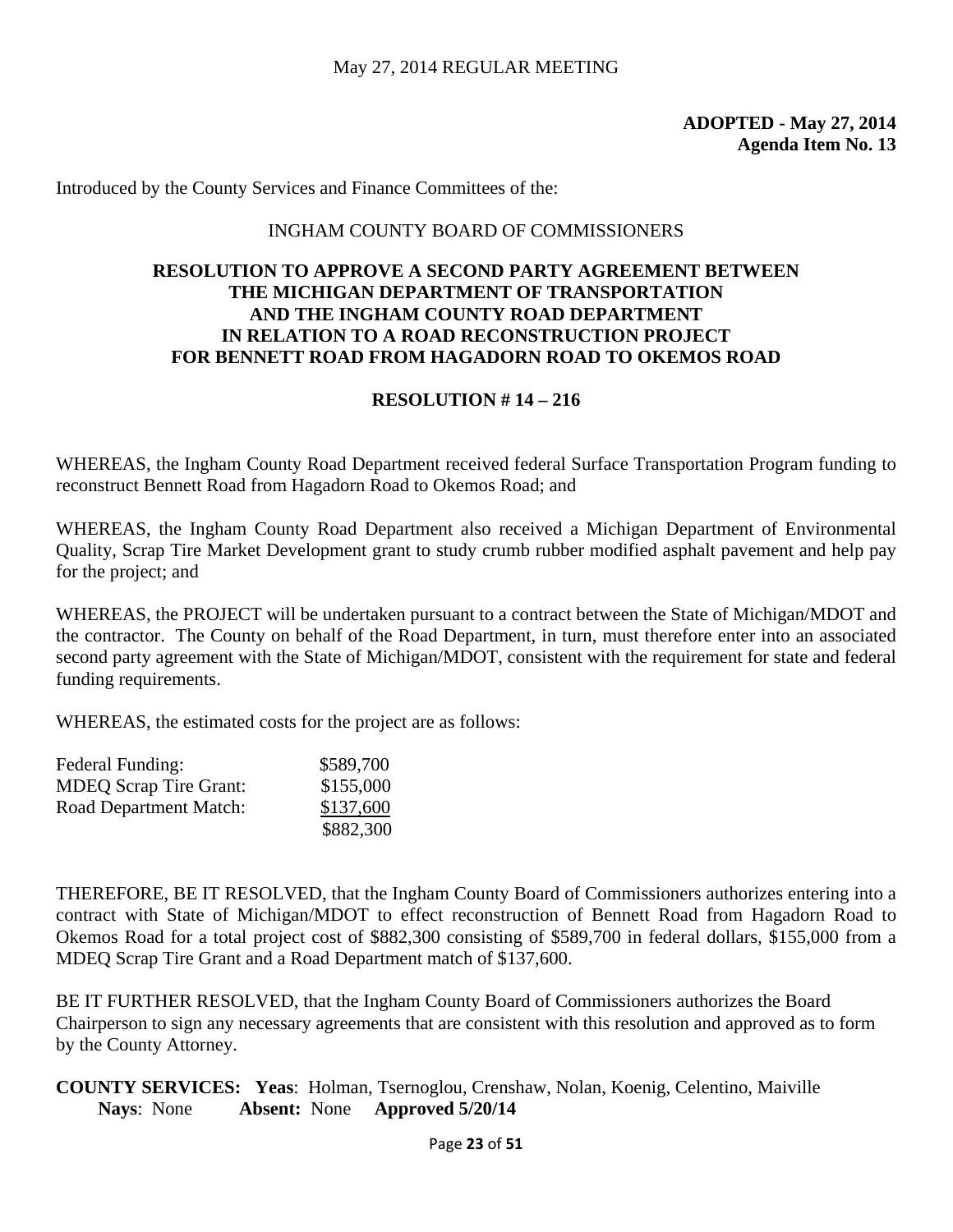# FINANCE: Yeas: Koenig, Anthony, McGrain, Bahar-Cook, Schafer, Vickers<br>Nays: None **Absent:** Tennis **Approved 5/21/14 Nays:** None **Absent:** Tennis **Approved 5/21/14**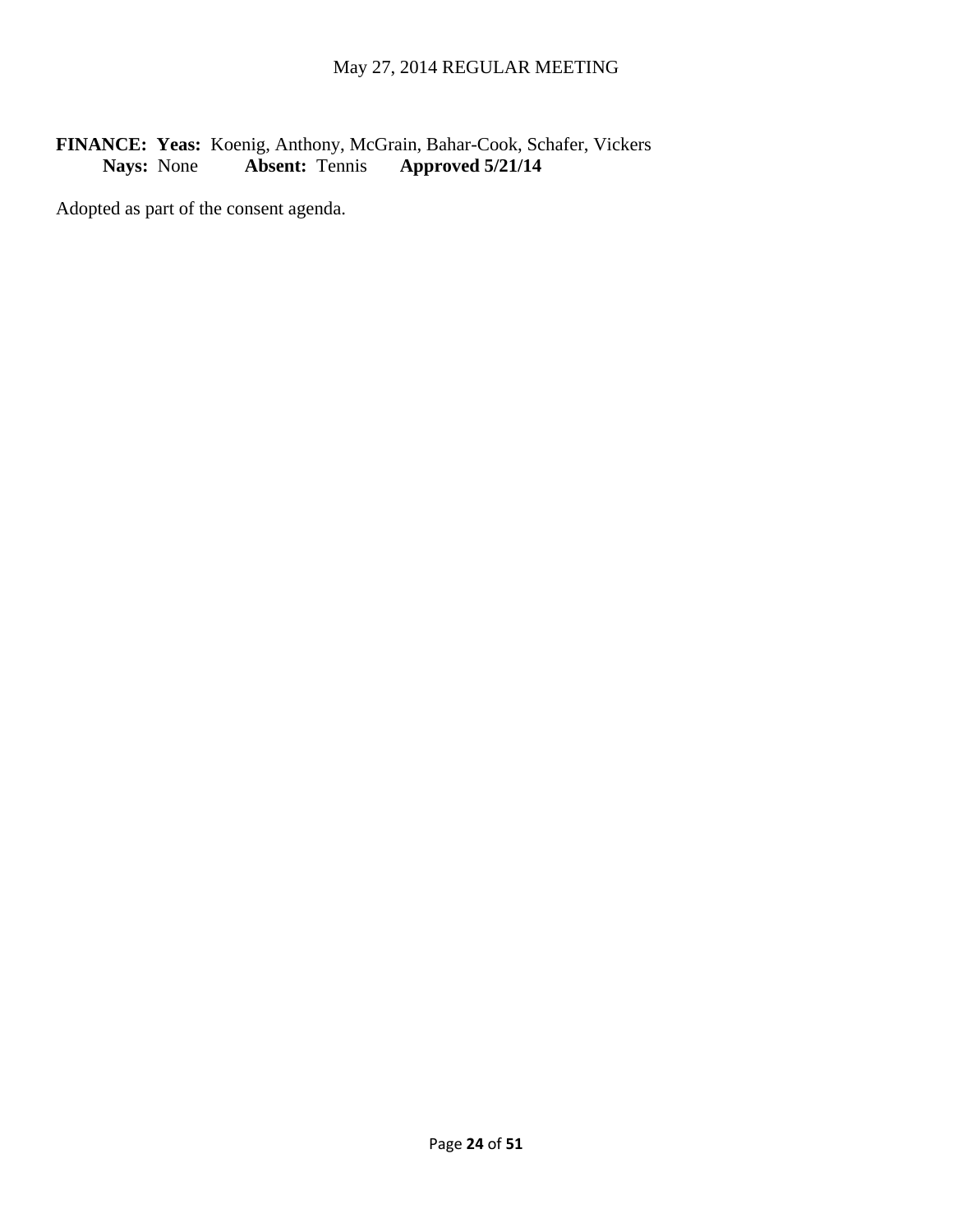Introduced by the County Services and Finance Committees of the:

#### INGHAM COUNTY BOARD OF COMMISSIONERS

## **RESOLUTION AUTHORIZING AN AGREEMENT WITH MICHIGAN STATE UNIVERSITY FOR MCHIGAN DEPARTMENT OF ENVIRONMENTAL QUALITY GRANT FUNDED USE OF CRUMB RUBBER MODIFIED ASPHALT PAVING MIXTURE FOR THE ROAD DEPARTMENT**

# **RESOLUTION # 14 – 217**

WHEREAS, Bennett Road between Hagadorn and Okemos Roads is currently in poor condition and therefore is in the Road Department's Transportation Improvement Plan, TIP, for rehabilitation and resurfacing this year, in 2014; and

WHEREAS, the Michigan Department of Environmental Quality, MDEQ, has made available grant funding in the amount of \$155,000 in 2014 for the Bennett Road project for implementation and use of crumb rubber modified asphalt paving mixture (CRMA), which incorporates ground, post-market vehicle tire rubber into the asphalt mixture in order to improve the asphalt pavement's performance and longevity and to help foster a market for used vehicle tires; and

WHEREAS, the remainder of the Bennett Road project's proposed construction, which is to be 80% federal aid funded with 20% local match from 2014 budgeted County Road Funds, constitutes the required local match for the MDEQ CRMA grant, and no other unplanned costs are to be incurred for using the CRMA; and

WHEREAS, Michigan State University (MSU) has entered into an agreement with MDEQ to research and develop the CRMA proposed for use on the Bennett Road project and to be the prime recipient of the MDEQ CRMA grant funds, and in turn MSU wishes to subcontract with the County on behalf of the Road Department to implement field trial of the CRMA and to pass through the related MDEQ CRMA grant funding in the amount of \$155,000 intended for the field implementation phase of the research effort; and

WHEREAS, Road Department staff has worked with MSU research staff and has reviewed and understands MSU's research findings that the CRMA is expected to provide enhanced performance and longevity to the proposed asphalt pavement, and recommends therefore that the County enter into the requested subcontract with MSU to allow the placement of the CRMA research test strips on the Bennett Road project and to receive the MDEQ CRMA grant funds intended for this purpose.

THEREFORE BE IT RESOLVED, the Ingham County Board of Commissioners authorizes entering into a subcontract with Michigan State University for the placement of the CRMA research test strips on the Bennett Road project and to receive the MDEQ CRMA grant funds in the amount of \$155,000 intended for this purpose.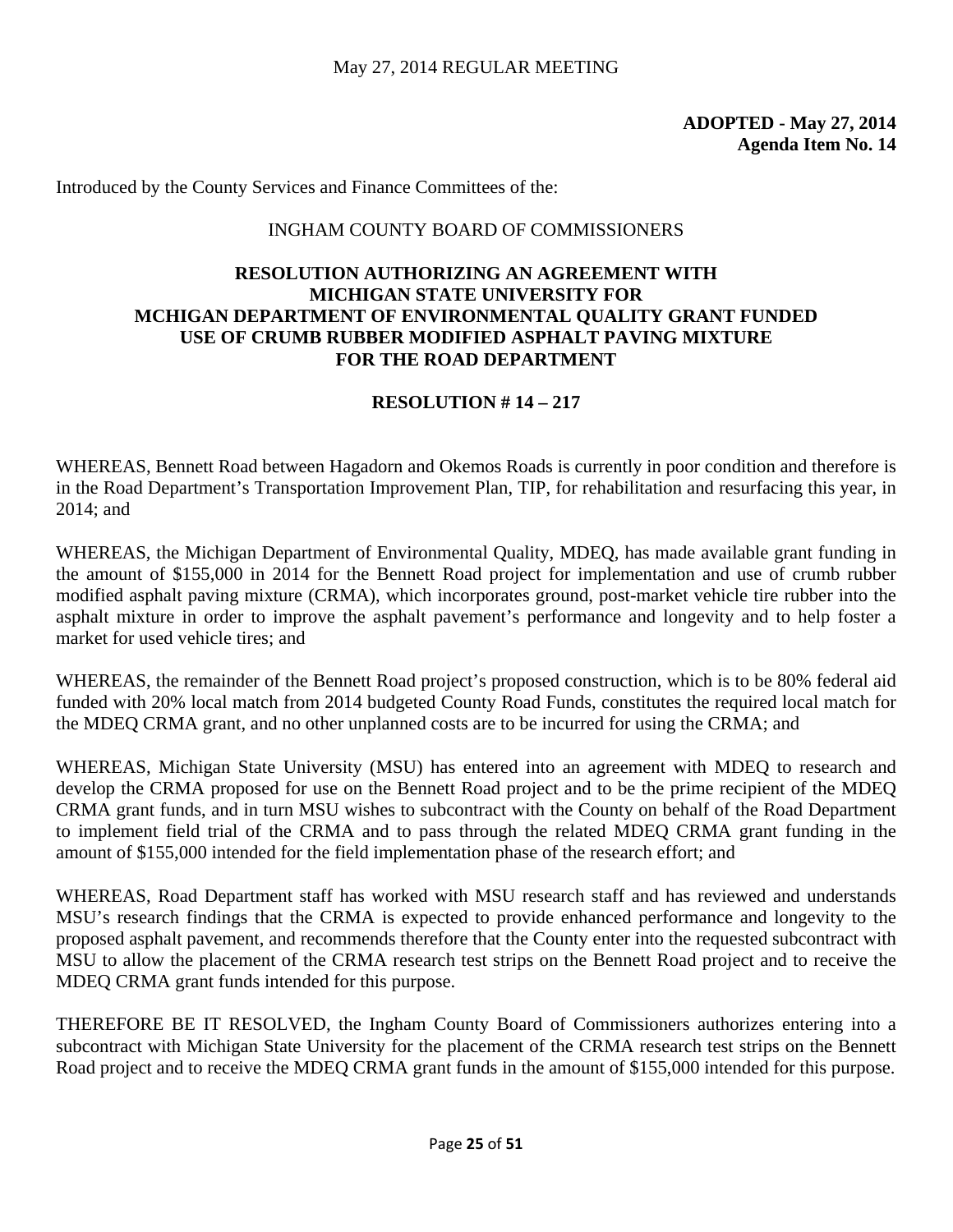BE IT FURTHER RESOLVED, that the Board of Commissioners authorizes the Board Chairperson to sign any necessary agreements that are consistent with this resolution and approved as to form by the County Attorney.

**COUNTY SERVICES: Yeas**: Holman, Tsernoglou, Crenshaw, Nolan, Koenig, Celentino, Maiville **Nays**: None **Absent:** None **Approved 5/20/14** 

**FINANCE: Yeas:** Koenig, Anthony, McGrain, Bahar-Cook, Schafer, Vickers **Nays:** None **Absent:** Tennis **Approved 5/21/14**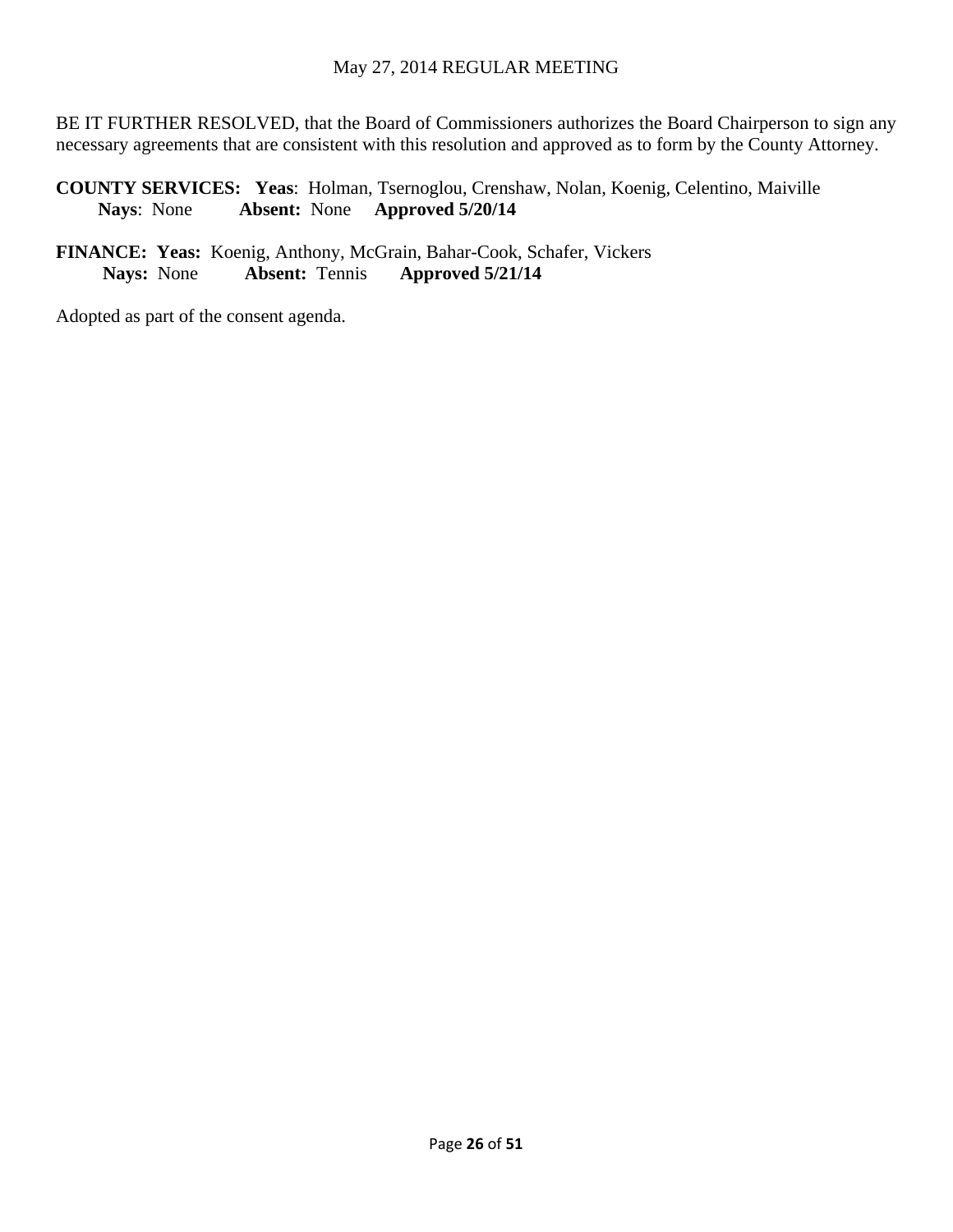Introduced by the County Services and Finance Committees of the:

#### INGHAM COUNTY BOARD OF COMMISSIONERS

# **RESOLUTION TO APPROVE A SECOND PARTY AGREEMENT BETWEEN THE MICHIGAN DEPARTMENT OF TRANSPORTATION AND THE INGHAM COUNTY ROAD DEPARTMENT IN RELATION TO INTERSECTION RECONSTRUCTION PROJECTS LOCATED AT THE COLLEGE ROAD AND KIPP ROAD INTERSECTION WILLIAMS ROAD AND DECAMP ROAD INTERSECTION WILLIAMS ROAD AND FOGG ROAD INTERSECTION**

#### **RESOLUTION # 14 – 218**

WHEREAS, The Ingham County Road Department received federal High Risk Rural Road funding to improve the College Road and Kipp Road intersection; and

WHEREAS, The Ingham County Road Department also received federal STP, Hazard Elimination funds to improve the Williams Road and DeCamp Road intersection; and

WHEREAS, due to its proximity to the Williams Road and DeCamp Road project and similar configuration, staff also saw the opportunity to improve the Williams Road and Fogg Road intersection using Road Department funds as part of a unified project; and

WHEREAS, the PROJECT will be undertaken pursuant to a contract between the State of Michigan/MDOT and the contractor. The County on behalf of the Road Department, in turn, must therefore enter into an associated second party agreement with the State of Michigan/MDOT, consistent with the requirement for state and federal funding requirements.

WHEREAS, the estimated costs for the project are as follows:

| <b>Federal Funding:</b> | \$474,300 |
|-------------------------|-----------|
| Road Department Match:  | \$89,100  |
|                         | \$563,400 |

THEREFORE, BE IT RESOLVED, that the Ingham County Board of Commissioners authorizes entering into a contract with State of Michigan/MDOT to effect the College Road and Kipp Road intersection, the Williams Road and DeCamp Road intersection, and the Williams Road and Fogg Road intersection's reconstruction for a project cost of \$563,400 consisting of \$474,300 in federal dollars and a Road Department match of \$89,100.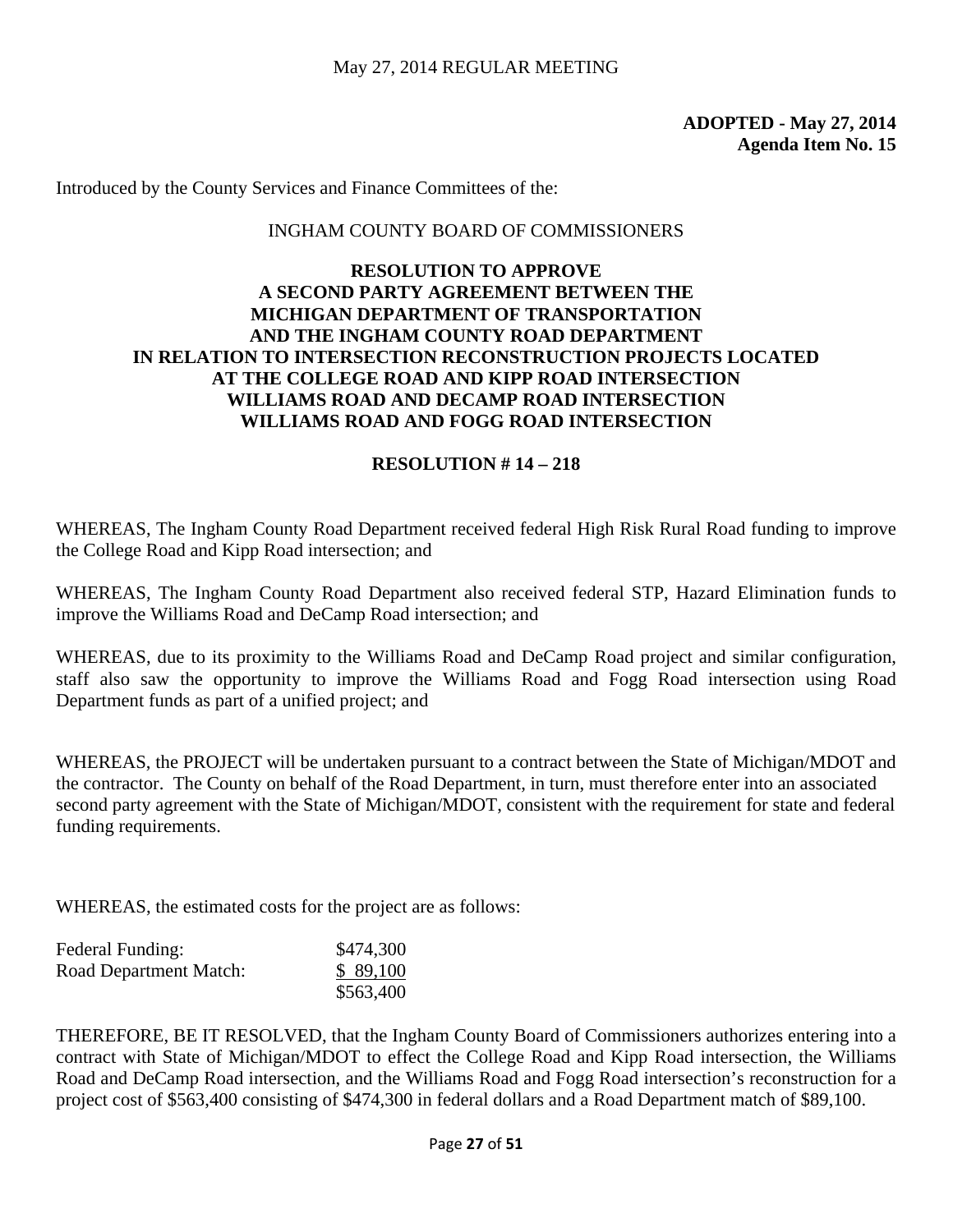BE IT FURTHER RESOLVED, that the Ingham County Board of Commissioners authorizes the Board Chairperson to sign any necessary agreements that are consistent with this resolution and approved as to form by the County Attorney.

**COUNTY SERVICES: Yeas**: Holman, Tsernoglou, Crenshaw, Nolan, Koenig, Celentino, Maiville **Nays**: None **Absent:** None **Approved 5/20/14** 

**FINANCE: Yeas:** Koenig, Anthony, McGrain, Bahar-Cook, Schafer, Vickers **Nays:** None **Absent:** Tennis **Approved 5/21/14**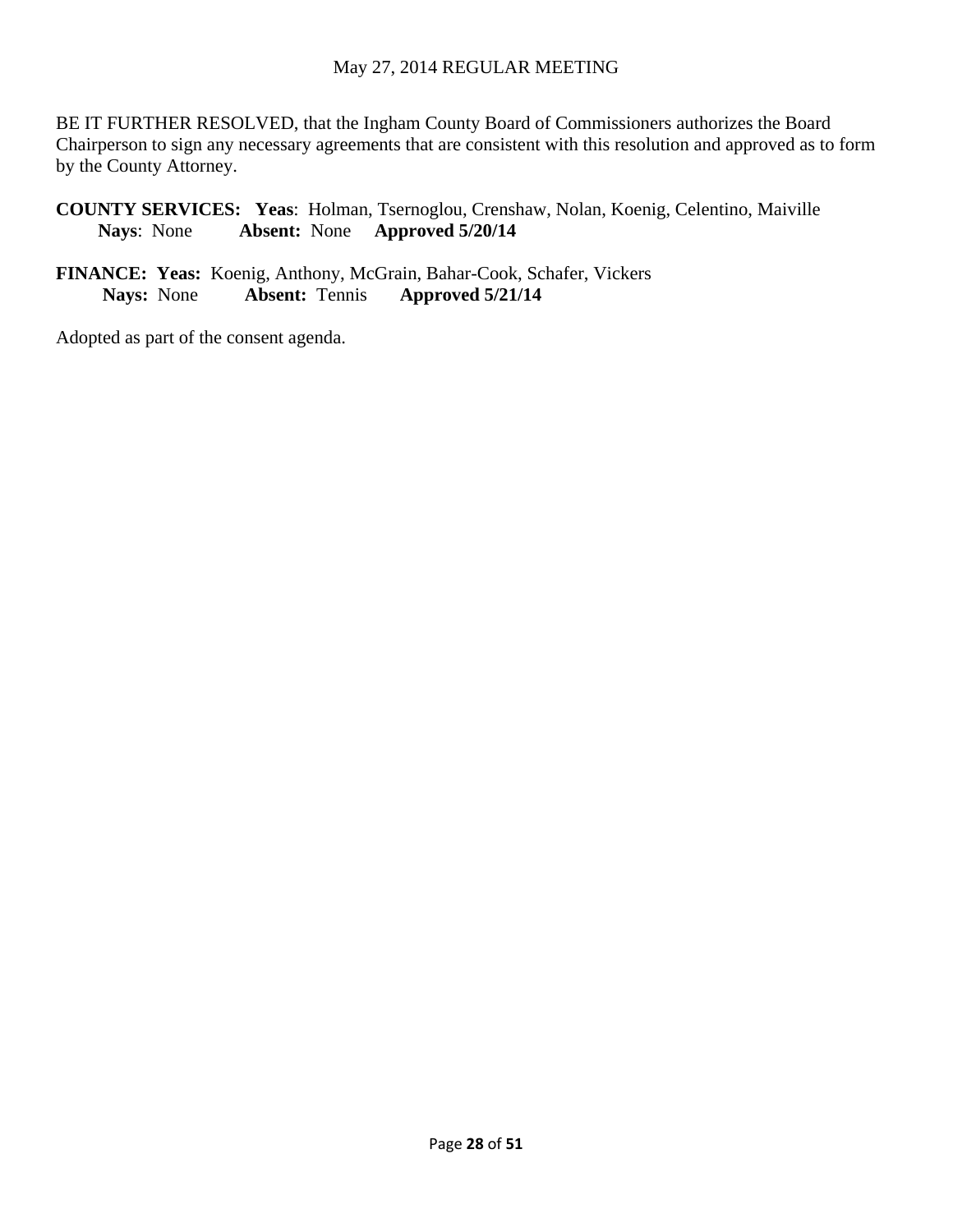Introduced by the County Services and Finance Committees of the:

#### INGHAM COUNTY BOARD OF COMMISSIONERS

#### **RESOLUTION AUTHORIZING THE PURCHASE OF 2014 SEASONAL REQUIREMENT OF SAND AND GRAVEL FOR THE INGHAM COUNTY ROAD DEPARTMENT**

# **RESOLUTION # 14 – 219**

WHEREAS, the Road Department annually purchases approximately 10,000 to 15,000 tons of various types of processed road gravel and sand for use in various road maintenance operations; and

WHEREAS, the Road Department adopted 2014 budget includes controllable expenditures and funds for this and other maintenance material purchases; and

WHEREAS, bids for various types of processed road gravel and sand were solicited and evaluated by the Ingham County Purchasing Department per Request for Proposals (RFP) #39-14, and it is their recommendation, with the concurrence of Road Department staff, to award this bid and purchase the various types of sand and gravel, with associated delivery methods, on an as-needed, unit price basis from the two bidders shown in the table below based on Road Department staff's judgment as to which supplier is most advantageous to the County for any given operation based on lowest cost combination of bid unit price, supplier proximity to the work being performed at the given time, availability of required material, and delivery method.

THEREFORE BE IT RESOLVED, the Board of Commissioners accepts the bids and authorizes the purchase of various types of sand and gravel on an as-needed, unit price basis from the two respondents to RFP #39-14 shown in the table below with the various delivery options also shown, based on Road Department staff's judgment as to which supplier and delivery method is most advantageous to the County for any given operation based on lowest cost combination of bid unit price, supplier proximity to the work being performed at the given time, availability of required material, and delivery method.

| <i>*Prices per Ton</i>                      |                          |           |                       |                   |                         |        |        |                         |        |        |                  |                            |
|---------------------------------------------|--------------------------|-----------|-----------------------|-------------------|-------------------------|--------|--------|-------------------------|--------|--------|------------------|----------------------------|
| Vendor                                      | 21AA                     | 22A       | 23A                   | 2NS Sand          | 21AA                    | 22A    | 23A    | 21AA                    | 22A    | 23A    | 2NS Sand         | Local                      |
|                                             | <b>Stockpiled Gravel</b> |           |                       | <b>Stockpiled</b> | <b>Delivered/Spread</b> |        |        | <b>Delivered Gravel</b> |        |        | <b>Delivered</b> |                            |
| Carrick<br>Trucking<br>Inc.                 | No Bid                   | No<br>Bid | N <sub>o</sub><br>Bid | No Bid            | No Bid                  | No Bid | No Bid | No Bid                  | No Bid | No Bid | No Bid           | $No -$<br>Houghton<br>Lake |
| <b>Sunrise</b><br><b>Aggregates</b><br>LLC. | \$9.80                   | \$4.25    | \$4.35                | \$2.95            | \$13.65                 | \$8.10 | \$8.10 | \$12.55                 | \$7.30 | \$7.30 | \$5.80           | Yes -<br>Dansville         |

#### *\*Prices per Ton*

#### *\*Price per Cubic Yard*

| Vendor                             | 22A                      | 23A    |  |  |
|------------------------------------|--------------------------|--------|--|--|
|                                    | <b>Stockpiled Gravel</b> |        |  |  |
| <b>Carrick</b><br>Trucking<br>Inc. | \$5.65                   | \$5.65 |  |  |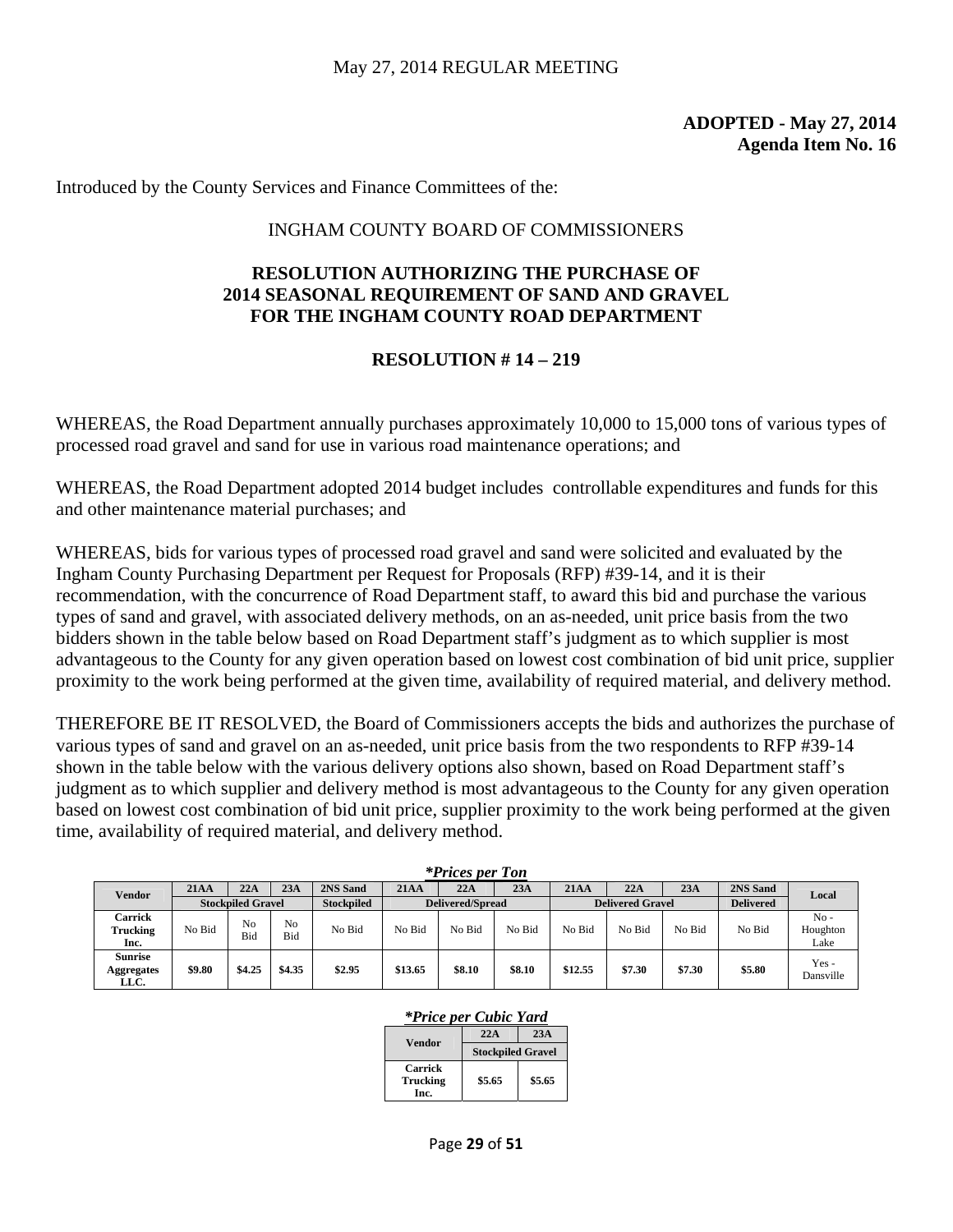BE IT FURTHER RESOLVED, that the Road Department and Purchasing Department are hereby authorized to execute purchase orders with both above listed suppliers and purchase the various types of sand and gravel material as needed and budgeted.

**COUNTY SERVICES: Yeas**: Holman, Tsernoglou, Crenshaw, Nolan, Koenig, Celentino, Maiville **Nays**: None **Absent:** None **Approved 5/20/14** 

**FINANCE: Yeas:** Koenig, Anthony, McGrain, Bahar-Cook, Schafer, Vickers **Nays:** None **Absent:** Tennis **Approved 5/21/14**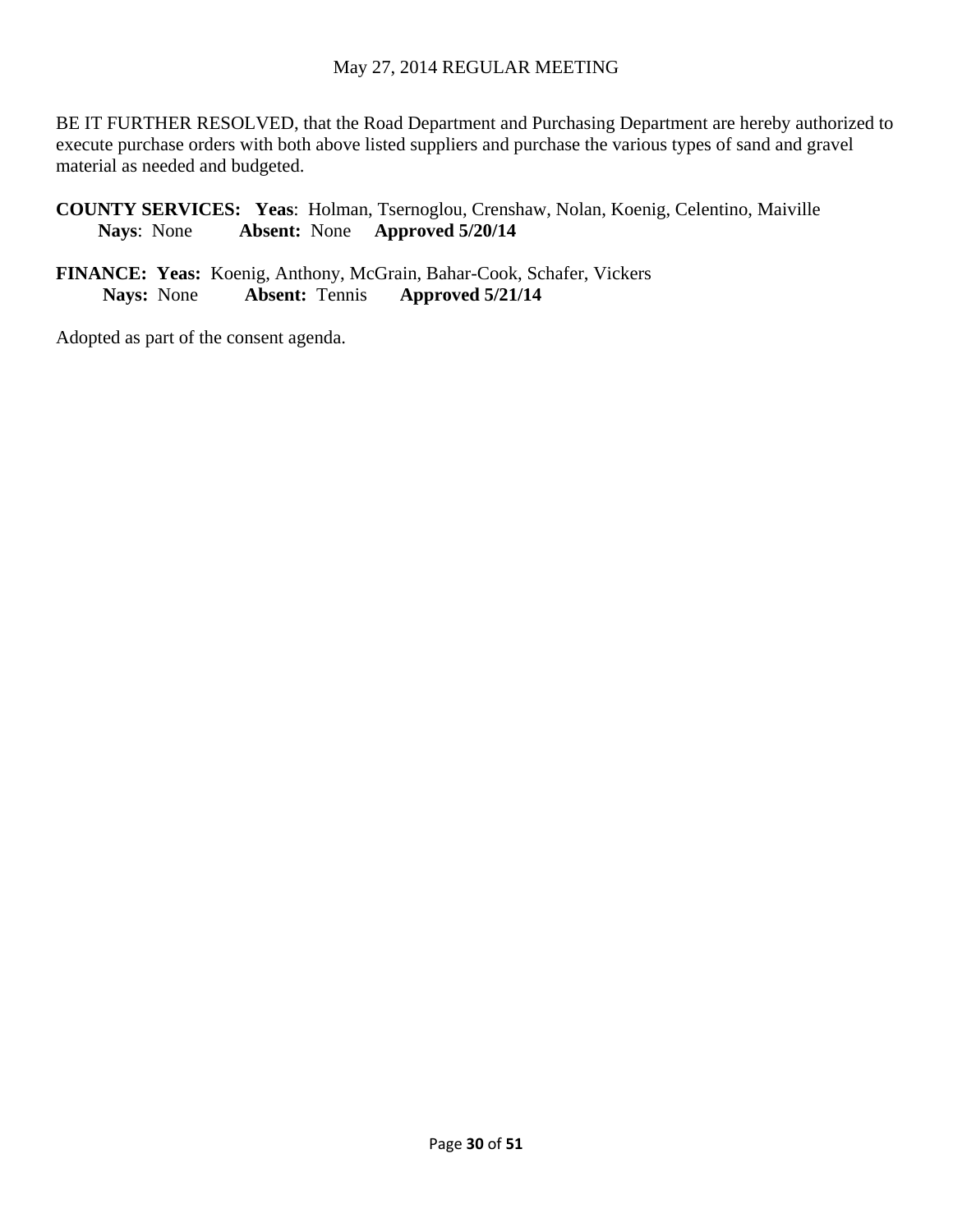Introduced by the County Services and Finance Committees of the:

#### INGHAM COUNTY BOARD OF COMMISSIONERS

#### **RESOLUTION AUTHORIZING THE PURCHASE OF 2014 SEASONAL REQUIREMENT OF 29A AGGREGATE FOR THE INGHAM COUNTY ROAD DEPARTMENT**

# **RESOLUTION # 14 – 220**

WHEREAS, the Road Department annually purchases approximately 18,000 tons of grade 29A slag and natural aggregates for use in road chip-sealing and various other road maintenance operations; and

WHEREAS, the Road Department adopted 2014 budget includes controllable expenditures and funds for this and other maintenance material purchases; and

WHEREAS, bids for 29A slag and natural aggregate were solicited and evaluated by the Ingham County Purchasing Department per Request for Proposals (RFP) #38-14, and it is their recommendation, with the concurrence of Road Department staff, to award this bid and purchase on an as-needed, unit price basis 29A slag from Edw. C. Levy Co., and 29A crushed natural aggregate from the next two bidders shown in the table below based on Road Department staff's judgment as to which supplier is most advantageous to the County for any given operation based on availability of required material, with preference based on lowest bid unit price.

THEREFORE BE IT RESOLVED, the Board of Commissioners accepts the bids, and authorizes the purchase on an as-needed, unit price basis of 29A slag from Edw. C. Levy Co., and of 29A crushed natural aggregate from the next two bidders shown in the table below based on Road Department staff's judgment as to which supplier is most advantageous to the County for any given operation based on availability of required material, with preference based on lowest bid unit price and quality of material.

| <i>*Prices per Ton</i>     |                                               |                                                                                                         |         |                                                                                                  |                                                                                                  |                                                                                                |                      |  |  |  |
|----------------------------|-----------------------------------------------|---------------------------------------------------------------------------------------------------------|---------|--------------------------------------------------------------------------------------------------|--------------------------------------------------------------------------------------------------|------------------------------------------------------------------------------------------------|----------------------|--|--|--|
| <b>Vendor</b>              | 29A Slag<br>delivered to<br>Western<br>Garage | 29A Slag<br>29A Slag<br>delivered<br>delivered<br>to Eastern<br>to Metro<br>Garage<br>Garage<br>\$21.91 |         | 29A<br><b>Crushed</b><br><b>Natural</b><br><b>Aggregate</b><br>delivered<br>to Western<br>Garage | 29A<br><b>Crushed</b><br><b>Natural</b><br><b>Aggregate</b><br>delivered<br>to Eastern<br>Garage | 29A<br><b>Crushed</b><br><b>Natural</b><br><b>Aggregate</b><br>delivered<br>to Metro<br>Garage | Local                |  |  |  |
| Edw. C. Levy Co.           | \$25.79                                       | \$24.11                                                                                                 | \$24.95 | No Bid                                                                                           | No Bid                                                                                           | No Bid                                                                                         | $No -$<br>Dearborn   |  |  |  |
| Sunrise<br>Aggregates LLC. | No Bid                                        | No Bid                                                                                                  | No Bid  | \$17.40                                                                                          | \$17.60                                                                                          | \$17.40                                                                                        | $Yes -$<br>Dansville |  |  |  |
| Gerken Materials<br>Inc.   | No Bid                                        | No Bid                                                                                                  | No Bid  | \$17.40                                                                                          | \$17.60                                                                                          | \$17.40                                                                                        | $No -$<br>Adrian     |  |  |  |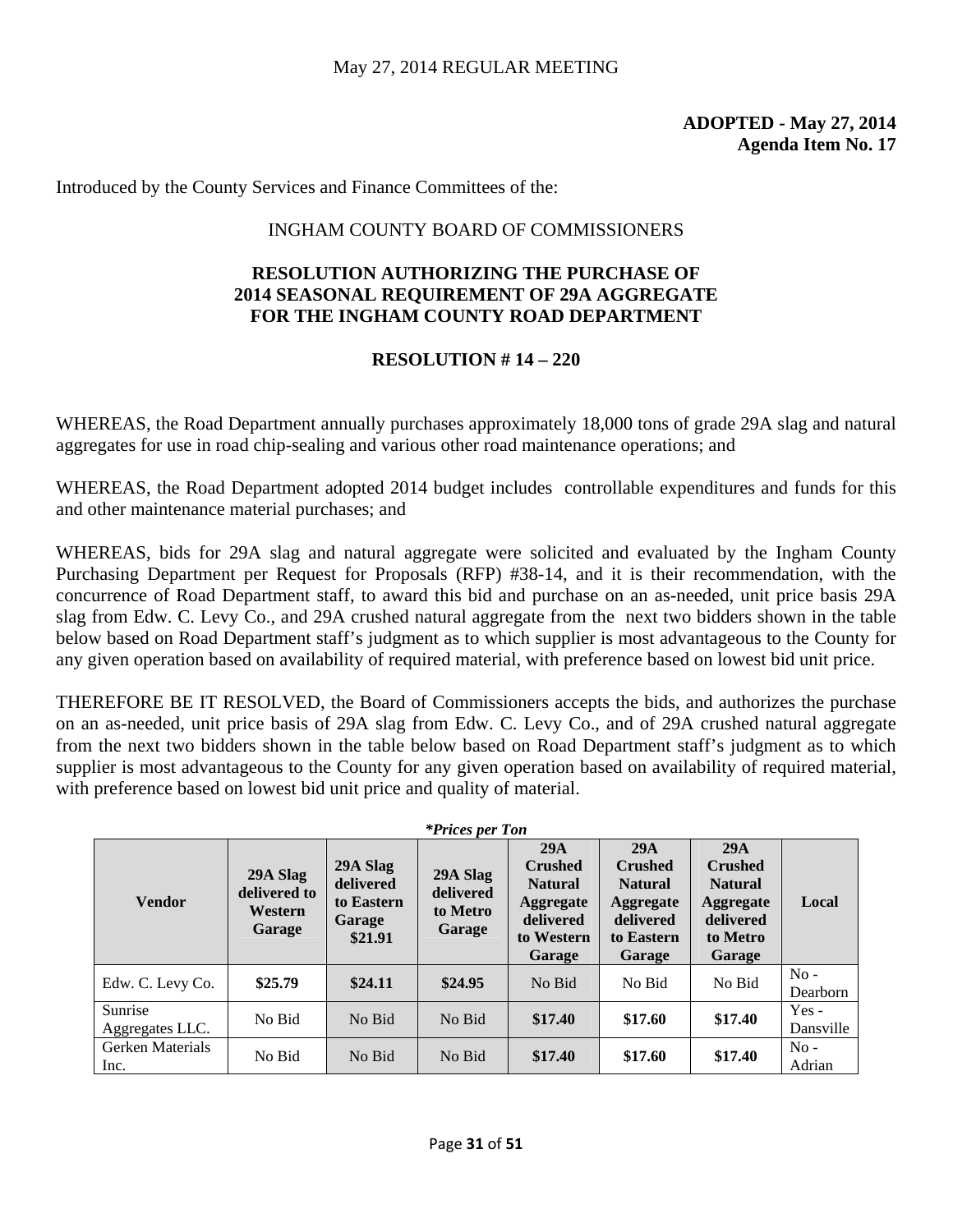BE IT FURTHER RESOLVED, that the Road Department and Purchasing Department are hereby authorized to execute purchase orders with all four above listed suppliers and purchase the 29A slag from Edw. C. Levy Co., and 29A crushed natural aggregate from the next two bidders shown in the table above as needed and budgeted.

**COUNTY SERVICES: Yeas**: Holman, Tsernoglou, Crenshaw, Nolan, Koenig, Celentino, Maiville **Nays**: None **Absent:** None **Approved 5/20/14** 

**FINANCE: Yeas:** Koenig, Anthony, McGrain, Bahar-Cook, Schafer, Vickers **Nays:** None **Absent:** Tennis **Approved 5/21/14**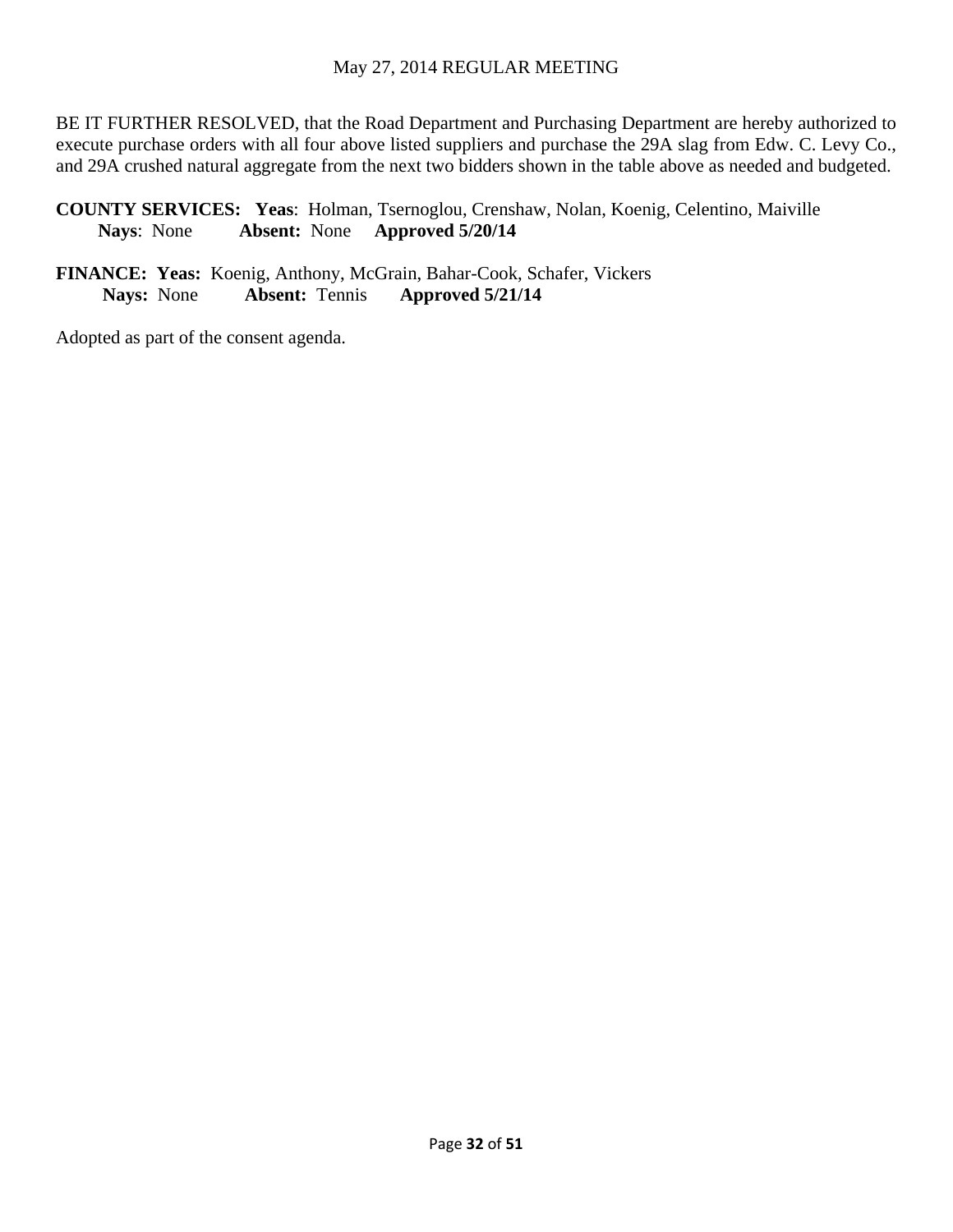Introduced by the Human Services**,** County Services and Finance Committees of the:

# INGHAM COUNTY BOARD OF COMMISSIONERS

# **RESOLUTION AUTHORIZING THE INGHAM COUNTY BUILDING AUTHORITY TO PROCEED WITH THE HEALTH DEPARTMENT RENOVATIONS TO THE HUMAN SERVICES BUILDING AND TO AUTHORIZE A CONTRACT WITH THE ARCHITECTURAL AND ENGINEERING FIRM OF HOBBS AND BLACK TO PROVIDE ARCHITECTURAL AND ENGINEERING SERVICES FOR THE RENOVATION PROJECT**

# **RESOLUTION # 14 – 221**

WHEREAS, the Ingham County Health Department (ICHD) Community Health Centers are consolidating so they are prepared to meet the increased demand for services in the coming years and provide economies of scale; and

WHEREAS, the intent of this project is to renovate portions of the Health Department with the least amount of demolition possible and to re-use the existing spaces to the greatest degree possible; and

WHEREAS, the plan includes transitioning adult services to a separate building and realigning its woman's and children's services to the Human Services Building; and

WHEREAS, the Purchasing Department submitted proposals and after careful review of the bids, it is the recommendation of both the Purchasing and Facilities Departments to award a contract to Hobbs and Black, a local company who submitted the lowest responsive and responsible bid to provide architectural and engineering services for the ICHD renovation project, for a not to exceed cost of \$32,300.00; and

WHEREAS, the funds for the Hobbs & Black architectural and engineering services for this project are available within the approved CIP Line Item 511-61553-976000-02011; and

WHEREAS, it has been determined there is still bond debt outstanding on the Human Services Building.

THEREFORE BE IT RESOLVED, given the outstanding bond debt the Ingham County Board of Commissioners hereby authorizes the Ingham County Building Authority to proceed with the Health Department renovations to the Human Services Building.

BE IT FURTHER RESOLVED, the Ingham County Board of Commissioners hereby authorizes awarding a contract to Hobbs and Black, 117 East Allegan Street, Lansing, Michigan 48933 to provide architectural and engineering services for the Ingham County Health Department renovation project for a not to exceed cost of \$32,300.00.

BE IT FURTHER RESOLVED, that the projected A/E costs, cost of construction, plus fees, and furnishings, is not to exceed \$750,000.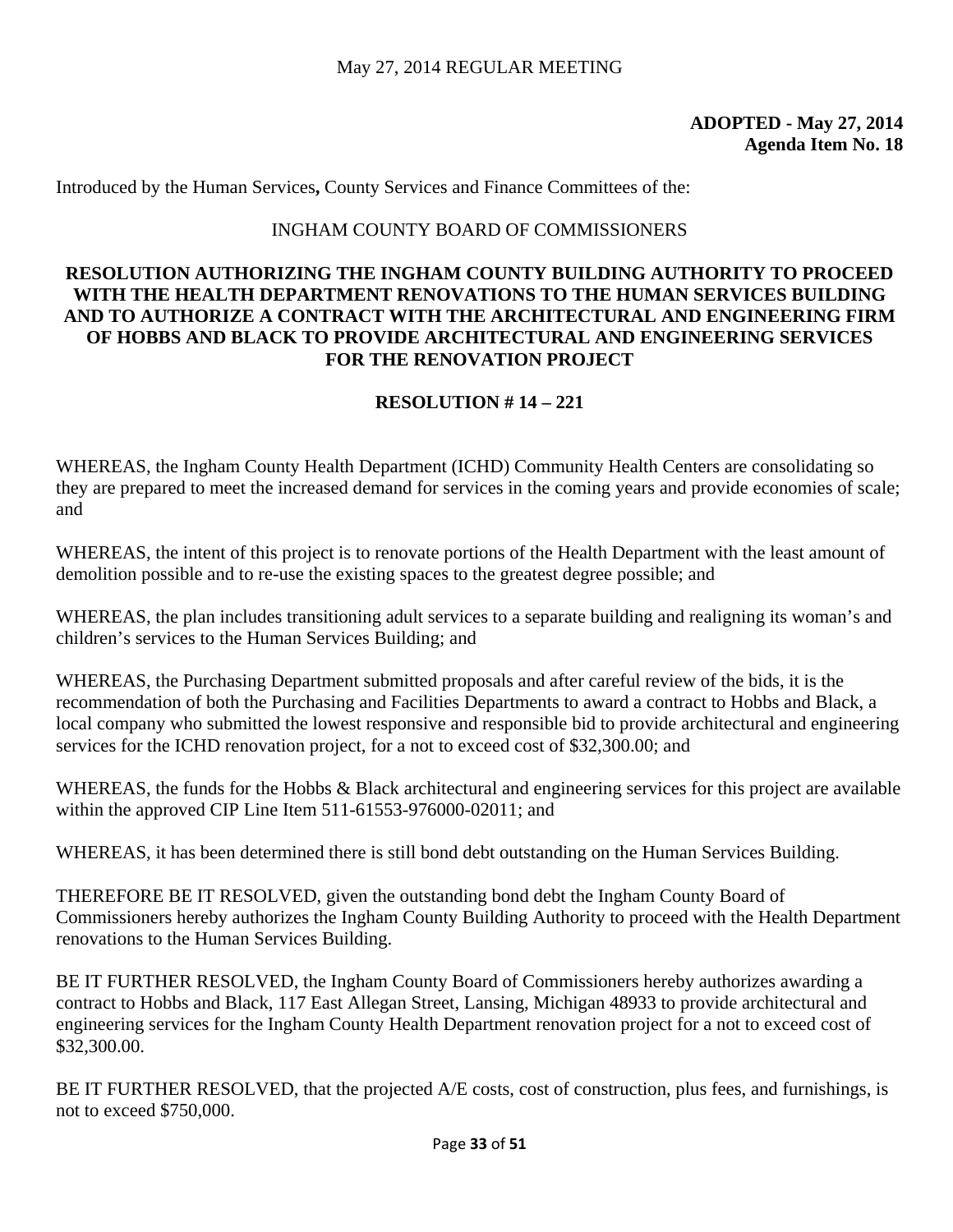# May 27, 2014 REGULAR MEETING

BE IT FURTHER RESOLVED, the cost of construction, fees, and furnishings will be paid by Ingham County through an advance from the general fund and the Health Department will reimburse the County through increased rent payments to the Human Service Building's Operating Fund over a period of 5 years.

BE IT FURTHER RESOLVED, that preliminary schematic designs are to be presented to the Board of Commissioners for its approval prior to authorizing the architect to proceed to bid the documents.

BE IT FURTHER RESOLVED, the Ingham County Board of Commissioners authorizes the Board Chairperson to sign any necessary documents that are consistent with this resolution and approved as to form by the County Attorney.

- **HUMAN SERVICES: Yeas**: Nolan, Tennis, Holman, McGrain, Hope, Anthony, Vickers **Nays**: None **Absent:** None **Approved 5/19/14**
- **COUNTY SERVICES: Yeas**: Holman, Tsernoglou, Crenshaw, Nolan, Koenig, Celentino, Maiville **Nays**: None **Absent:** None **Approved 5/20/14**
- **FINANCE: Yeas:** Koenig, Anthony, McGrain, Bahar-Cook, Schafer, Vickers **Nays:** None **Absent:** Tennis **Approved 5/21/14**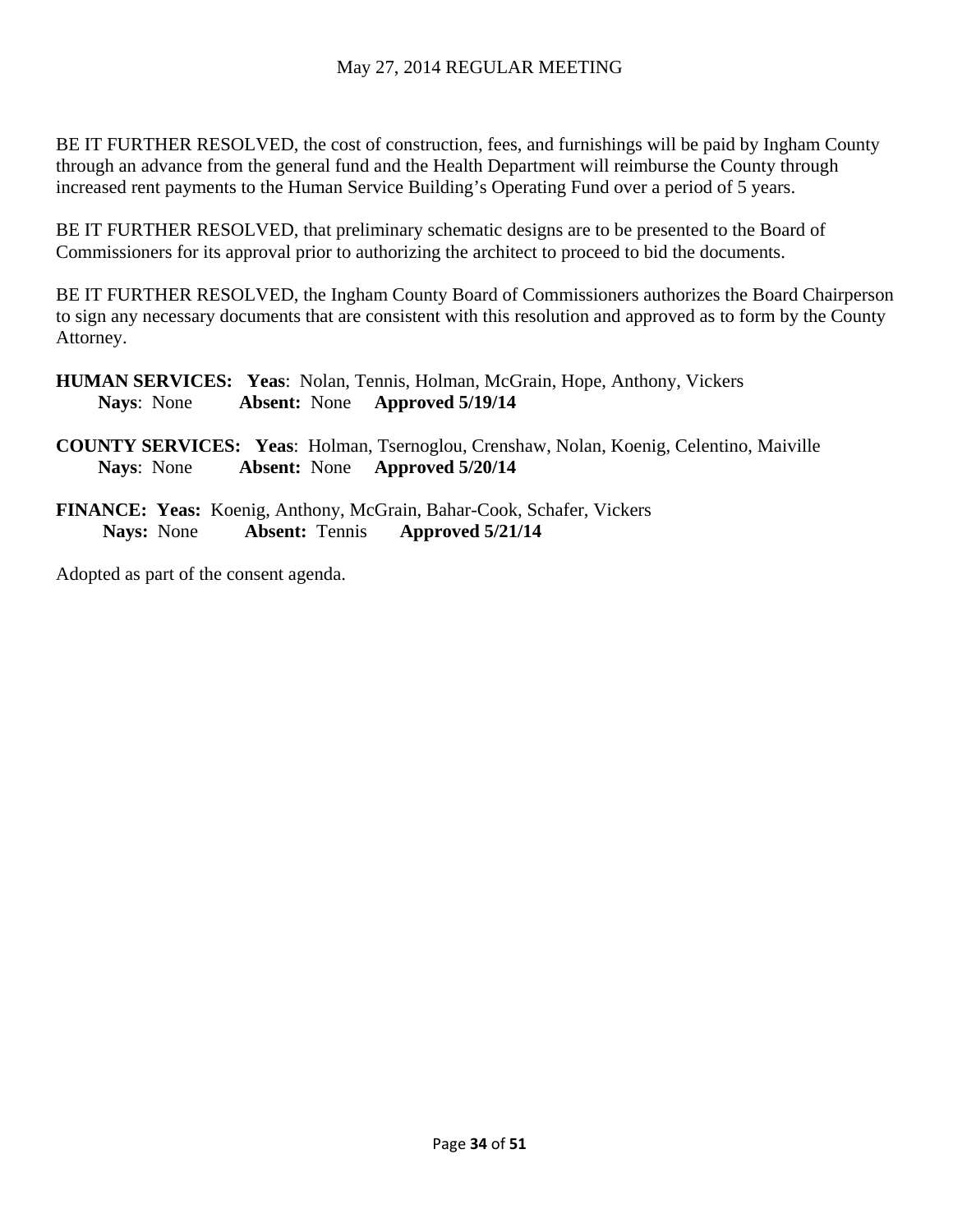Introduced by the Human Services and Finance Committees of the:

### INGHAM COUNTY BOARD OF COMMISSIONERS

# **RESOLUTION APPROVING CRITERIA FOR EVALUATING 2015 APPLICATIONS FOR COMMUNITY AGENCY FUNDING**

### **RESOLUTION # 14 – 222**

WHEREAS, since 1978, the Ingham County Board of Commissioners has provided financial support to various non-profit community organizations that provide a broad range of services for the purpose of advancing the County's adopted long-range objectives; and

WHEREAS, over the years the community agency process has grown to 30 applicants requesting funding, with total requests of approximately \$200,000 annually; and

WHEREAS, the Ingham County Board of Commissioners desires to make the process of awarding community agency funding efficient and effective; and

WHEREAS, the Ingham County Board of Commissioners desires to continue the Community Agency application process, focusing on the long term goal of assisting Ingham County residents in meeting basic needs.

THEREFORE BE IT RESOLVED, the Ingham County Board of Commissioners authorizes the 2015 community agency funding process, with priority given to those proposals that directly contribute to addressing the County's long-term priority of "Meeting Basic Needs", such as food, clothing, and shelter.

BE IT FURTHER RESOLVED, the Controller/Administrator is authorized to evaluate and determine funding levels for each applicant as a recommendation for approval by the Human Services Committee.

BE IT FURTHER RESOLVED, no agency shall receive more than 10% of the total available funding for community agencies in FY 2015.

BE IT FURTHER RESOLVED, the Board of Commissioners wishes for applicants to understand that solicitation of proposals is not a commitment to fund those proposals in fiscal year 2015.

**HUMAN SERVICES: Yeas**: Nolan, Tennis, Holman, McGrain, Hope, Anthony, Vickers **Nays**: None **Absent:** None **Approved 5/19/14** 

**FINANCE: Yeas:** Koenig, Anthony, McGrain, Bahar-Cook, Schafer, Vickers **Nays:** None **Absent:** Tennis **Approved 5/21/14**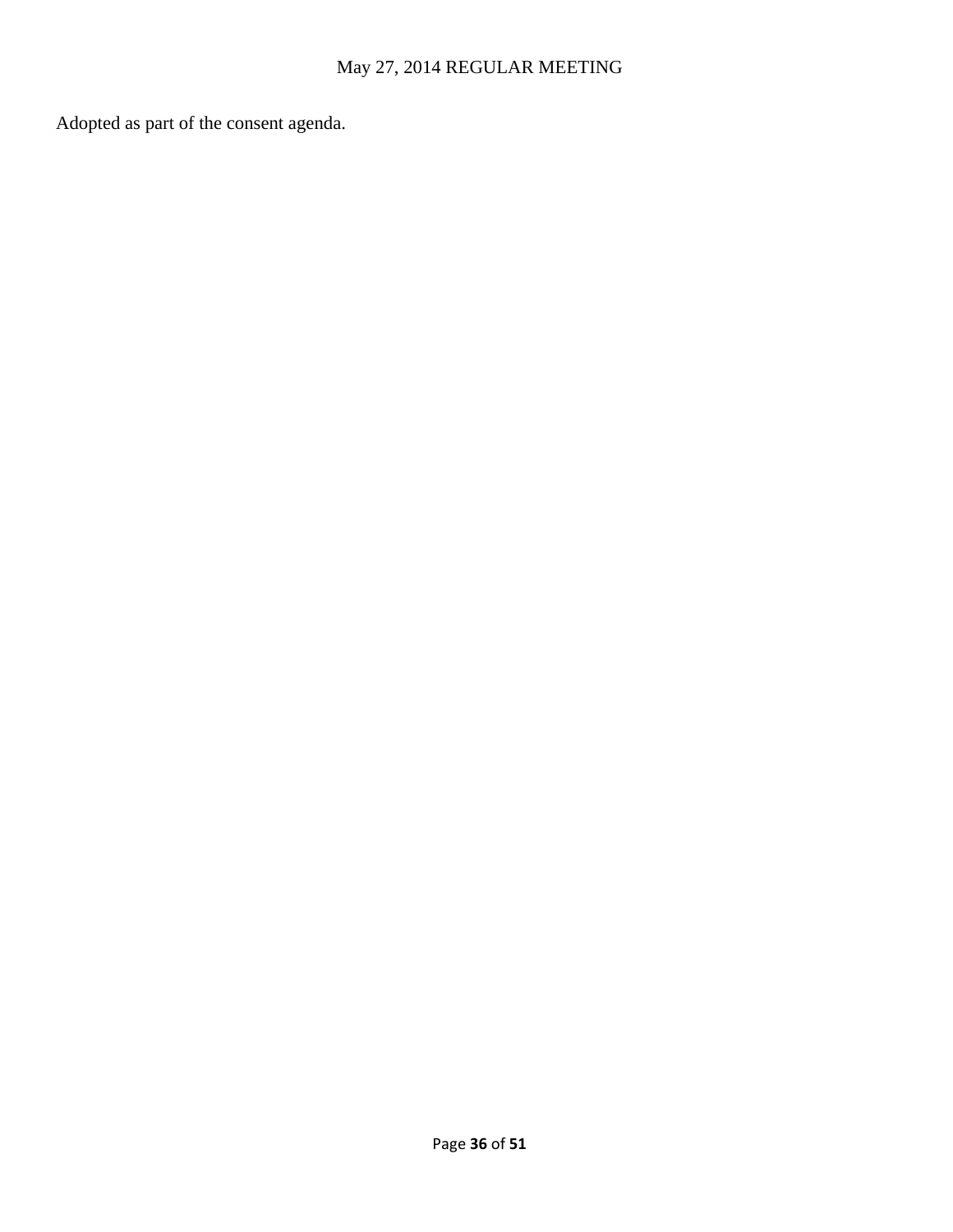Introduced by the Human Services and Finance Committees of the:

### INGHAM COUNTY BOARD OF COMMISSIONERS

# **RESOLUTION TO AUTHORIZE LEASE AGREEMENT FOR 1115 SOUTH PENNSYLVANIA AVENUE, LANSING FOR A HEALTH CENTER SITE**

### **RESOLUTION # 14 – 223**

WHEREAS, the Health Department currently maintains lease agreements with Sparrow Health Systems for the locations of Sparrow Health Center and St. Lawrence Health Center; and

WHEREAS, these lease agreements shall expire on September 30, 2014 and will not be renewed; and

WHEREAS, Sparrow and St. Lawrence Health Centers are both HRSA 330(e) Federally Qualified Health Centers (FQHC) and maintain Level II Patient Centered Medical Home (PCMH) Recognition through the National Committee for Quality Assurance; and

WHEREAS, the available property located at 1115 South Pennsylvania Avenue, Lansing can accommodate the combined Health Center operations of Sparrow and St. Lawrence and suits the necessary requirements for maintaining FQHC status and recognition as a PCMH; and

WHEREAS, the terms of lease agreement with CAMAO, LLC for the 10,316 square feet of property at 1115 South Pennsylvania Ave, Lansing are:

- A five (5) year lease term commencing October 1, 2014 and ending September 30, 2019
- A lease rate of \$19.00/square foot with a 1.5% annual lease rate escalation
- Janitorial and utilities are included
- An option to renew for two (2) years with a 2.5% rental rate annual escalation; and

WHEREAS, the increased cost for the proposed property will be covered through an increase in 330(e) Base Funding through a PCMH Recognition Award through HRSA anticipated in FY 2015 funding; and

WHEREAS, the Ingham Community Health Center Board has reviewed these terms and supports entering a lease agreement with CAMAO, LLC for the property at 1115 South Pennsylvania Avenue for the combined operation of the Sparrow and St. Lawrence Health Centers; and

WHEREAS, the Health Officer recommends that the Health Department enter into a lease agreement at these terms with CAMAO, LLC for the property at 1115 South Pennsylvania Avenue, Lansing for the combined operation of the Sparrow and St. Lawrence Health Centers.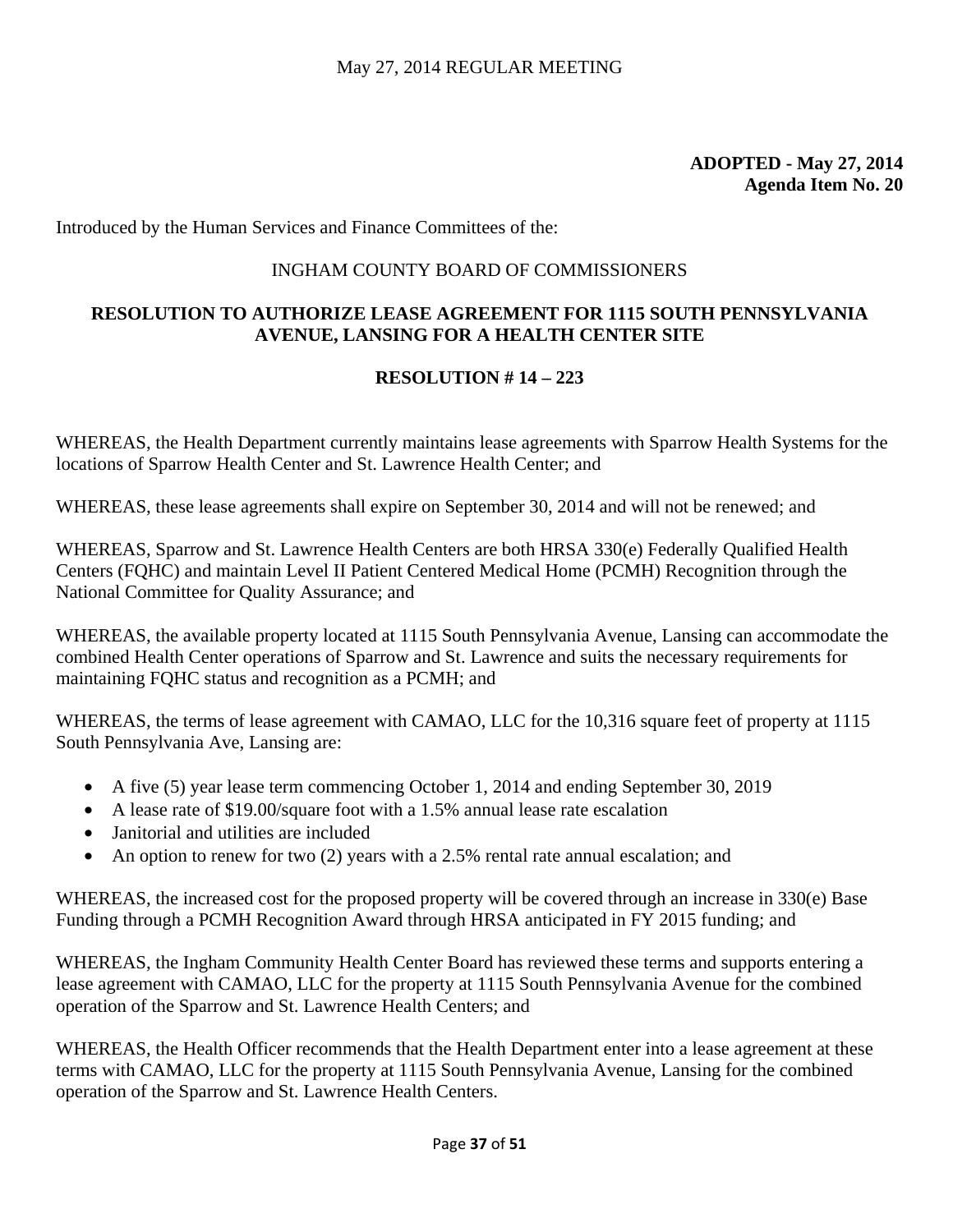# May 27, 2014 REGULAR MEETING

THEREFORE BE IT RESOLVED, that the Board of Commissioners authorizes the Health Department to enter into a lease agreement with CAMAO, LLC for 10,316 square feet of property located at 1115 South Pennsylvania Avenue, Lansing.

BE IT FURTHER RESOLVED, that the terms of this lease agreement shall be as follows:

- A five (5) year lease term commencing October 1, 2014 and ending September 30, 2019
- A lease rate of \$19.00/square foot with a 1.5% annual lease rate escalation
- Janitorial and utilities are included
- An option to renew for two  $(2)$  years with a 2.5% rental rate annual escalation

BE IT FURTHER RESOLVED, that the increased cost for the proposed new property will be covered through an increase in 330(e) Base Funding through a PCMH Recognition Award through HRSA anticipated in FY 2015 funding.

BE IT FURTHER RESOLVED, that the Chairperson of the Board of Commissioners is hereby authorized to sign the necessary contract documents on behalf of the County after approval as to form by the County Attorney.

**HUMAN SERVICES: Yeas**: Nolan, Tennis, Holman, McGrain, Hope, Anthony, Vickers **Nays**: None **Absent:** None **Approved 5/19/14** 

**FINANCE: Yeas:** Koenig, Anthony, McGrain, Bahar-Cook, Schafer, Vickers **Nays:** None **Absent:** Tennis **Approved 5/21/14**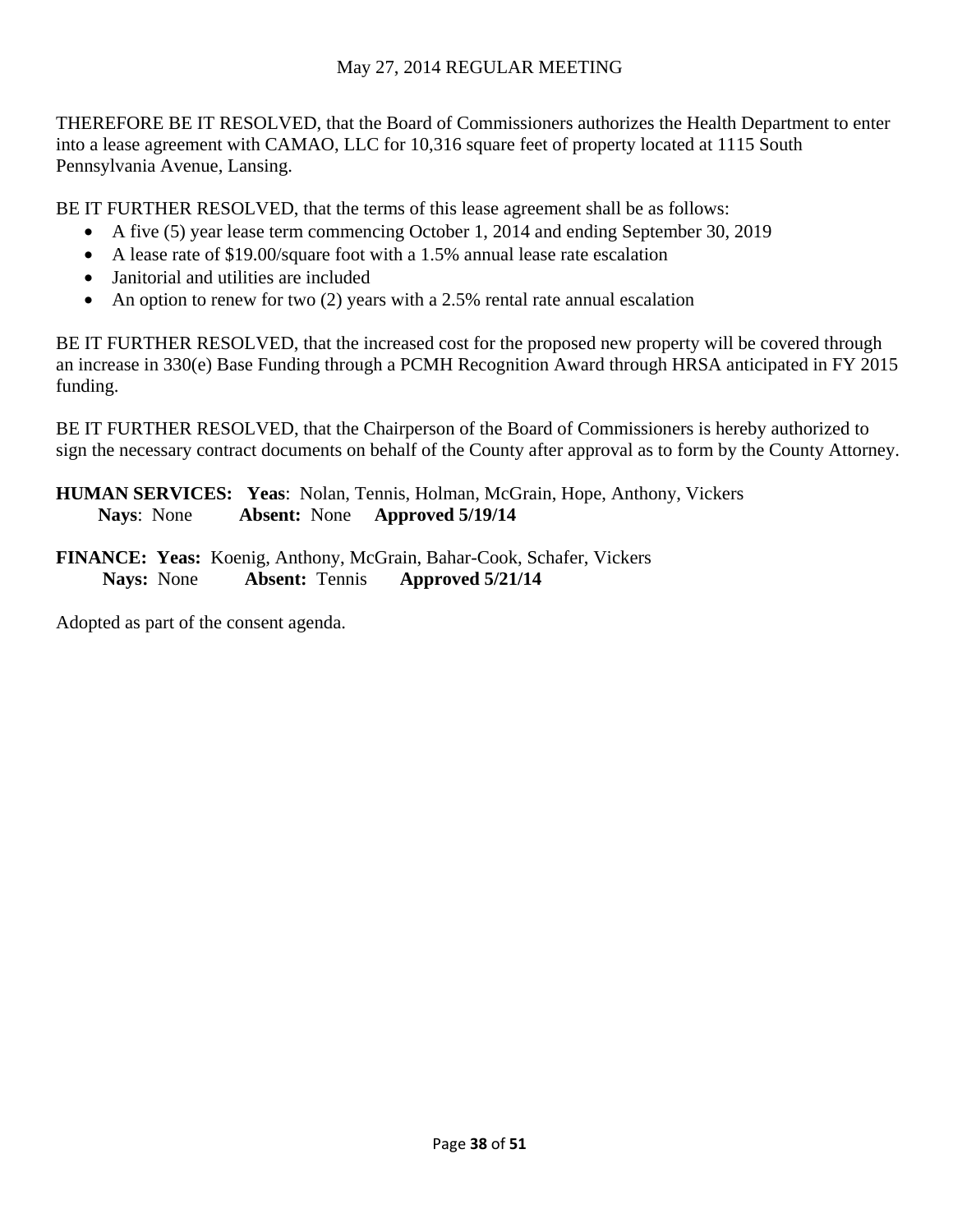# **ADOPTED - May 27, 2014 Agenda Item No. 21**

Introduced by the Human Services and Finance Committees of the:

# INGHAM COUNTY BOARD OF COMMISSIONERS

# **RESOLUTION TO ACCEPT HEALTH CENTER CAPITAL DEVELOPMENT FINANCIAL ASSISTANCE FROM THE MICHIGAN PRIMARY CARE ASSOCIATION**

# **RESOLUTION # 14 – 224**

WHEREAS, the Michigan Primary Care Association (MPCA) Michigan Health Center Capital Development Program, through funding provided by The Kresge Foundation, has made available funds to assist in defraying certain pre-development costs associated with capital projects; and

WHEREAS, the Health Department meets the criteria to receive funding assistance for certain pre-development service costs associated with the renovations of the new Ingham Community Health Center site (2316 S. Cedar Street) through MPCA's Michigan Health Center Capital Development Program; and

WHEREAS, in order to receive financial assistance through this program, the Health Department must enter a Project Pre-Development Assistance Agreement with MPCA; and

WHEREAS, this agreement authorizes MPCA to pay the provider of an approved pre-development service after an invoice is received by the Health Department and submitted to MPCA by no later than June 30, 2014; and

WHEREAS, the Ingham Community Health Center Board supports the acceptance of Health Center Capital Development Financial Assistance from the MPCA; and

WHEREAS, the Health Officer recommends that the Board of Commissioners authorize the acceptance of up to \$20,000 to be used for professional pre-development services related to the renovation of the new Ingham Community Health Center site located at 2316 South Cedar Street, Lansing.

THEREFORE BE IT RESOLVED, that the Board of Commissioners authorizes the acceptance of up to \$20,000 for professional pre-development services and cost financial assistance through the MPCA's Michigan Health Center Capital Development Program.

BE IT FURTHER RESOLVED, that the Health Department is authorized to enter a Project Pre-development Assistance Agreement with MPCA for an amount up to \$20,000 for professional pre-development services and cost financial assistance through the MPCA's Michigan Health Center Capital Development Program.

BE IT FURTHER RESOLVED, the MPCA will pay the provider of an approved pre-development service, upon the submission of an invoice from the Health Department no later than June 30, 2014.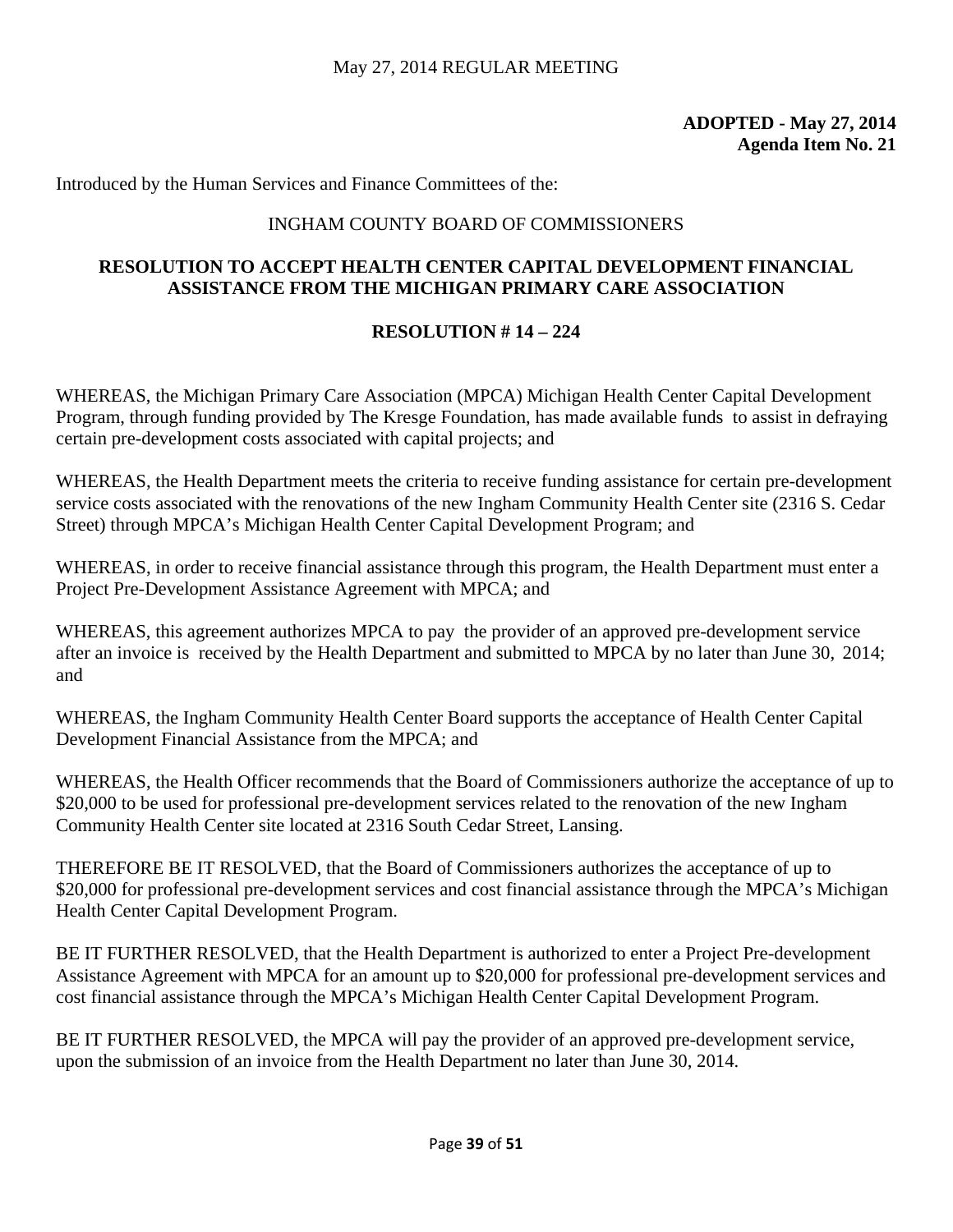# May 27, 2014 REGULAR MEETING

BE IT FURTHER RESOLVED, that the Controller/Administrator is authorized to make any necessary budget adjustments consistent with this resolution.

BE IT FURTHER RESOLVED, that the Chairperson of the Board of Commissioners is hereby authorized to sign any necessary contract documents on behalf of the County after approval as to form by the County Attorney.

**HUMAN SERVICES: Yeas**: Nolan, Tennis, Holman, McGrain, Hope, Anthony, Vickers **Nays**: None **Absent:** None **Approved 5/19/14** 

**FINANCE: Yeas:** Koenig, Anthony, McGrain, Bahar-Cook, Schafer, Vickers **Nays:** None **Absent:** Tennis **Approved 5/21/14**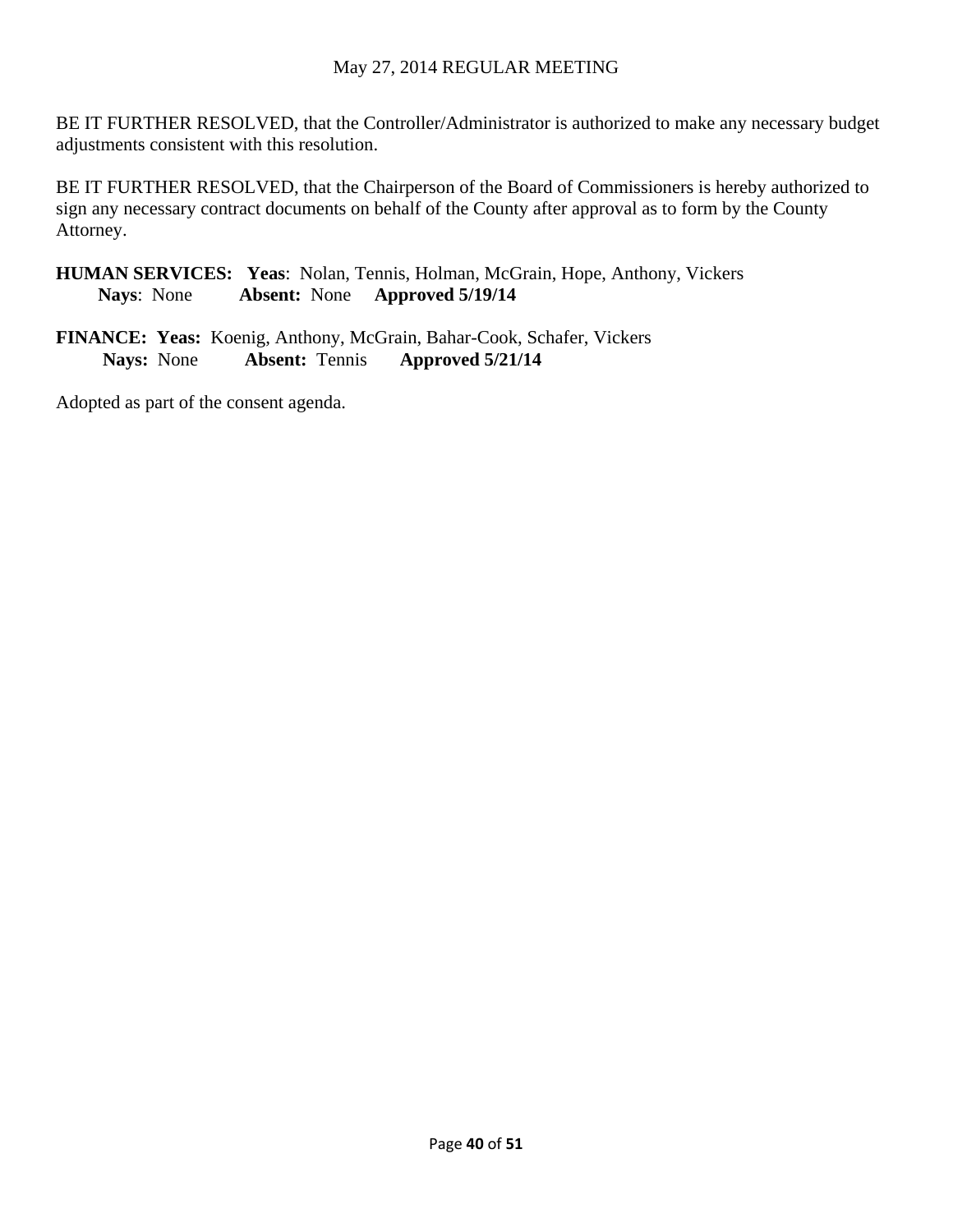# **ADOPTED - May 27, 2014 Agenda Item No. 22**

Introduced by the Human Services and Finance Committees of the:

### INGHAM COUNTY BOARD OF COMMISSIONERS

# **RESOLUTION TO AUTHORIZE AMENDMENT #2 TO THE 2013-2014 COMPREHENSIVE AGREEMENT WITH THE MICHIGAN DEPARTMENT OF COMMUNITY HEALTH**

### **RESOLUTION # 14 – 225**

WHEREAS, the responsibility for protecting the health of the public is a shared responsibility between the State and County governments in Michigan; and

WHEREAS, the Michigan Department of Community Health (MDCH) and local health departments enter into contracts to clarify the role and responsibility of each party in protecting public health; and

WHEREAS, the MDCH and Ingham County have entered into a 2013-2014 Agreement for the delivery of public health services under the Comprehensive Agreement process as authorized by Resolution #13-384 and amended in Resolution #14-058; and

WHEREAS, the MDCH has proposed an amendment to the current Agreement to adjust grant funding levels and clarify Agreement procedures; and

WHEREAS, the Health Officer has recommended that the Board of Commissioners authorize the Amendment.

THEREFORE BE IT RESOLVED, that the Ingham County Board of Commissioners authorizes Amendment #2 to the 2013-2014 Comprehensive Agreement with the Michigan Department of Community Health (MDCH).

BE IT FURTHER RESOLVED, that the total amount of CPBC funding shall increase from \$5,161,497 to \$5,202,259, an increase of \$40,762.

BE IT FURTHER RESOLVED, that the increase consists of the following specific changes to program budgets:

- 1. Nurse Family Partnership Services, an increase of \$300 to \$485,300.
- 2. PRIME Local Learning Collaborative, an increase of \$10,000 to \$14,000.
- 3. Sexually Transmitted Disease (STD) Control, an increase of \$25,672 to \$34,230.
- 4. TB Control, an increase of \$4,790 to \$26,268.

BE IT FURTHER RESOLVED, that the Controller/Administrator is authorized to amend the Health Department's 2014 Budget in order to implement this resolution.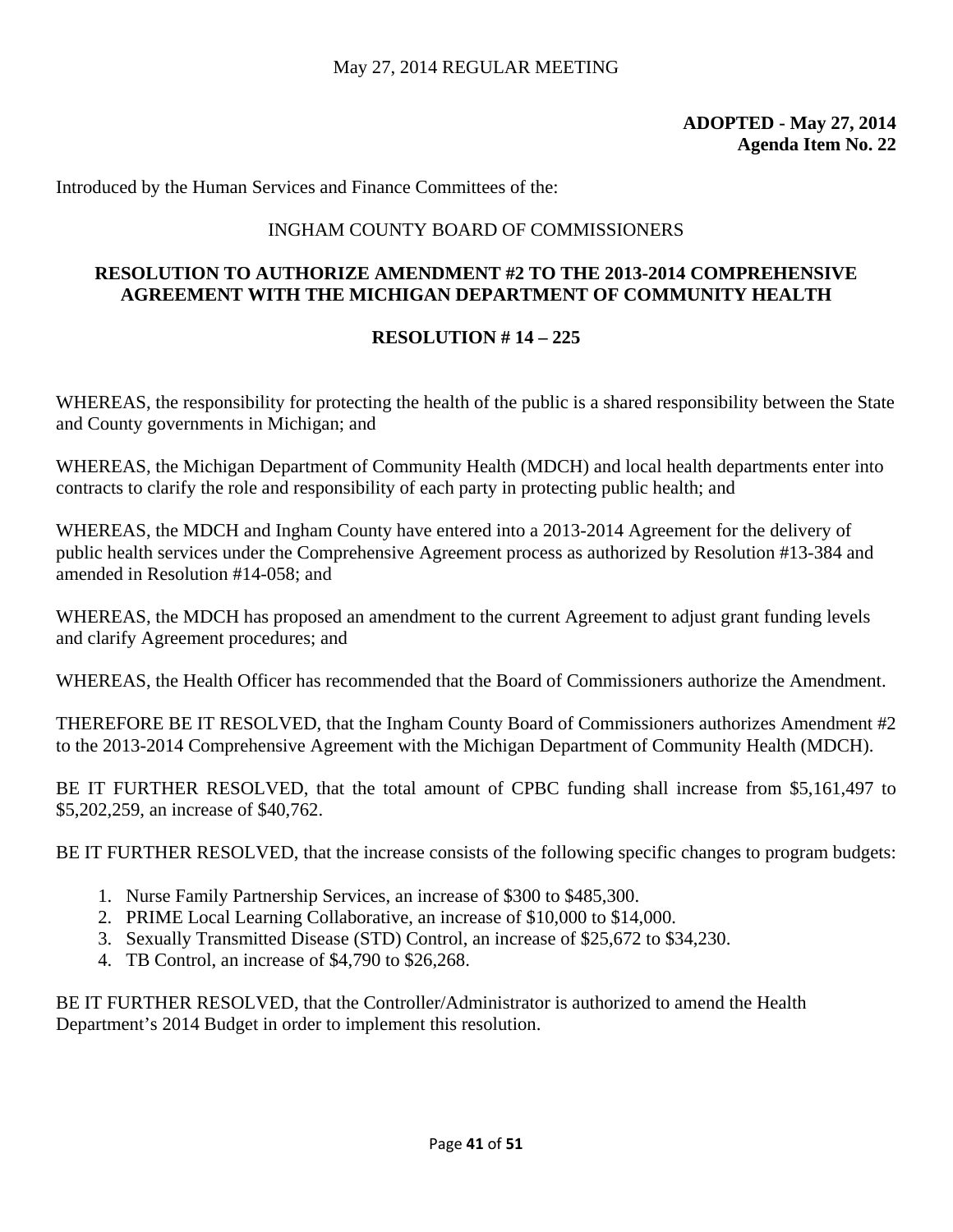### May 27, 2014 REGULAR MEETING

BE IT FURTHER RESOLVED, that the Health Officer, Linda S. Vail, MPA, is authorized to submit Amendment #2 of the 2013-2014 Comprehensive Agreement electronically through the Mi-E Grants system after approval as to form by the County Attorney.

**HUMAN SERVICES: Yeas**: Nolan, Tennis, Holman, McGrain, Hope, Anthony, Vickers **Nays**: None **Absent:** None **Approved 5/19/14** 

**FINANCE: Yeas:** Koenig, Anthony, McGrain, Bahar-Cook, Schafer, Vickers **Nays:** None **Absent:** Tennis **Approved 5/21/14**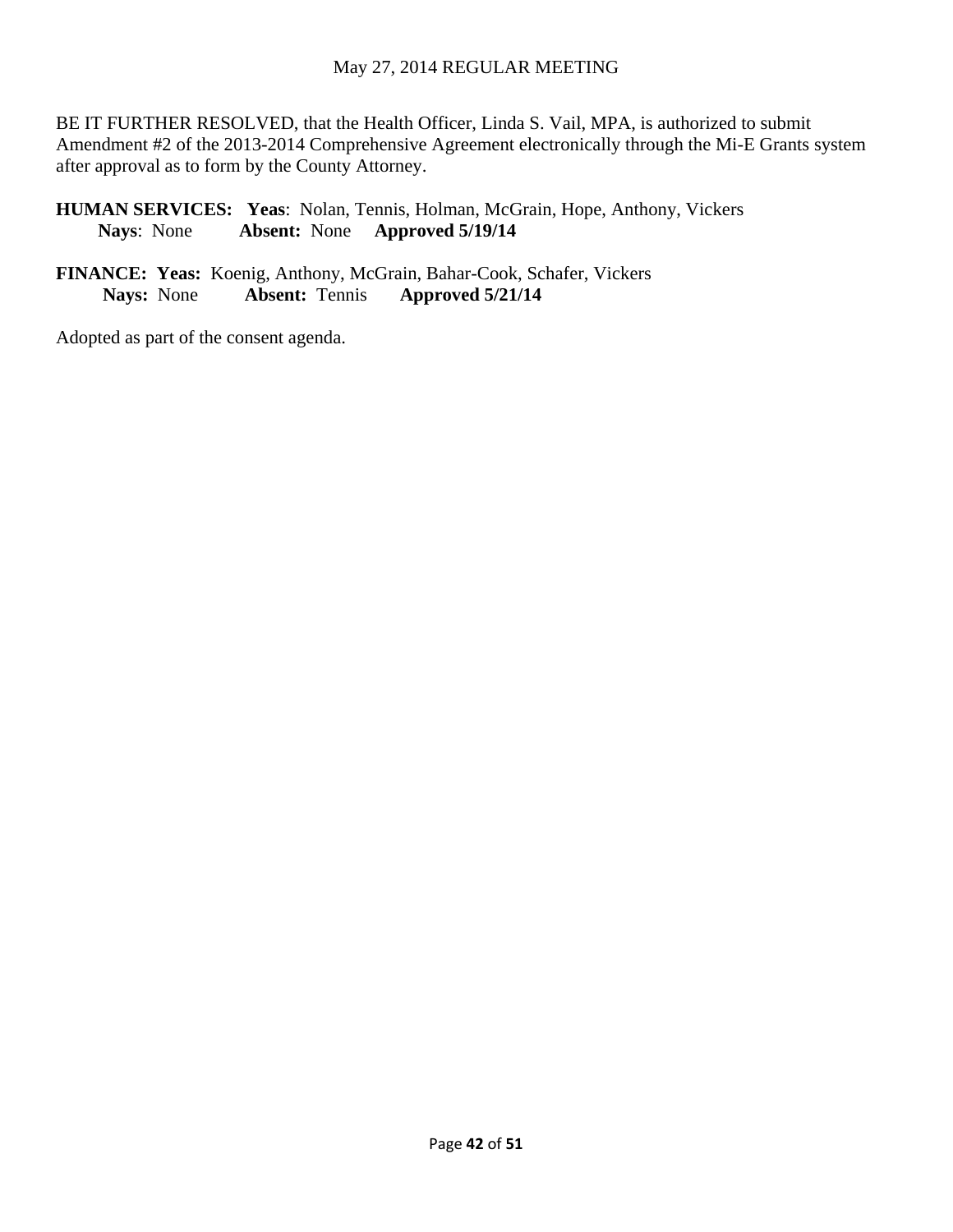Introduced by the Human Services and Finance Committees of the:

### INGHAM COUNTY BOARD OF COMMISSIONERS

# **RESOLUTION TO AMEND THE COLLABORATIVE AGREEMENT WITH THE CAPITAL AREA UNITED WAY**

### **RESOLUTION # 14 – 226**

WHEREAS, the Behavioral Risk Factor & Social Capital Survey (BRF&SC Survey) measures a number of health indicators and quality of life indices including: chronic diseases, cigarette and alcohol use, obesity and physical activity, neighborhood safety, and safe walking routes; and

WHEREAS, information from the BRF&SC Survey is used to gauge the number of uninsured, access to primary care dental care which are central to the Commissioner's goal of promoting access to care; and

WHEREAS, data from the BRF&SC Survey are central to the Community Indicators Project, a core component of the Department's strategy for informing the community about health status; and

WHEREAS, Ingham County and the Capital Area United Way executed a collaborative agreement in 2005, wherein the United Way arranges for consulting and contractual services in support of the Community Indicators Project; and

WHEREAS, the collaborative agreement was originally authorized in Resolution #05-148 and amended in Resolutions #06-205, #07-154, #08-239, #09-197, #10-023, #11-399 and #13-16 and collaborative activities have continued since the agreement's inception; and

WHEREAS, under this agreement the Capital Area United Way has coordinated funding from Barry-Eaton District Health Department, Mid-Michigan District Health Department, and Ingham County Health Department to administer the BRF&SC Survey; and

WHEREAS, this resolution will authorize and amendment to the agreement with CAUW and enable data collection to continue; and

WHEREAS, the amendment shall extend the agreement through September 30, 2014; and

WHEREAS, the amendment will increase the amount of the contract by \$38,051; and

WHEREAS, the Health Officer has advised that the Ingham County funds to support this collaboration are included in the Health Department's 2014 budget and has recommended that Ingham County enter into a collaborative agreement with the Capital Area United Way.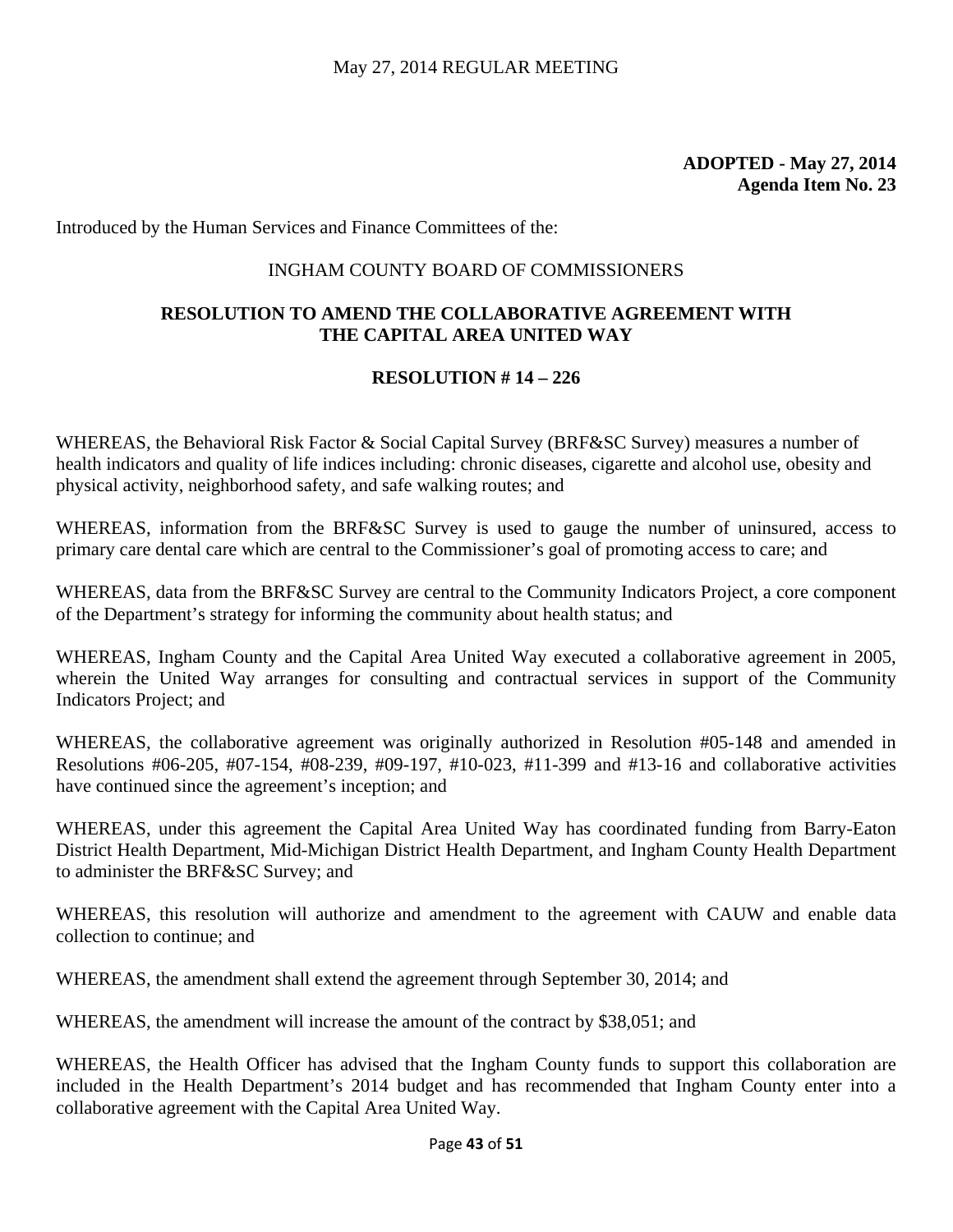# May 27, 2014 REGULAR MEETING

THEREFORE BE IT RESOLVED, that the Ingham County Board of Commissioners authorizes an Amendment to the Agreement with the Capital Area United Way to coordinate the Behavioral Risk Factor & Social Capital Survey (BRF&SC Survey).

BE IT FURTHER RESOLVED, the amendment shall extend the agreement through September 30, 2014 and increase the amount of the contract by \$38,051.

BE IT FURTHER RESOLVED, that the Board Chair is authorized to sign the amendment after approval by the County attorney.

**HUMAN SERVICES: Yeas**: Nolan, Tennis, Holman, McGrain, Hope, Anthony, Vickers **Nays**: None **Absent:** None **Approved 5/19/14** 

**FINANCE: Yeas:** Koenig, Anthony, McGrain, Bahar-Cook, Schafer, Vickers **Nays:** None **Absent:** Tennis **Approved 5/21/14**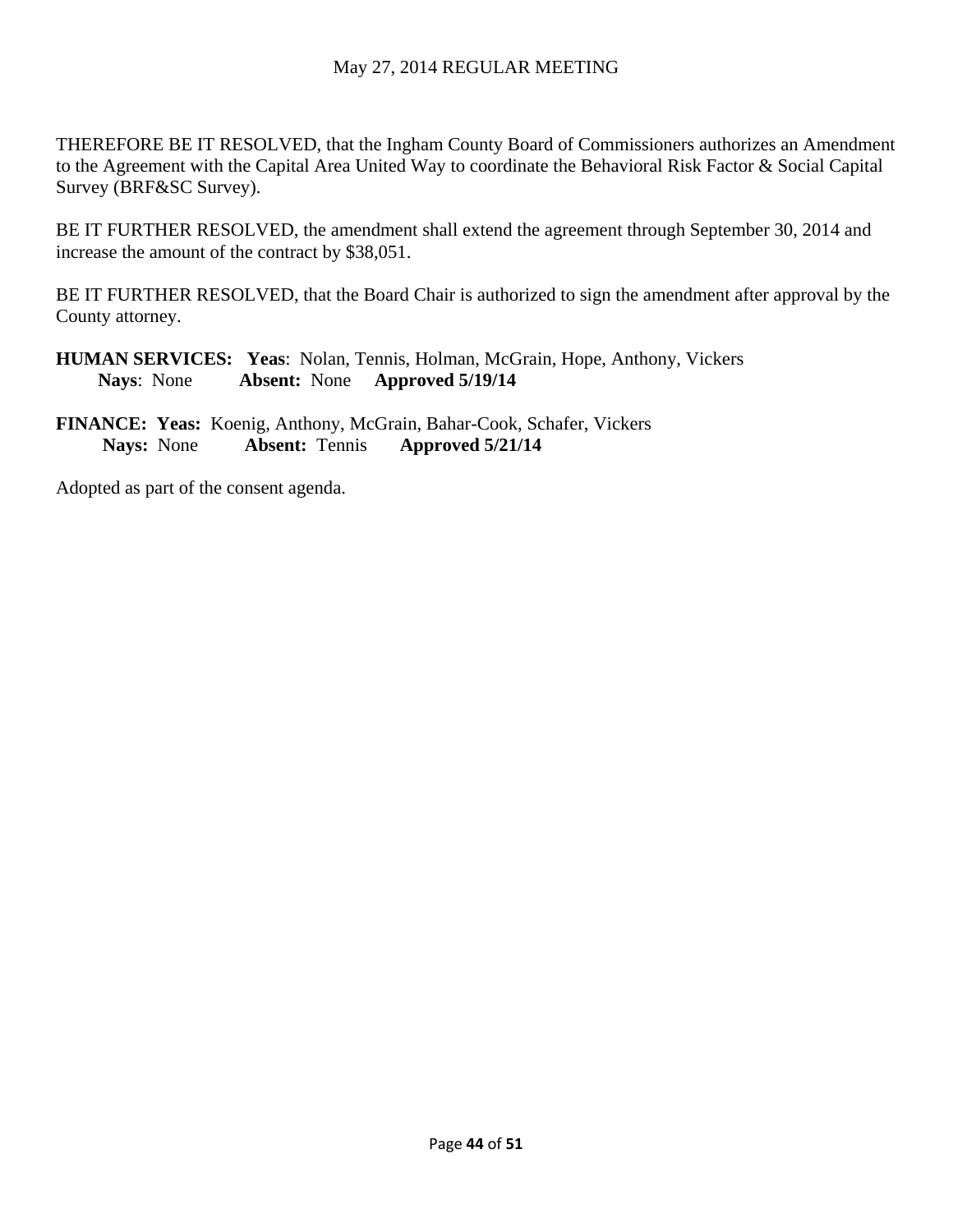# **ADOPTED - May 27, 2014 Agenda Item No. 24**

Introduced by the Human Services and Finance Committees of the:

# INGHAM COUNTY BOARD OF COMMISSIONERS

### **RESOLUTION TO UPDATE AUTHORIZED SIGNERS OF FORMS 855A AND 855B**

### **RESOLUTION # 14 – 227**

WHEREAS, the Public Health Services Act enables Ingham County Health Department (ICHD) Community Health Centers, as Federally Qualified Health Centers (FQHC) under section 330e and Federally Qualified Health Center Look Alikes, to obtain enhanced reimbursement through Medicaid and Medicare; and

WHEREAS, Forms 855A and 855B must be completed and filed each time the ICHD establishes, changes, or terminates a health center location or it will lose its ability to obtain enhanced reimbursements through Medicaid and Medicare; and

WHEREAS, it is required that an exact percentage of management control each position has in Health Center providers is indicated on the 855A forms; and

WHEREAS, in Resolution #11-309 the Health Officer recommended the following positions be authorized to sign forms 855A and 855B:

- Health Officer
- Community Health Center Network Deputy Health Officer/Chief Executive Officer
- Health Department Chief Financial Officer
- Community Health Center Chief Operating Officer

WHEREAS, in Resolution #13-486, the Community Health Center Deputy Health Officer/Chief Executive Officer position/title was changed to Deputy Health Officer/Executive Director Community Health Services and the vacant Community Health Center Chief Operating Officer position was eliminated; and

WHEREAS, the Health Officer recommends that the following positions be authorized to sign Forms 855A and 855B with the following percent of management control:

- Deputy Health Officer/Executive Director Community Health Services (40%)
- Health Officer (35%)
- Health Department Chief Financial Officer (25%)

THEREFORE BE IT RESOLVED, that the Ingham County Board of Commissioners authorizes the following positions to sign Forms 855A and 855B with the following percent of management control: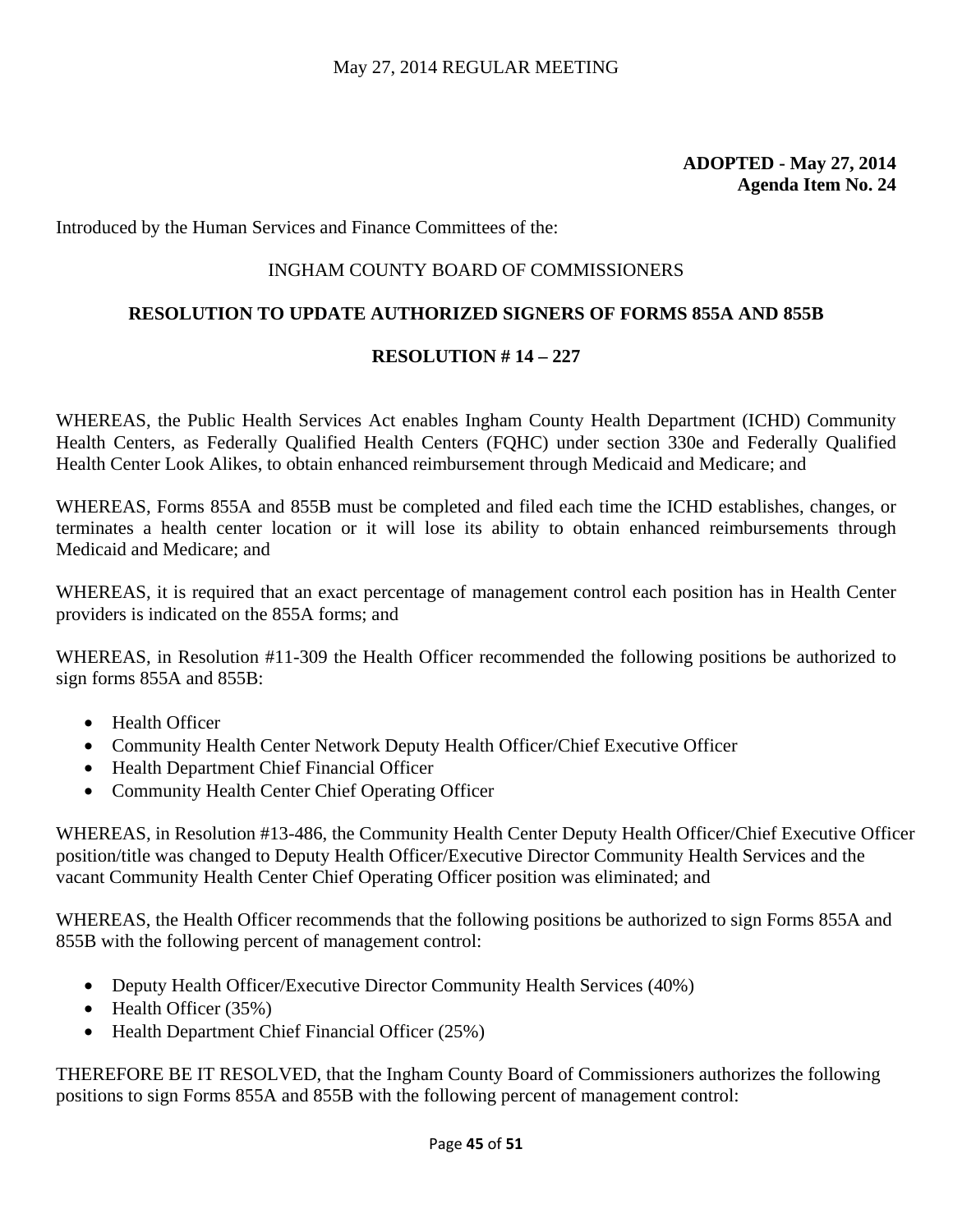- Deputy Health Officer/Executive Director Community Health Services (40%)
- Health Officer (35%)
- Health Department Chief Financial Officer (25%)

**HUMAN SERVICES: Yeas**: Nolan, Tennis, Holman, McGrain, Hope, Anthony, Vickers **Nays**: None **Absent:** None **Approved 5/19/14** 

**FINANCE: Yeas:** Koenig, Anthony, McGrain, Bahar-Cook, Schafer, Vickers **Nays:** None **Absent:** Tennis **Approved 5/21/14**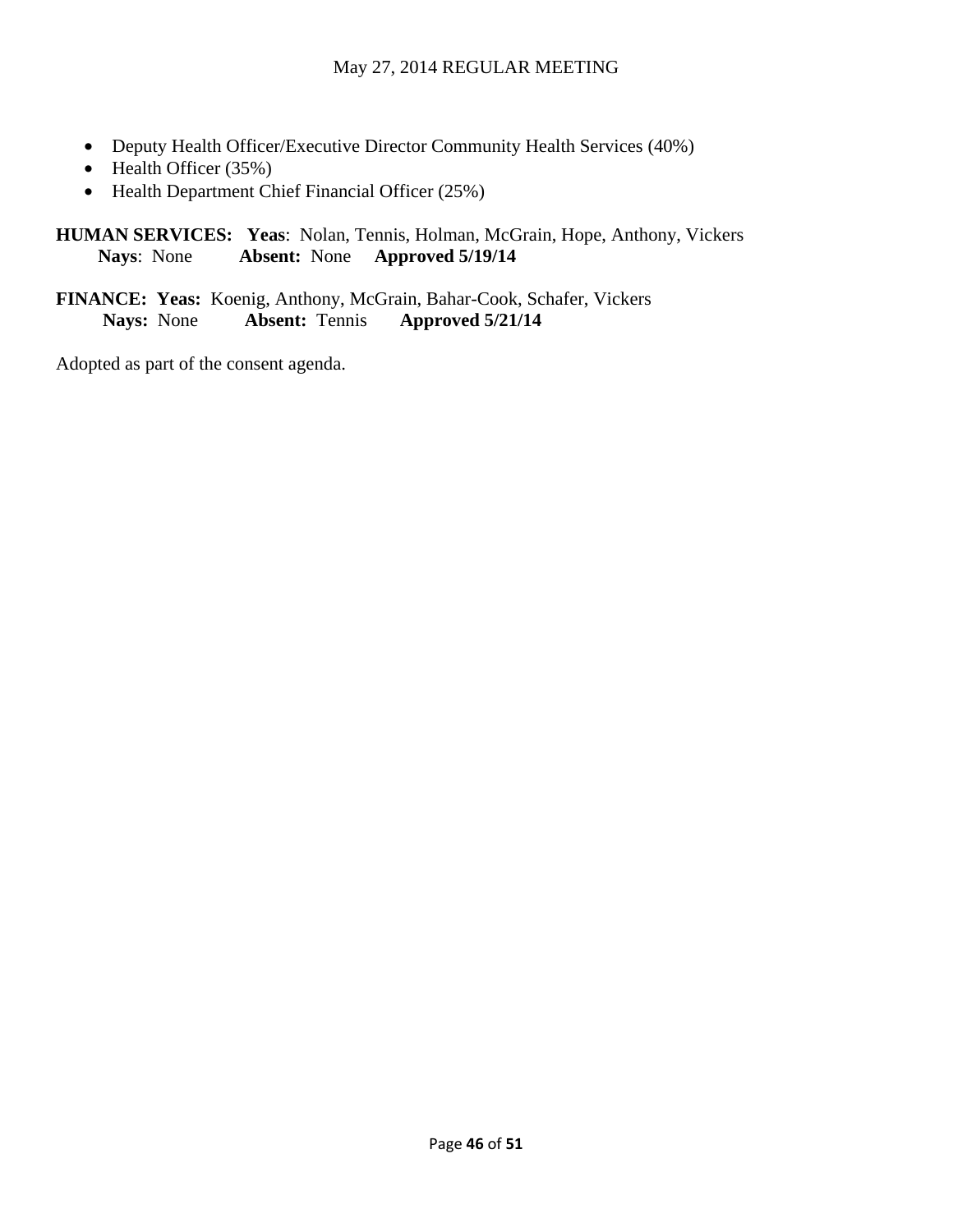# **ADOPTED - May 27, 2014 Agenda Item No. 25**

Introduced by the Law & Courts, County Services and Finance Committees of the:

### INGHAM COUNTY BOARD OF COMMISSIONERS

### **RESOLUTION TO AUTHORIZE CONTINUATION OF THE FULL-TIME VOLUNTEER ASSISTANT POSITION FOR THE PURPOSE OF ENSURING THE SUSTAINABILITY OF DEPARTMENT PROGRAMS AND PRIVATE FUNDING SOURCES AT THE ANIMAL CONTROL DEPARTMENT**

### **RESOLUTION # 14 – 228**

WHEREAS, the Ingham County Animal Control Department (ICAC) is dedicated to providing programs and services to all residents of Ingham County and it does require the assistance of volunteers to run multiple programs, raise the funds, and assist staff to meet those needs; and

WHEREAS, each year more than 4,000 hours of volunteer service is provided to ICAC by over 200 trained volunteers; and

WHEREAS, as a result of volunteer efforts over \$200,000 of private funds is raised annually to provide the animals of Ingham County urgent veterinary care, supplies, facility improvements, program operations, and the funding for a full-time animal cruelty investigator; and

WHEREAS, as a result of the increasing demands to sustain these efforts due to managing dozens of volunteers on-site and off-site on a daily basis, along with managing multiple programs staffed by volunteers, ICAC is seeking to hire a full-time volunteer assistant to assist with the volunteer program and activities associated with it; and

WHEREAS, Ingham County Animal Control has for the last four years funded a full-time animal cruelty investigator position thru private funds and those funding efforts are due to volunteer efforts that are vital and necessary to continue to attract and sustain private funding and volunteers; and

WHEREAS, the non-profit 501c3 organization named Ingham County Animal Shelter Fund (ICASF) has made a commitment to fund the full-time volunteer assistant for the remainder of 2014 and all of 2015; and

WHEREAS, as a result the department would increase its revenues through programs and private funding sources, continue to sustain and grow the volunteer base, increase the ability to train and deploy volunteers, and to serve a greater number of citizens; and

WHEREAS, the result would be improved services to residents, care of the animals, reduced costs related to the care of ill and injured animals, as well as a reduction in the number of homeless animals in our community for years to come due to the successes of the programs volunteers conduct; and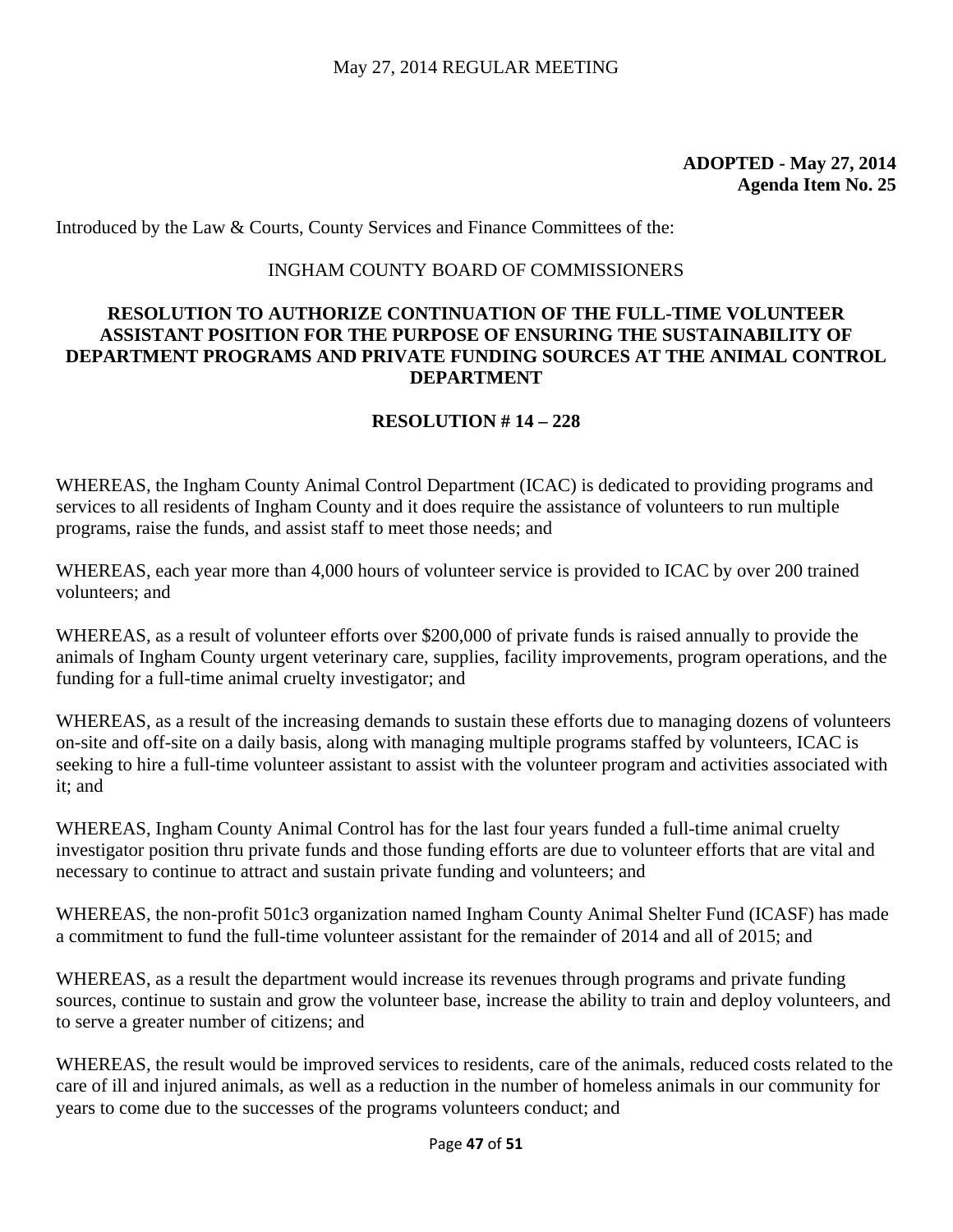WHEREAS, the 2015 total personnel costs for the volunteer assistant position is projected at \$57,167, is to be funded totally by the Ingham County Animal Shelter Fund, and will be included in Ingham County Animal Control Department's 2015 budget.

THEREFORE BE IT RESOLVED, that the Ingham County Board of Commissioners approves the creation of a full-time Volunteer Assistant position FTE – UAW D salary range (\$30, 681-\$36,525) to be fully funded by the non-profit 501c3 organization known as Ingham County Animal Shelter Fund, effective June 1, 2014 through December 31, 2014.

BE IT FURTHER RESOLVED, the Ingham County Board of Commissioners authorizes the Controller/Administrator to make the necessary adjustments to the Ingham County Animal Control Department's Budget and Position Allocation list.

**LAW & COURTS: Yeas**: Hope, Crenshaw, Celentino, Tsernoglou, Schafer, Maiville  **Nays**: None **Absent:** Bahar-Cook **Approved 5/15/14** 

**COUNTY SERVICES: Yeas**: Holman, Tsernoglou, Crenshaw, Nolan, Koenig, Celentino, Maiville **Nays**: None **Absent:** None **Approved 5/20/14** 

**FINANCE: Yeas:** Koenig, Anthony, McGrain, Bahar-Cook, Schafer, Vickers **Nays:** None **Absent:** Tennis **Approved 5/21/14**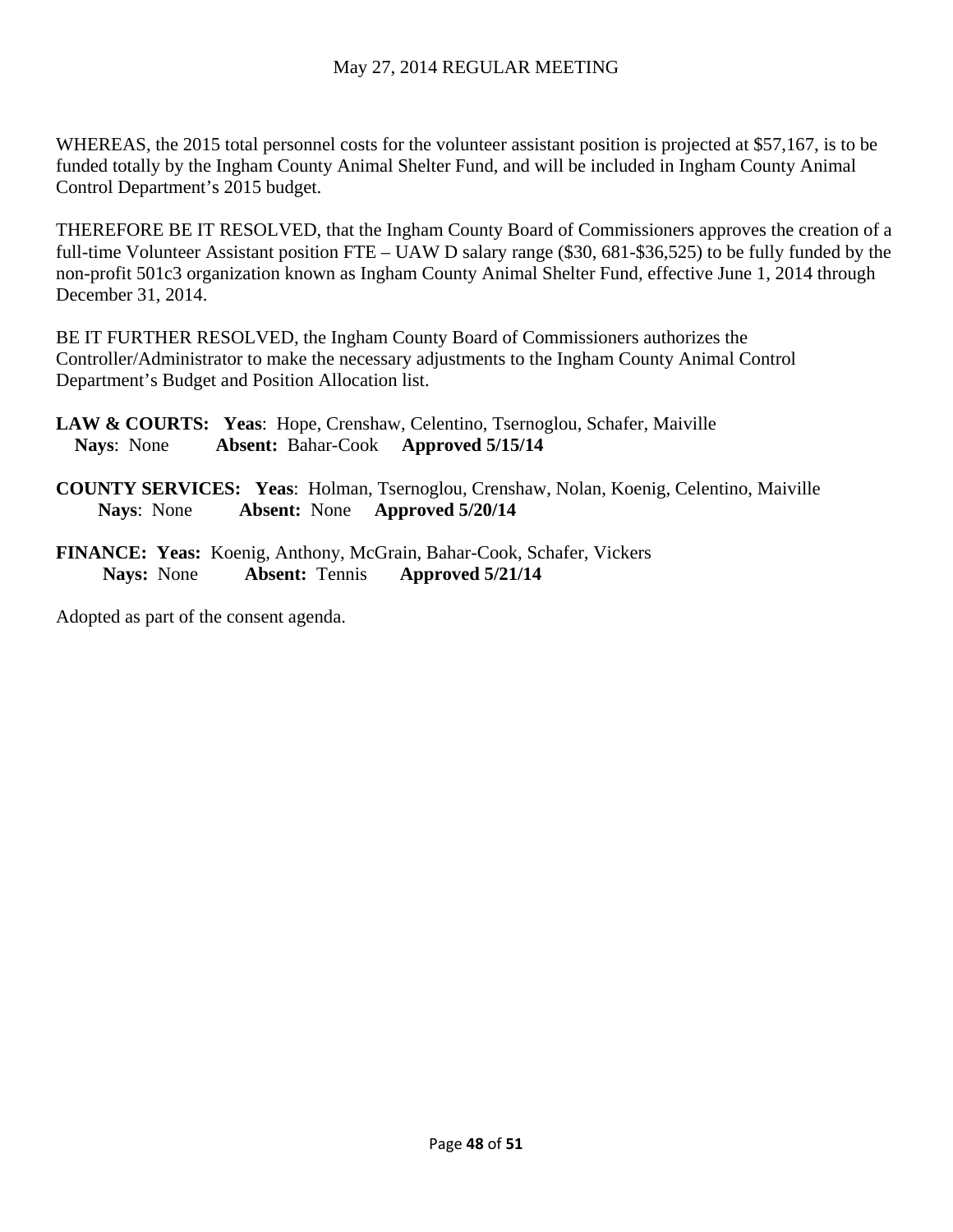### MAY 27, 2014 REGULAR MEETING

**ADOPTED - May 27, 2014 Agenda Item No. 26** 

Introduced by the Law & Courts and Finance Committees of the:

### INGHAM COUNTY BOARD OF COMMISSIONERS

### **RESOLUTION TO ACCEPT THE FY 2014 MICHIGAN MENTAL HEALTH COURT GRANT PROGRAM PLANNING GRANT, CREATE A GRANT FUNDED THREE-QUARTER TIME ICEA COURT PROFESSIONAL 5 MENTAL HEALTH COURT – COURT SERVICES COORDINATOR POSITION AND ENTER INTO SUBCONTRACTS**

### **RESOLUTION # 14 – 229**

WHEREAS, the 30<sup>th</sup> Circuit Court has been approved to receive grant funds in the amount of \$37,709 from the Michigan Mental Health Court Grant Program – Planning Grant administered by the State Court Administrative Office for a fiscal year ending September 30, 2014; and

WHEREAS, the goals and objectives of the planning process are to identify the target population, determine eligibility criteria and screening tools, and develop an identification procedure; assess community resources in the forms of assessments, types of treatment available, programming and staffing; commit roles and responsibilities of the stakeholders to paper; design a Felony Mental Health Court Program; and be poised to begin taking participants by or before October 1, 2014; and

WHEREAS, the 30<sup>th</sup> Circuit Court will apply for the Michigan Mental Health Court Grant Program – Implementation Grant for FY 2014 – 2015 as soon as it is opened for application; and

WHEREAS, \$18,200.92 of the grant award is for the grant funded salary of a three-quarter time Mental Health Court – Court Services Coordinator position, ICEA PRO05; and

WHEREAS, creating a grant funded MHC Court Services Coordinator position will assist the Circuit Court in achieving the goals and objectives stated above by acting as a liaison between the Ingham County circuit Court, CMH, the Ingham County Sheriff's Office, Ingham County Adult Probation, the District Courts with jurisdiction within Ingham County, and various community service agencies; and

WHEREAS, the MHC Court Services Coordinator would also further assist in achieving the goals and objectives of the grant by performing the essential functions listed in the job description for the MHC Court Services Coordinator developed by the Ingham County Human Resources Department; and

WHEREAS, the MHC Court Services Coordinator would provide continuity of service in the likely event that the 30<sup>th</sup> Circuit Court is awarded funding for implementation of the Michigan Mental Health Court; and

WHEREAS, the employee group for the ICEA Court Professionals having an opportunity to review the request for the creation of the MHC Court Services Coordinator and raising no objections; and

WHEREAS, the 2014 Michigan Mental Health Court Grant Program – Planning Grant award provides for an operational period of August 1, 2014 through September 30, 2014 and implementation services and participant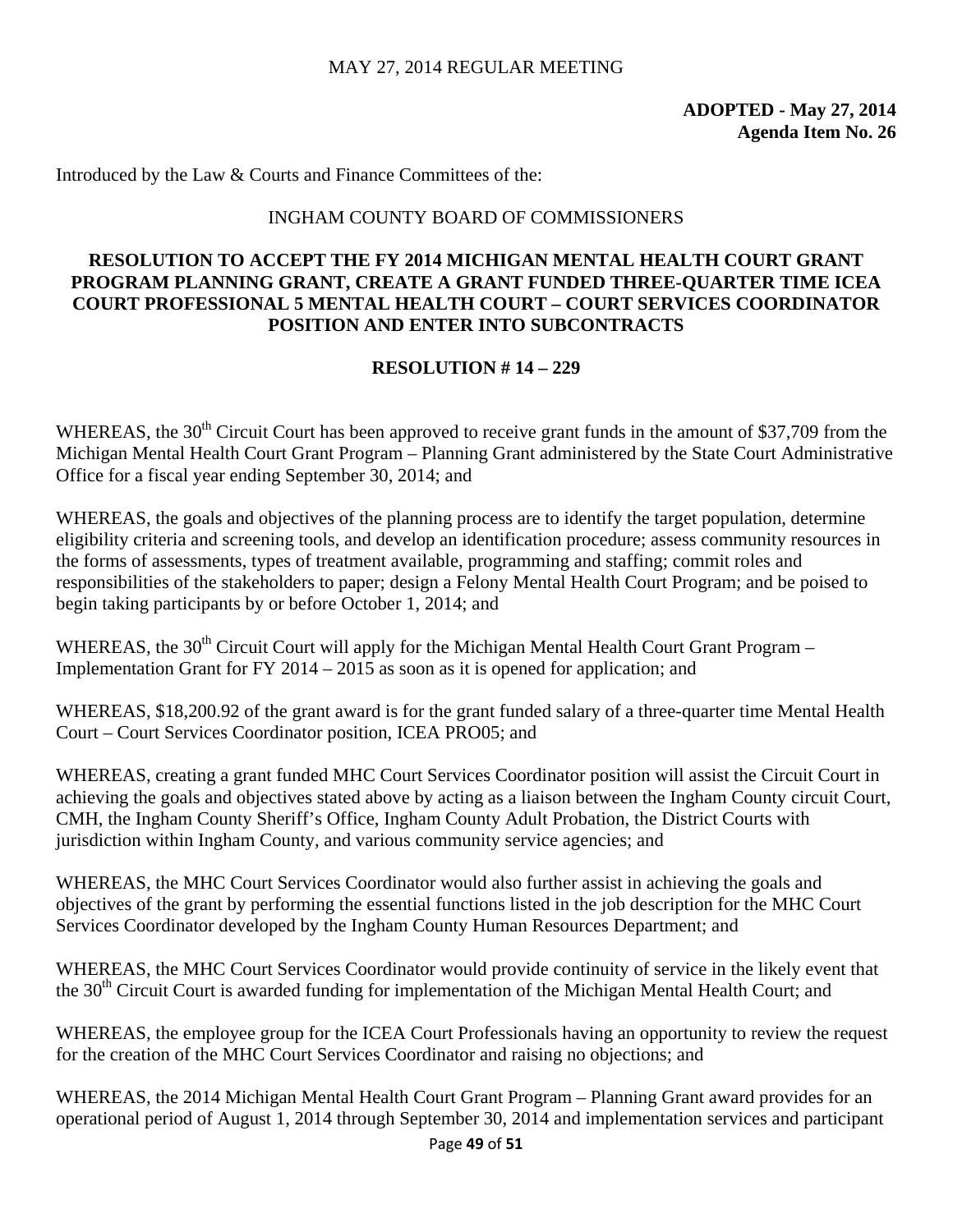# MAY 27, 2014 REGULAR MEETING

treatment and services as follows: drug testing services to be provided by A.D.A.M. (\$2,130); assessment, diagnosis, case management, mental health treatment, psychiatric services, medication administration and monitoring to be provided by CMHA/CEI (\$10,426) and representation by a defense attorney for violation hearings (\$264); and

WHEREAS, the subcontractors who will provide implementation services and participant treatment and services for the 2014 Michigan Mental Health Court Grant Program – Planning Grant are willing and able to provide the services that the County requires.

THEREFORE BE IT RESOLVED, that that Ingham County Board of Commissioners accepts the \$37,709 awarded by the SCAO for the Michigan Mental Health Grant Program – Planning Grant; authorizes the creation of a grant-funded three-quarter time MHC Court Services Coordinator position at the ICEA PRO05 salary grade; and authorizes entering into subcontracts for the 2014 Michigan Mental Health Court Grant Program – Planning Grant operational period of August 1, 2014 through September 30, 2014 with A.D.A.M. not to exceed \$2,130, with CMHA/CEI not to exceed \$10,426, and General Trial Division C-Level court appointed counsel not to exceed \$264.

BE IT FURTHER RESOLVED, that the period this grant covers is April 1, 2014 through September 30, 2014.

BE IT FURTHER RESOLVED, that the Controller/Administrator is authorized to make any necessary adjustments to the 2014 budget and position allocation list consistent with this resolution.

BE IT FURTHER RESOLVED, that the Board Chairperson is authorized to sign any necessary contracts/subcontracts consistent with this resolution subject to approval as to form by the County Attorney.

# **LAW & COURTS: Yeas**: Hope, Crenshaw, Celentino, Tsernoglou, Schafer, Maiville  **Nays**: None **Absent:** Bahar-Cook **Approved 5/15/14**

**FINANCE: Yeas:** Koenig, Anthony, McGrain, Bahar-Cook, Schafer, Vickers **Nays:** None **Absent:** Tennis **Approved 5/21/14**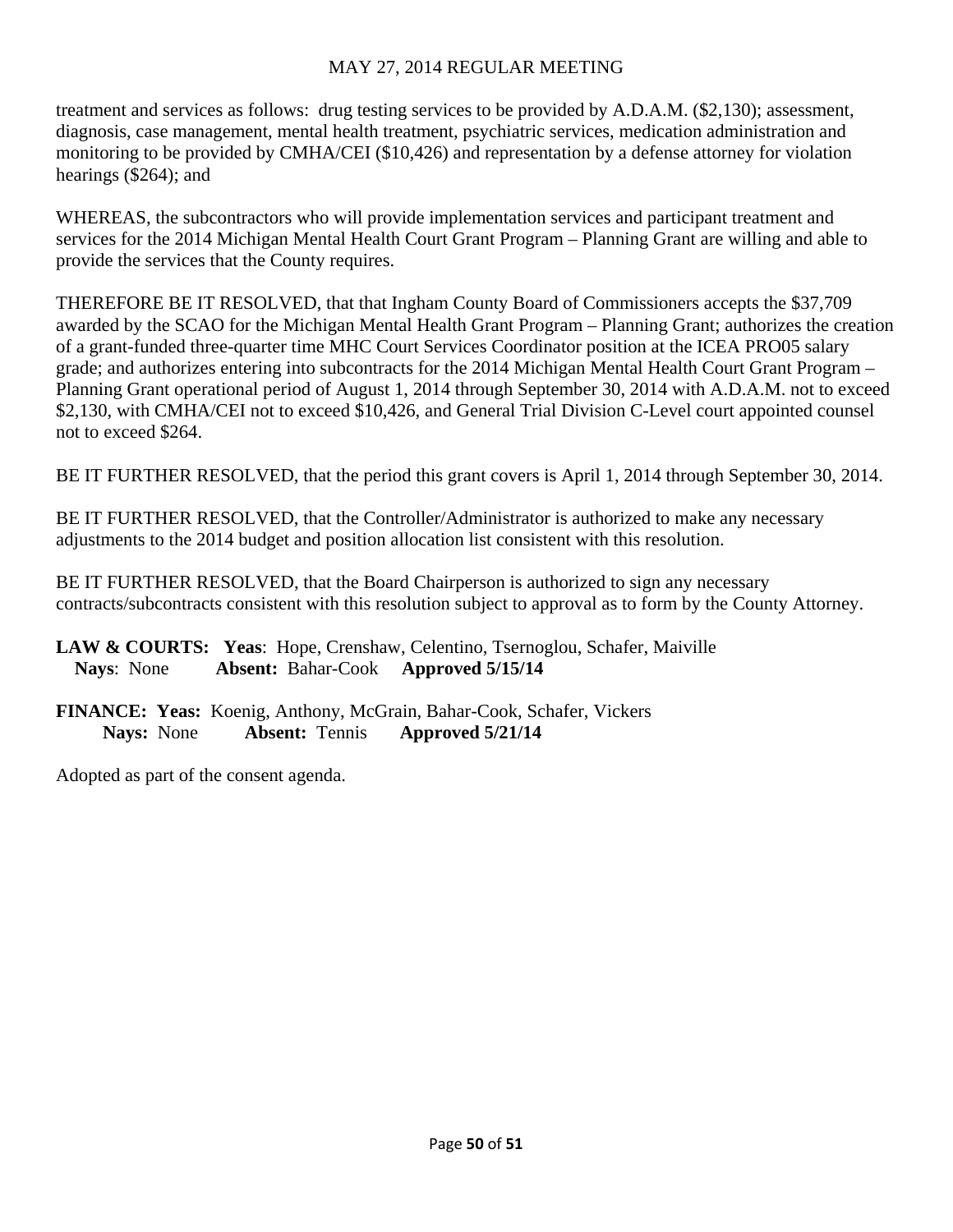# MAY 27, 2014 REGULAR MEETING

# **SPECIAL ORDERS OF THE DAY**:

None.

# **PUBLIC COMMENT**:

None.

# **COMMISSIONER ANNOUNCEMENTS**:

Commissioner Schafer announced that in recognition of Commissioner Tsernoglou's years on the Commission, the collegial relationship Commissioner Tsernoglou fosters, and so forth Commissioner Schafer would like to return an ink pen to Commissioner Tsernoglou. Commissioner Schafer stated that the pen had been borrowed from Commissioner Tsernoglou quite a while ago.

# **CONSIDERATION AND ALLOWANCE OF THE CLAIMS**:

Commissioner Anthony moved to approve payment of the claims submitted by the County Clerk and Financial Services Department. Commissioner Koenig seconded the motion.

The motion carried unanimously.

# **ADJOURNMENT**:

There being no further business, the meeting was adjourned at 6:09 p.m.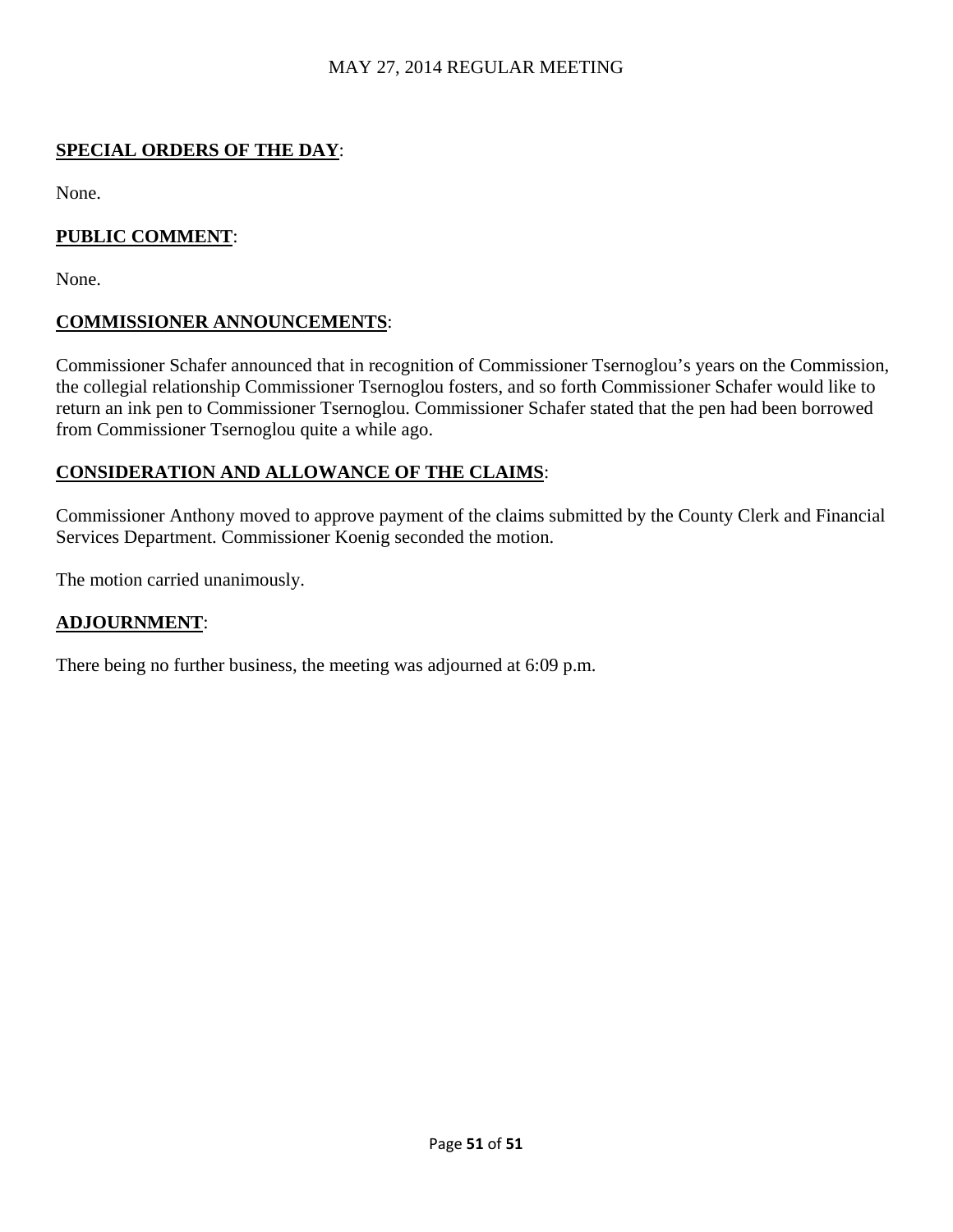# **TRI-COUNTY BICYCLE ASSOCIATION**

P.O. Box 22146 . Lansing, MI 48909-2146 . www.biketcba.org

May 16, 2014

MAY 20 2014

AGENDA ITEM #

Victor Celentino, Chairperson **Ingham County Board of Commissioners Ingham County Courthouse** P.O. Box 319 Mason, MI 48854

Dear Commissioner Celentino:

The Tri-County Bicycle Association (TCBA), representing over 1,000 area bicyclists, would like to communicate our concern about improvements to Okemos Road between Jolly and Sandhill Roads. These changes are badly needed to accommodate the traffic increases caused by recent and planned economic development. This heavily travelled route presents dangers that frightens off pedestrians and bicyclists from using it.

Complete Streets policies in Ingham County and Meridian Charter Township require consideration of road use by pedestrians, wheelchair users, and bicyclists as well as by motorists. We urge you to consider the needs of bicyclists and pedestrians by crafting solutions that will be adopted and funded in this redevelopment cycle.

Sincerely,

Daruf Burns

Darryl Burris, President Tri-County Bicycle Association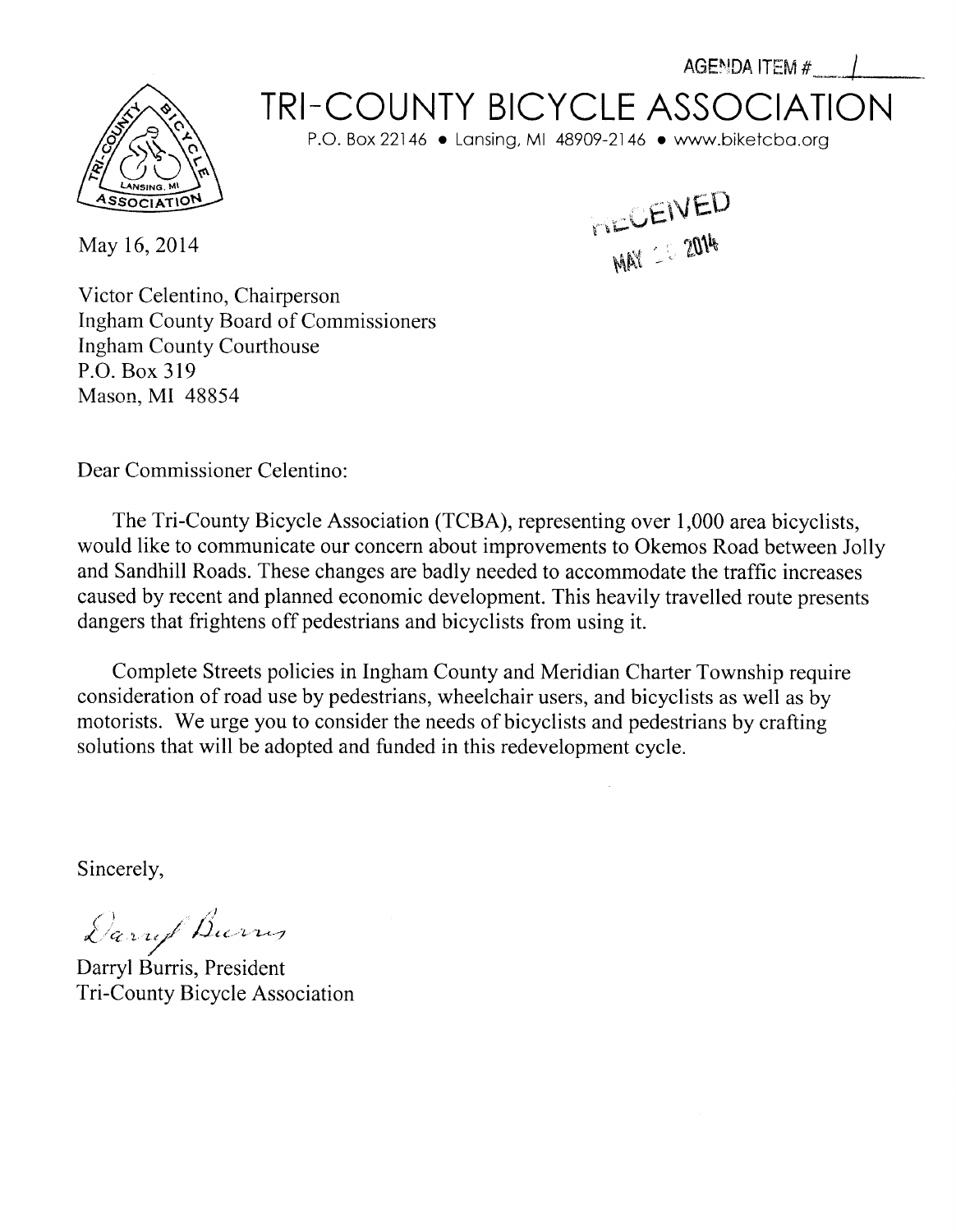Introduced by the County Services Committee of the:

# INGHAM COUNTY BOARD OF COMMISSIONERS

# **RESOLUTION HONORING THE LANSING JUNETEENTH COMMITTEE ON THE 21ST ANNUAL JUNETEENTH CELEBRATION**

### **RESOLUTION # 14 –**

WHEREAS, when Union Army General Gordon Granger landed in Galveston to take command of the military district of Texas, one of his first actions in June, 1865, was to read General Order #3 to the people stating all slaves are free, as a result June 19th became the emancipation date of those long suffering for freedom, the newly freed slaves of Texas; and

WHEREAS, the celebration of Juneteenth is a multi-cultural recognition of the triumph of the human spirit over the cruelty of slavery, for African-Americans, it is a tribute to the strength, endurance and faith of their ancestors, for all of America it is a reminder that none of us is free until all of us are free; and

WHEREAS, in June of 2005, Michigan Governor Jennifer M. Granholm signed legislation officially designating the third Saturday in June as Juneteenth National Freedom Day in Michigan; and

WHEREAS, the Lansing Juneteenth Celebration began in 1994, from the vision of Gordon Haskins, a long time member of Mask Memorial CME Church who was originally from Texas, who had a vision that some day the history of Juneteenth would be communicated and celebrated in Lansing as it is celebrated in Texas; and

WHEREAS, the original Juneteenth Committee consisted of the following members from Mask Memorial CME Church: Gordon Haskins, Debra Plummer, Mary Plummer, Marilyn Plummer, Marsha Plummer, Jim Hughes, Charles Johnson, Jerrye Wynne Scates, Rodney Shepard, Daulton Tansil, Edwin Thompson and Earl Chapman, the pastor of Mask Memorial CME church at that time was Reverend Sterling O. Littlejohn; and

WHEREAS, today the 21 member committee includes many of the original members, the mission of the Lansing Juneteenth Committee is to commemorate the ending of slavery in the United States by celebrating the joys of liberty, educating the community about our heritage and by promoting positive cultural interaction.

THEREFORE BE IT RESOLVED, that the Ingham County Board of Commissioners hereby commends the Lansing Juneteenth Committee for hosting Lansing's 21<sup>st</sup> Annual Juneteenth Celebration.

BE IT FURTHER RESOLVED, that the Ingham County Board of Commissioners wishes the Lansing Juneteenth Committee continued success in all of their future endeavors.

**COUNTY SERVICES: Yeas:** Holman, Tsernoglou, Crenshaw, Koenig, Celentino, Maiville **Nays:** None **Absent:** Nolan **Approved 6/3/14**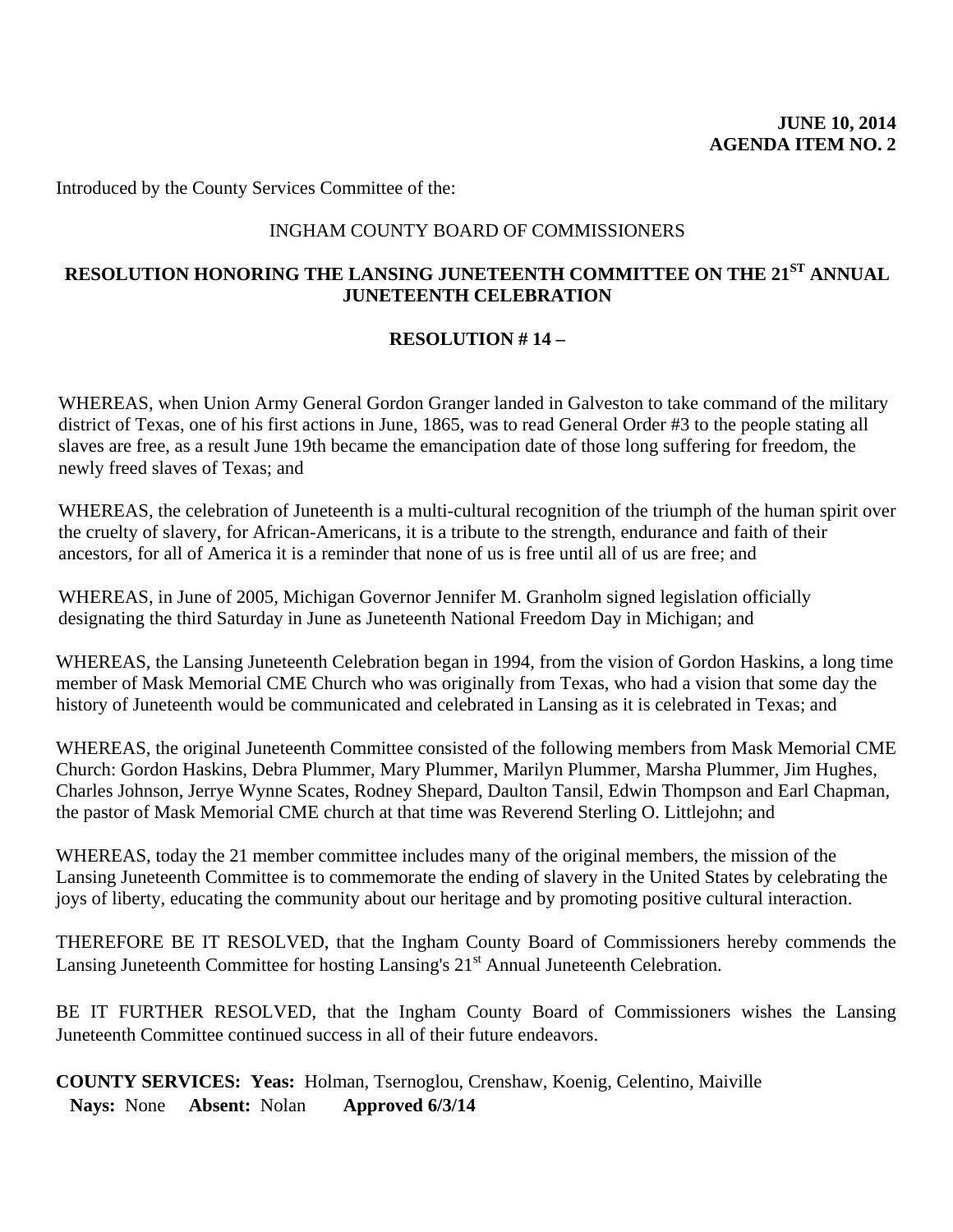Introduced by the County Services Committee of the:

# INGHAM COUNTY BOARD OF COMMISSIONERS

# **RESOLUTION TO APPROVE THE SPECIAL AND ROUTINE PERMITS FOR THE INGHAM COUNTY ROAD DEPARTMENT**

### **RESOLUTION # 14 –**

WHEREAS, as of July 23, 2013, the Ingham County Department of Transportation and Roads became the Ingham County Road Department per Resolution #13-289; and

WHEREAS, the Ingham County Road Commission periodically approved Special and Routine permits as part of the their roles and responsibilities; and

WHEREAS, this is now the responsibility of the Board of Commissioners to approve these permits as necessary.

THEREFORE BE IT RESOLVED, that the Ingham County Board of Commissioners approves the attached list of Special and Routine Permits dated May 21, 2014 as submitted.

**COUNTY SERVICES: Yeas:** Holman, Tsernoglou, Crenshaw, Koenig, Celentino, Maiville **Nays:** None **Absent:** Nolan **Approved 6/3/14**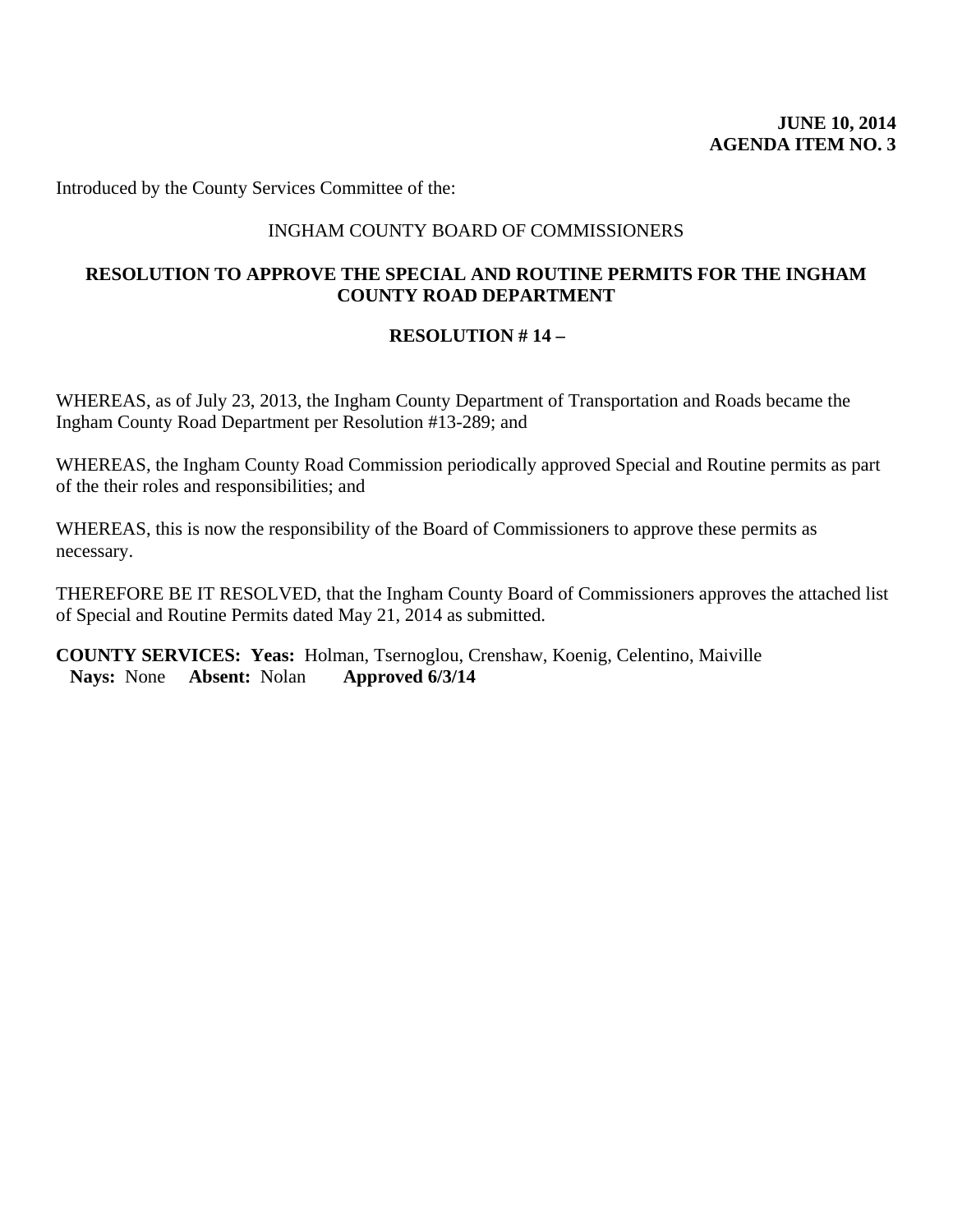### **INGHAM COUNTY ROAD DEPARTMENT**

DATE: May 21, 2014

#### LIST OF CURRENT PERMITS ISSUED

| <b>R/W PERMIT#</b> | <b>R/W APPLICANT /CONTRACTOR</b> | <b>R/W WORK</b>       | <b>R/W LOCATION</b>                                       | R/W CITY/TWP.       | <b>R/W SECTION</b> |
|--------------------|----------------------------------|-----------------------|-----------------------------------------------------------|---------------------|--------------------|
| 2014-161           | AT & T                           | CABLE/UG              | HANNAH BLVD & ESOTERIC WAY                                | <b>MERIDIAN</b>     | 20                 |
| 2014-190           | AT & T                           | CABLE / UG            | OKEMOS RD BET JOLLY RD &                                  | <b>MERIDIAN</b>     | 28 & 33            |
|                    |                                  |                       | <b>KEWANEE WAY</b>                                        |                     |                    |
| 2014-204           | AT & T                           | CABLE / UG            | <b>OKEMOS RD BET TAMARACKDR &amp;</b>                     | <b>MERIDIAN</b>     | 33                 |
|                    |                                  |                       |                                                           |                     |                    |
|                    |                                  |                       | <b>BENNETT RD</b>                                         |                     |                    |
| 2014-206           | <b>LOWELL MARTIN</b>             | <b>LAND DIVISION</b>  | <b>BELL OAK RD BET HARRIS RD &amp;</b><br><b>DIETZ RD</b> | <b>LOCKE</b>        | 20                 |
|                    |                                  |                       |                                                           |                     |                    |
| 2014-209           | <b>WIDEOPENWEST</b>              | CABLE/UG              | <b>HOLT RD BET BURTON AVE &amp; ELM</b>                   | <b>DELHI</b>        | 14 & 15            |
|                    |                                  |                       | <b>ST</b>                                                 |                     |                    |
| 2014-212           | <b>CONSUMERS ENERGY</b>          | GAS                   | POTTER RD BET LAKE DR & LAKE                              | <b>MERIDIAN</b>     | 10                 |
|                    |                                  |                       | <b>LANSING RD</b>                                         |                     |                    |
| 2014-218           | <b>ENBRIDGE ENERGY</b>           | COMMERCIAL DRIVE,     | MT PLEASANT RD & DEXTER TR                                | <b>STOCKBRIDGE</b>  | 5                  |
|                    |                                  | <b>GRADING, TREE</b>  |                                                           |                     |                    |
|                    |                                  | <b>REMOVAL</b>        |                                                           |                     |                    |
| 2014-221           | <b>INGHAM TOWNSHIP</b>           | <b>SPECIAL EVENT</b>  | <b>VARIOUS</b>                                            | <b>INGHAM</b>       |                    |
| 2014-222           | <b>MERIDIAN TOWNSHIP</b>         | <b>ROAD CLOSURE</b>   | <b>VARIOUS</b>                                            | <b>MERIDIAN</b>     |                    |
|                    |                                  | /SPECIAL EVENT        |                                                           |                     |                    |
| 2014-223           | <b>MERIDIAN TOWNSHIP</b>         | <b>ROAD CLOSURE /</b> | <b>VARIOUS</b>                                            | <b>MERIDIAN</b>     |                    |
|                    |                                  | <b>SPECIAL EVENT</b>  |                                                           |                     |                    |
| 2014-229           | AT & T                           | CABLE/UG              | WILLOUGHBY RD & AURELIUS RD                               | <b>DELHI</b>        | 11                 |
| 2014-230           | <b>COMCAST</b>                   | CABLE / UG            | OLD LANSING RD & PACKARD AVE                              | <b>LANSING</b>      | 19                 |
| 2014-231           | <b>CONSUMERS ENERGY</b>          | <b>GAS</b>            | CEDAR VALE DR & THATCHER RD                               | <b>WILLIAMSTOWN</b> | 28                 |
| 2014-235           | AT & T                           | CABLE / UG            | ALAIEDON PKWY & JOLLY RD                                  | <b>ALAIEDON</b>     | $\overline{4}$     |
| 2014-237           | <b>CONSUMERS ENERGY</b>          | GAS                   | DOBIE RD BET WILLOUGHBY RD &                              | <b>ALAEIDON</b>     | 15                 |
|                    |                                  |                       | <b>HOLT RD</b>                                            |                     |                    |
| 2014-238           | <b>CONSUMERS ENERGY</b>          | GAS                   | <b>COLLEGE RD BET ROLFE RD &amp;</b>                      | <b>AURELIUS</b>     | 25                 |
|                    |                                  |                       | <b>BARNES RD</b>                                          |                     |                    |
| 2014-239           | <b>GORDON KINGSLEY</b>           | <b>LAND DIVISION</b>  | HERRINGTON RD BET ROYCE RD &                              | <b>LOCKE</b>        | 12                 |
|                    |                                  |                       | <b>LOVEJOY RD</b>                                         |                     |                    |
| 2014-240           | LANSING COMMUNITY COLLEGE        | <b>MISCELLANEOUS</b>  | KIPP RD BET EDEN AND 127                                  | <b>VEVAY</b>        | 16                 |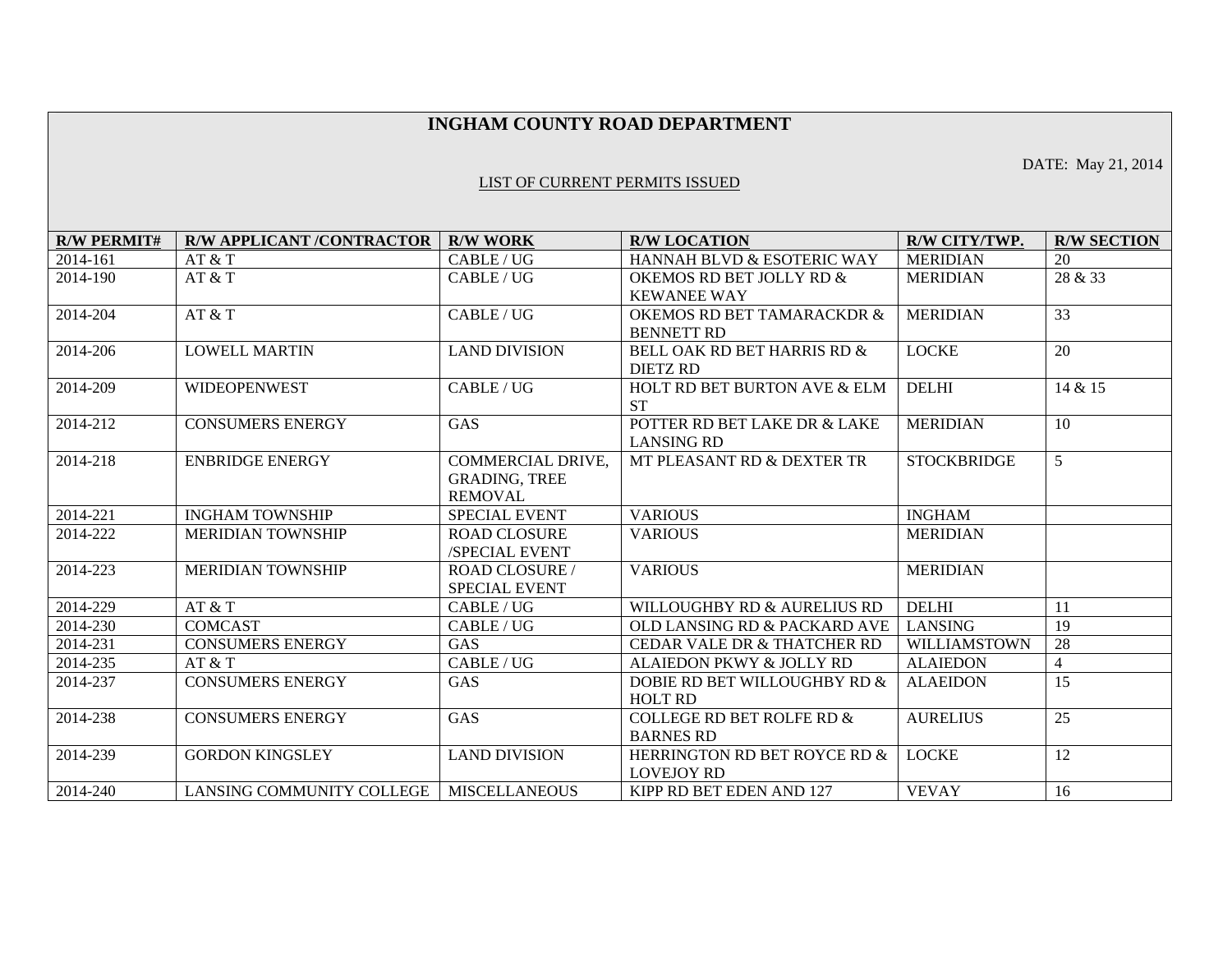Introduced by the County Services Committee of the:

# INGHAM COUNTY BOARD OF COMMISSIONERS

# **RESOLUTION AMENDING THE INGHAM COUNTY BOARD RULES TO ASSIGN THE HUMAN SERVICES COMMITTEE AS THE LIAISON FOR THE YOUTH COMMISSION**

### **RESOLUTION # 14 –**

WHEREAS, current Board Rules provide that the County Services Committee is the Liaison to the Youth Commission; and

WHEREAS, the Board of Commissioners wishes to assign this responsibility to the Human Services Committee.

THEREFORE BE IT RESOLVED, that the Board of Commissioners hereby assigns the liaison committee responsibility for the Youth Commission to the Human Services Committee, effective immediately.

BE IT FURTHER RESOLVED, that the appropriate change is to be made to the Board Rules.

**COUNTY SERVICES: Yeas:** Holman, Tsernoglou, Crenshaw, Koenig, Celentino, Maiville **Nays:** None **Absent:** Nolan **Approved 6/3/14**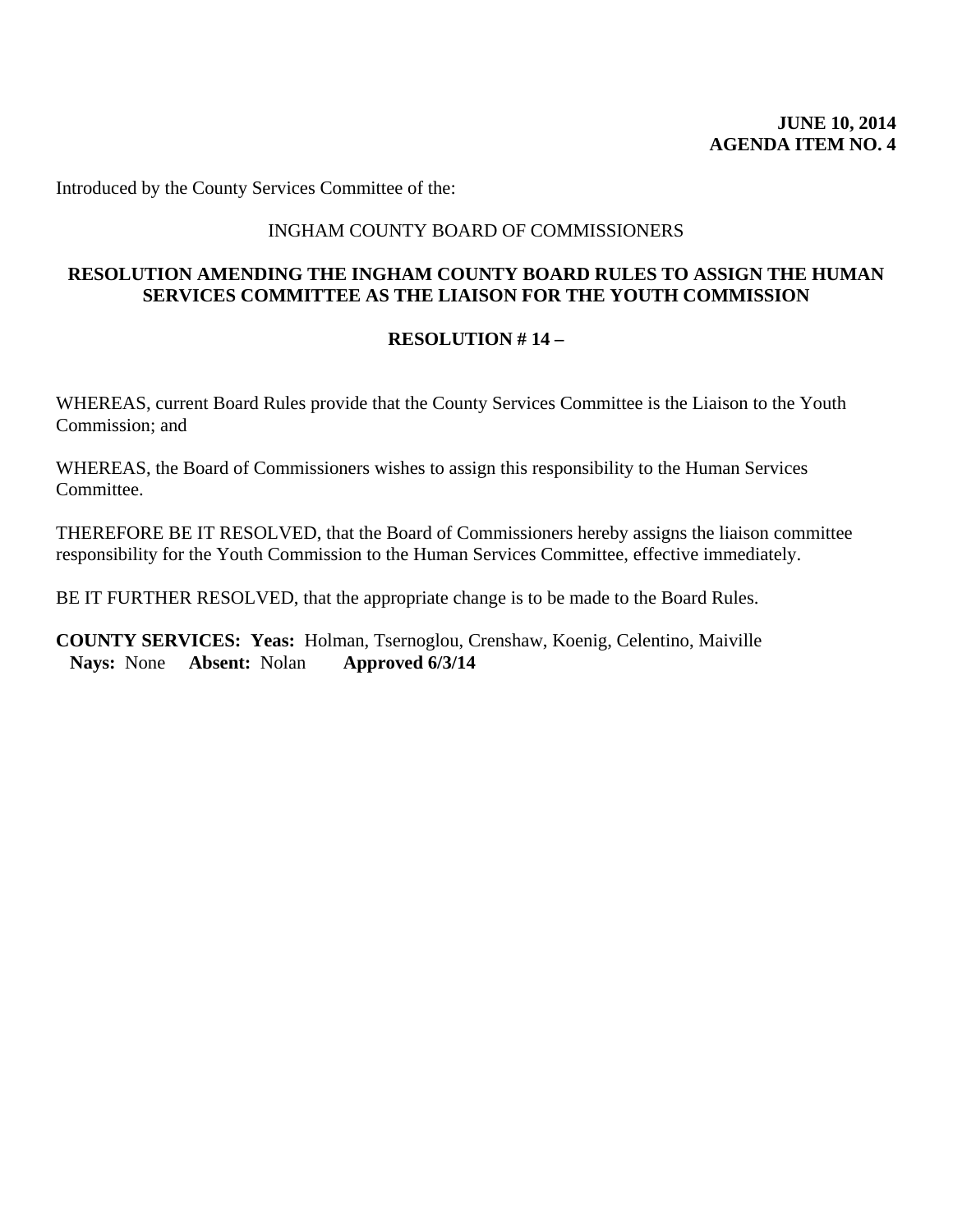Introduced by the County Services and Finance Committees of the:

# INGHAM COUNTY BOARD OF COMMISSIONERS

# **RESOLUTION TO APPROVE LOCAL ROAD AGREEMENT WITH LEROY TOWNSHIP FOR THE INGHAM COUNTY ROAD DEPARTMENT**

### **RESOLUTION # 14 –**

WHEREAS, Leroy Township desires that improvements be performed on various Leroy Township local roads throughout the Township as part of the 2014 local road program to include asphalt leveling and maintenance pads where necessary, approximately 1290 tons of asphalt paving total for all roads, at a total estimated cost for materials on all the roads of \$53,200.00; and

WHEREAS, the Road Department is willing to cause said improvements to be undertaken and to pay for a portion of the cost of said improvements from the County Road Fund and to provide labor on this work at no cost to Leroy Township for Road Department labor; and

WHEREAS, the Township is willing to pay the remaining portion of the cost of said improvements; and

WHEREAS, in the event the final cost of the improvements is greater than the estimated amount set forth above, the excess cost will be paid solely by the Township, provided, however, that the Township excess payment will not exceed five percent (5%) of the Township contribution amount established in the Agreement, unless the Township agrees otherwise.

THEREFORE BE IT RESOLVED, that the Road Department shall cause the improvements identified above and incorporated herein by reference to be made by Road Department crews during the construction season of the 2014 calendar year.

BE IT FURTHER RESOLVED, that for 2014 the County, on behalf of the Road Department, has allocated to Leroy Township's local roads a maximum sum of \$22,200.00 which shall be matched equally by the Township to the extent used.

BE IT FURTHER RESOLVED, that the County, on behalf of the Road Department, agrees to contribute up to \$22,200.00 toward the cost of said improvement and labor on these four projects at no cost to Leroy Township for Road Department labor.

BE IT FURTHER RESOLVED, that in the event the final cost of the improvements is less than the estimate the cost savings shall first accrue to the Township for any final cost amounts down to \$44,400.00 (2 times the maximum match available at \$22,200.00) and then be split between the parties for any final costs below \$44,400.00.

BE IT FURTHER RESOLVED, that the Road Department shall invoice the Township for its contribution.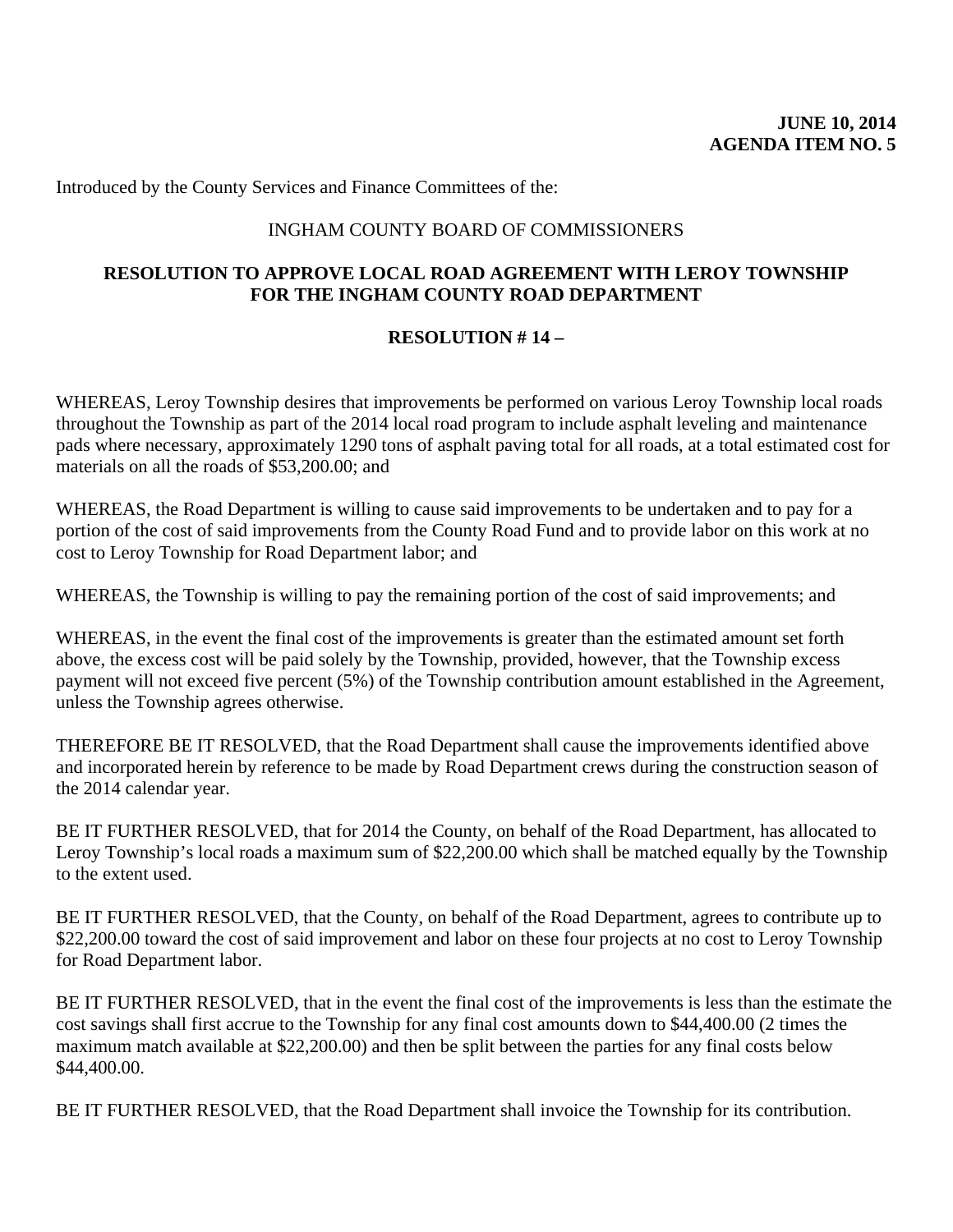BE IT FURTHER RESOLVED, that the Ingham County Board of Commissioners authorizes entering into an agreement with Leroy Township to effect the above described local road improvements as provided above.

BE IT FURTHER RESOLVED, that the Ingham County Board of Commissioners authorizes the Board Chairperson to sign any necessary agreement that is consistent with this resolution and approved as to form by the County Attorney.

**COUNTY SERVICES: Yeas:** Holman, Tsernoglou, Crenshaw, Koenig, Celentino, Maiville **Nays:** None **Absent:** Nolan **Approved 6/3/14** 

**FINANCE: Yeas:** Koenig, Anthony, Tennis, McGrain, Bahar-Cook, Schafer, Vickers **Nays:** None **Absent**: None **Approved 6/4/14**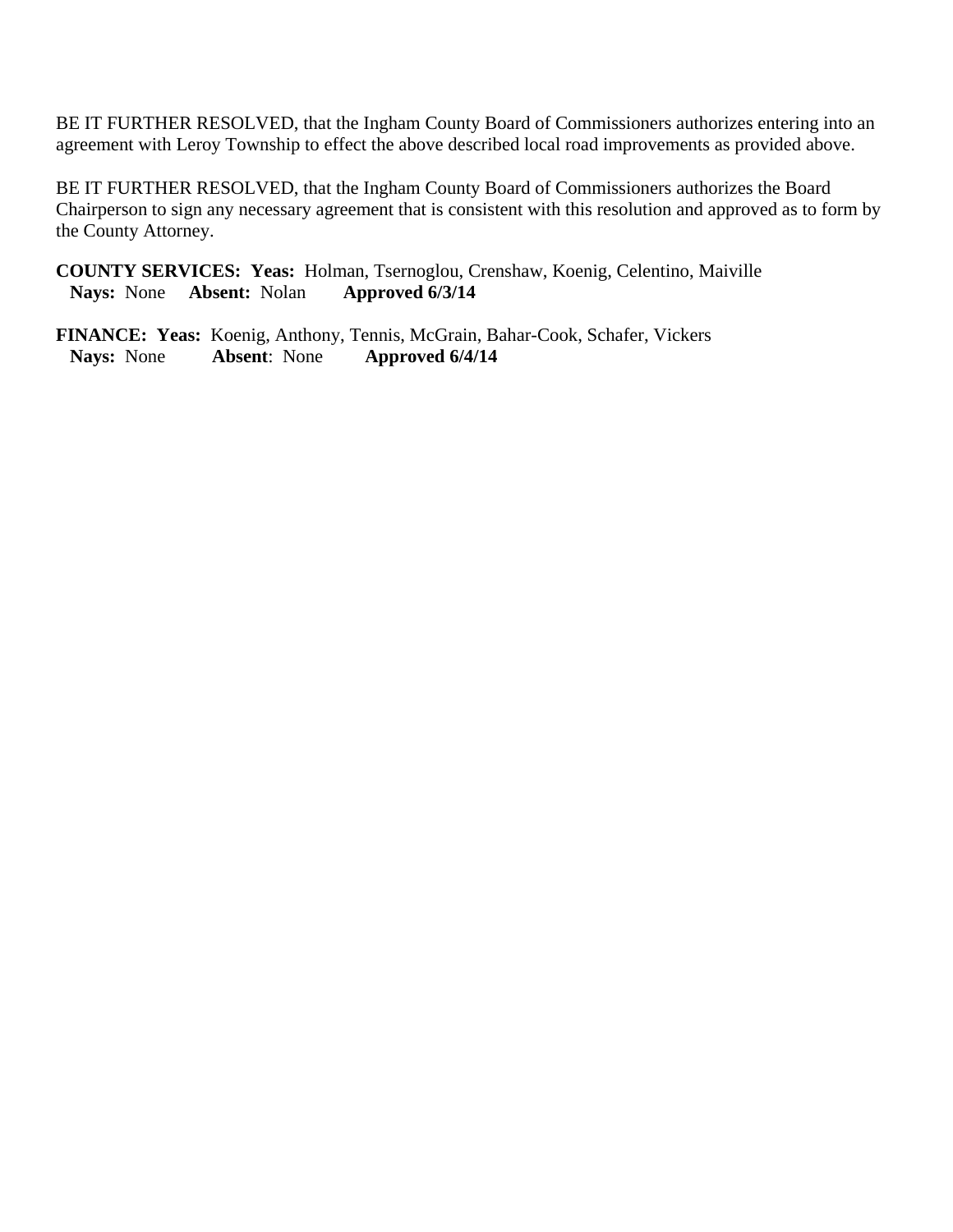Introduced by the County Services and Finance Committees of the:

# INGHAM COUNTY BOARD OF COMMISSIONERS

# **RESOLUTION TO APPROVE LOCAL ROAD AGREEMENT WITH VEVAY TOWNSHIP FOR THE INGHAM COUNTY ROAD DEPARTMENT**

### **RESOLUTION # 14 –**

WHEREAS, Vevay Township desires that improvements be performed on the following roads as part of the 2014 local road program:

Every Road, Columbia to Howell Roads, a distance of approximately 1 mile, Hawley Road, Plains to Barnes Roads, a total distance of approximately 1 mile, Ives Road, Barnes to Rolfe Roads, a total distance of approximately 0.6 mile Rolfe Road, Hull to Eden Roads, a total distance of approximately 0.8 mile

Each to include asphalt leveling and maintenance pads where necessary and single course chip-sealing throughout at a total estimated cost for the above listed roads of \$120,000.00 for materials to be applied by Road Department crews; and

WHEREAS, the Road Department is willing to cause said improvements to be undertaken and to pay for a portion of the cost of said improvements from the County Road Fund and to contribute labor where indicated above without additional charge to the Township; and

WHEREAS, the Township is willing to pay the remaining portion of the cost of said improvements; and

WHEREAS, in the event the final cost of the improvements is greater than the estimated amount set forth above, the excess cost will be paid solely by the Township, provided, however, that the Township excess payment will not exceed five percent (5%) of the Township contribution amount established in the Agreement, unless the Township agrees otherwise.

THEREFORE BE IT RESOLVED, that the Road Department shall cause the improvements identified above and incorporated herein by reference to be performed by Road Department crews during the 2014 construction season.

BE IT FURTHER RESOLVED, that for 2014 the County, on behalf of the Road Department, has allocated to Vevay Township's local roads a maximum sum of \$30,000.00 which shall be matched equally by the Township to the extent used.

BE IT FURTHER RESOLVED, that the County, on behalf of the Road Department, agrees to contribute up to \$30,000.00 toward the cost of said improvement from the County Road Fund and to contribute labor where indicated above without additional charge to the Township.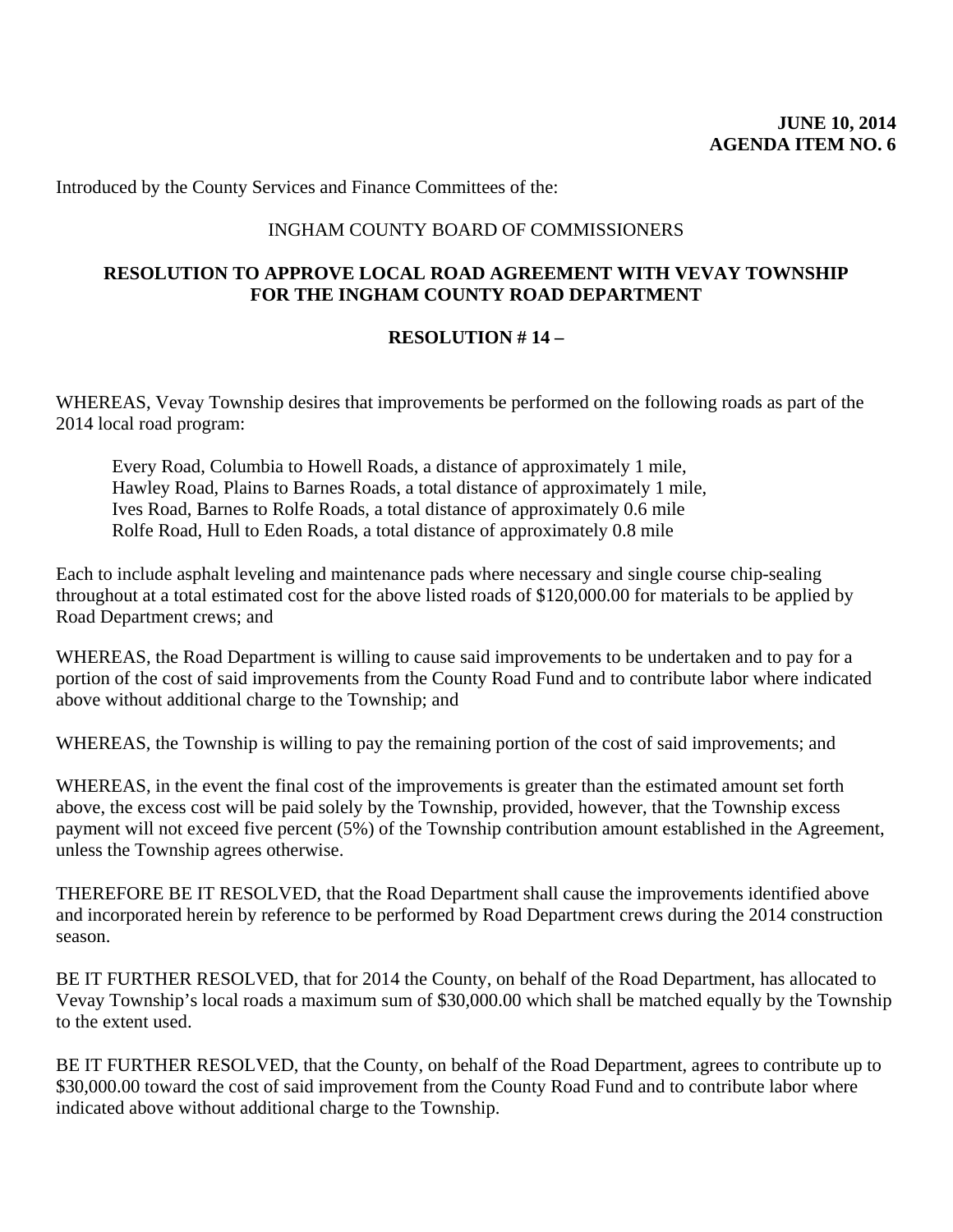BE IT FURTHER RESOLVED, that in the event the final cost of the improvements is less than the estimate the cost savings shall first accrue to the Township for any final cost amounts down to \$60,000.00 (2 times the maximum match available of \$30,000.00) and then be split evenly between the parties for any final costs below \$60,000.00.

BE IT FURTHER RESOLVED, that the Road Department shall invoice the Township for its contribution.

BE IT FURTHER RESOLVED, that the Ingham County Board of Commissioners authorizes entering into an agreement with Vevay Township to effect the above described local road improvements as provided above.

BE IT FURTHER RESOLVED, that the Ingham County Board of Commissioners authorizes the Board Chairperson to sign any necessary agreement that is consistent with this resolution and approved as to form by the County Attorney.

**COUNTY SERVICES: Yeas:** Holman, Tsernoglou, Crenshaw, Koenig, Celentino, Maiville **Nays:** None **Absent:** Nolan **Approved 6/3/14** 

**FINANCE: Yeas:** Koenig, Anthony, Tennis, McGrain, Bahar-Cook, Schafer, Vickers  **Nays:** None **Absent:** None **Approved 6/4/14**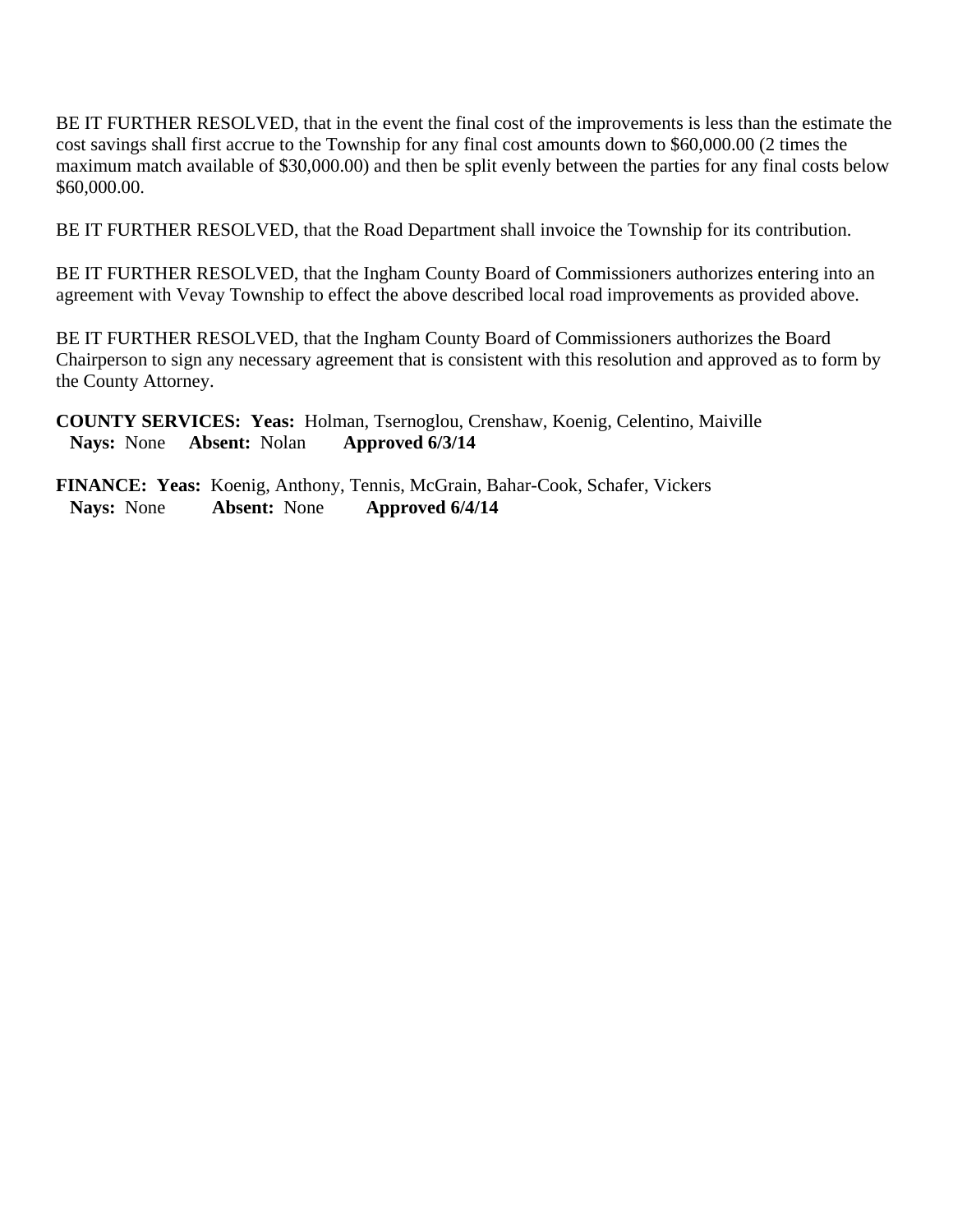Introduced by the County Services and Finance Committees of the:

### INGHAM COUNTY BOARD OF COMMISSIONERS

# **RESOLUTION TO APPROVE LOCAL ROAD PROGRAM AGREEMENT WITH DELHI TOWNSHIP FOR THE INGHAM COUNTY ROAD DEPARTMENT**

### **RESOLUTION # 14 –**

WHEREAS, the Ingham County Drain Commissioner is undertaking a project to improve the drains in the residential area northwest of Holt and Aurelius Roads in Delhi Township as part of a project known as the Green Drain No. 4 project, which will include reconstruction of the following streets:

Dean Avenue, Holt Road to Richard Street Auburn Avenue, Holt Road to Richard Street Phillips Avenue, Holt Road to more or less its north end Adelpha Avenue, Holt Road to Kathy Kourt Burton Avenue, Holt Road to Kathy Kourt Kathy Kourt, Phillips Avenue to Burton Avenue Richard Street, west end to Auburn Avenue

WHEREAS, the Ingham County Drain Commissioner plans to assess the Ingham County Road Department and Delhi Township together a total of \$181,694.88 separately from the normal County and Township Green Drain project assessments for reconstructing the above streets to current road department residential street standards, which are higher and thus more costly, than that existing at which time these streets were originally constructed; and

WHEREAS, the Road Department's approved 2014 budget annually includes a local road program wherein the Road Department allocates matching funds for local road improvements to each township based on a formula involving each township's portion of county population and local county road mileage and the Townships match this amount as required by PA 51 of 1951; and

WHEREAS, Delhi Township and the Road Department wish to split and pay for the cost of said special road assessment in the Green Drain No. 4 project out of the Road Department's local road program funds for Delhi Township, such that both the Township and Road Department would each pay \$90,847.44; and

WHEREAS, the Road Department's annual local road match allocation for Delhi Township local road projects is \$66,000, which is matched by Delhi Township to the extent used; and

WHEREAS, Delhi Township and the Road Department are willing and recommend to have the remaining \$24,847.44 to meet the Road Department's half (\$90,847.44) of the said special road assessment in the Green Drain project be provided from the Road Department's 2015 local road match allocation to Delhi Township; and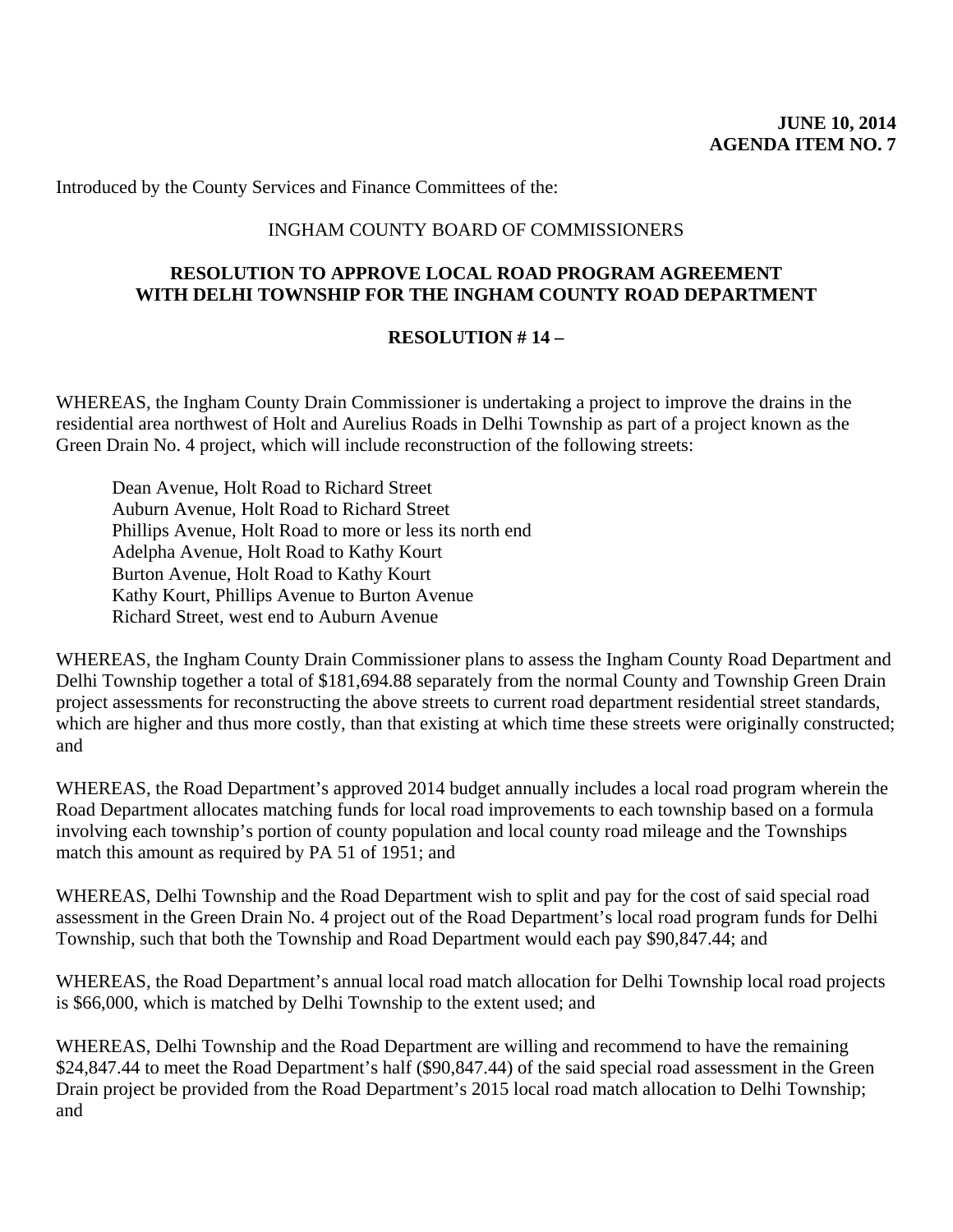WHEREAS, the Road Department's 2014 local road program budget has sufficient funds to cover the above said additional \$24,847.44 cost; and

WHEREAS, Delhi Township is willing to pay the remaining portion (\$90,847.44) of the said special road assessment in the Green Drain project and to enter into a local road agreement with the County on behalf of the Road Department to this effect.

THEREFORE BE IT RESOLVED, that the County, on behalf of the Road Department, agrees to contribute \$90,847.44 toward the cost of said improvement from the County Road Fund 2014 local road program budget of which \$66,000 will be charged against the Road Department's 2014 local road match allocation to Delhi Township and \$24,847.44 will be charged against the Road Department's 2015 local road match allocation to Delhi Township.

BE IT FURTHER RESOLVED, that the Ingham County Board of Commissioners authorizes entering into an agreement with Delhi Township to effect the local road improvements described above.

BE IT FURTHER RESOLVED, that the Ingham County Board of Commissioners authorizes the Board Chairperson to sign any necessary agreement that is consistent with this resolution and approved as to form by the County Attorney.

**COUNTY SERVICES: Yeas:** Holman, Tsernoglou, Crenshaw, Koenig, Celentino, Maiville **Nays:** None **Absent:** Nolan **Approved 6/3/14** 

**FINANCE: Yeas:** Koenig, Anthony, Tennis, McGrain, Bahar-Cook, Schafer, Vickers  **Nays:** None **Absent:** None **Approved 6/4/14**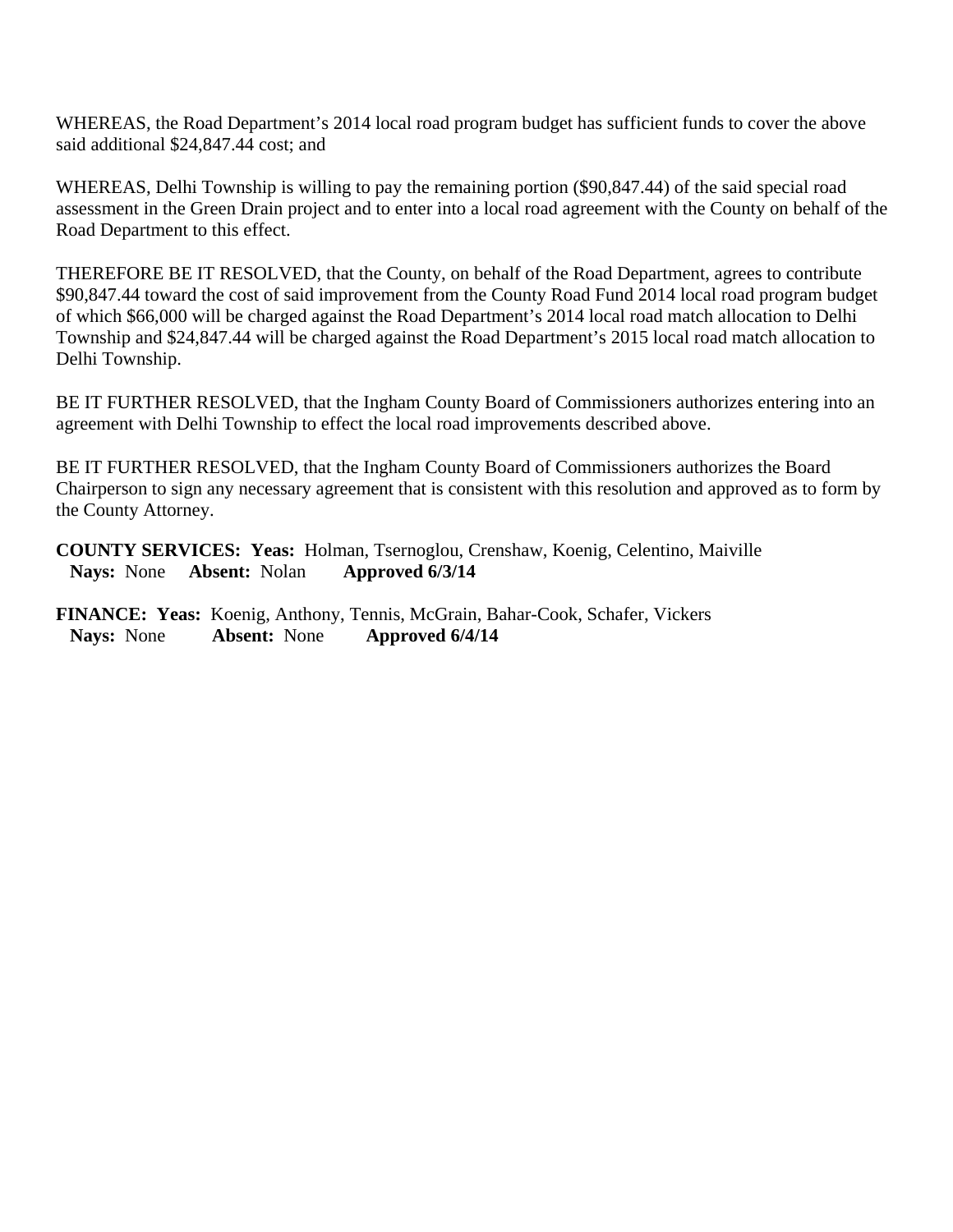Introduced by the County Services and Finance Committees of the:

### INGHAM COUNTY BOARD OF COMMISSIONERS

### **RESOLUTION TO APPROVE A SECOND PARTY AGREEMENT BETWEEN MDOT AND INGHAM COUNTY AND A THIRD PARTY AGREEMENT BETWEEN CAPSTONE COLLEGIATE COMMUNITIES AND INGHAM COUNTY IN RELATION TO SIGNAL INSTALLATION PROJECTS AT HAGADORN ROAD AND EYDE PARKWAY AND HANNAH BOULEVARD AND ESOTERIC WAY**

### **RESOLUTION # 14 –**

WHEREAS, the Ingham County Road Department was allocated Congestion Mitigation and Air Quality (CMAQ) funding to install a new traffic signal at the intersection of Hagadorn Road and Eyde Parkway; and

WHEREAS, recent construction of student housing developments east of Hagadorn Road has also warranted the installation of a traffic signal at the intersection of Hannah Boulevard & Esoteric Way; and

WHEREAS, the two projects were packaged together as a single project because the signal installations are close to each other, Capstone Collegiate Communities has a vested interest in having both signals operational as soon as possible, and the opportunity to take advantage of economy of scale cost savings was present; and

WHEREAS, the project will be undertaken pursuant to a contract between the State of Michigan/MDOT and the contractor; and

WHEREAS, the County on behalf of the Road Department, in turn, must therefore enter into an associated second party agreement with the State of Michigan/MDOT, consistent with state and federal requirements; and

WHEREAS, a third party agreement between Ingham County and Capstone Collegiate Communities is required to outline their costs and payment responsibilities for the Hannah Boulevard and Esoteric Way signal and to define the construction administration responsibilities for the combined project.

WHEREAS, the estimated costs for the project are as follows:

| Federal CMAQ Funding:                           | \$114,100 |
|-------------------------------------------------|-----------|
| <b>Capstone Collegiate Communities Funding:</b> | \$165,800 |
| <b>Road Department Match:</b>                   |           |
|                                                 | \$279,900 |

THEREFORE BE IT RESOLVED, that the Ingham County Board of Commissioners authorizes entering into a contract with State of Michigan/MDOT to effect the Hagadorn Road and Eyde Parkway and the Hannah Boulevard & Esoteric Way signal installation projects with a total estimated cost of \$279,900 consisting of \$114,100 in federal funding, \$165,800 in Capstone Collegiate Communities funding, and \$0 in Road Department funds.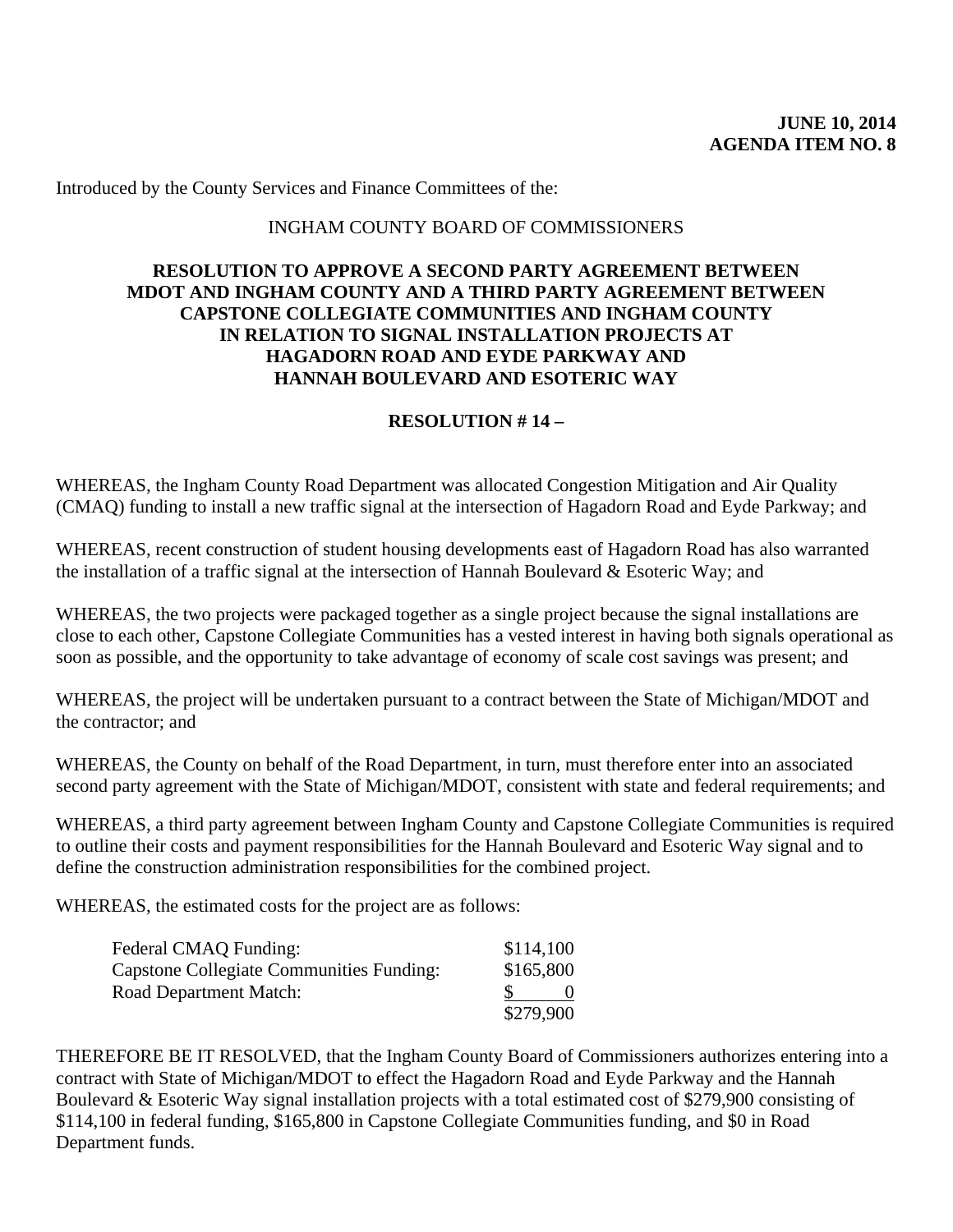BE IT FURTHER RESOLVED, that the Ingham County Board of Commissioners authorizes the Board Chairperson to sign any necessary agreements that are consistent with this resolution and approved as to form by the County Attorney.

**COUNTY SERVICES: Yeas:** Holman, Tsernoglou, Crenshaw, Koenig, Celentino, Maiville **Nays:** None **Absent:** Nolan

**FINANCE: Yeas:** Koenig, Anthony, Tennis, McGrain, Bahar-Cook, Schafer, Vickers  **Nays:** None **Absent:** None **Approved 6/4/14**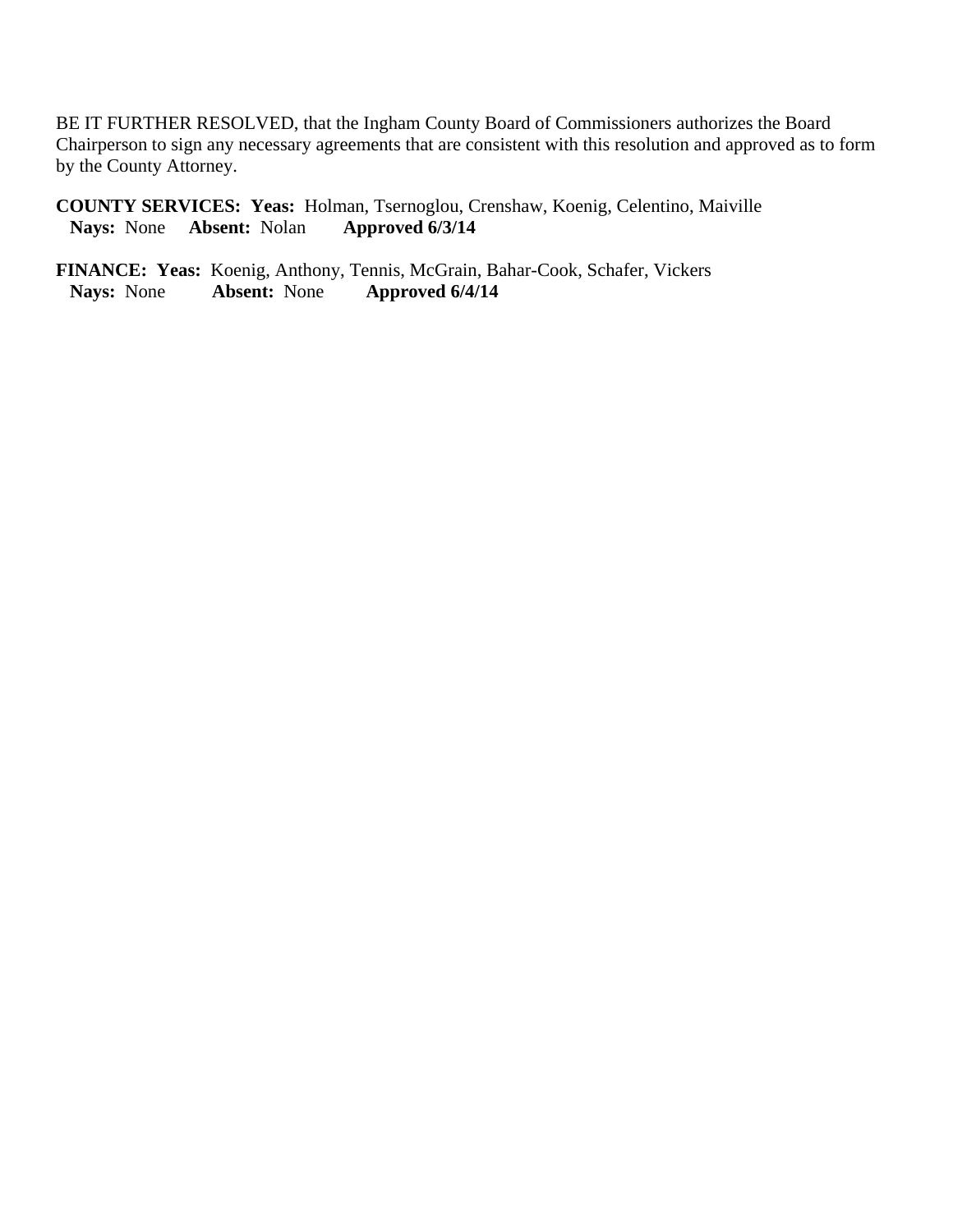Introduced by the County Services and Finance Committees of the:

### INGHAM COUNTY BOARD OF COMMISSIONERS

### **RESOLUTION TO APPROVE A SECOND PARTY AGREEMENT BETWEEN THE MICHIGAN DEPARTMENT OF TRANSPORTATION (MDOT) AND THE INGHAM COUNTY ROAD DEPARTMENT IN RELATION TO A ROAD RECONSTRUCTION PROJECT FOR SHOEMAN ROAD FROM THE NORTH COUNTY LINE TO HASLETT ROAD**

### **RESOLUTION # 14 –**

WHEREAS, The Ingham County Road Department received federal Rural STP, Urban STP, and STP Safety funding to reconstruct Shoeman Road from the north county line to Haslett Road; and

WHEREAS, the PROJECT will be undertaken pursuant to a contract between the State of Michigan/MDOT and the contractor; and

WHEREAS, the County on behalf of the Road Department, in turn, must therefore enter into an associated second party agreement with the State of Michigan/MDOT consistent with the requirement for state and federal funding requirements; and

WHEREAS, the estimated costs for the project are as follows:

| <b>Federal Hazard Elimination Funding:</b> | \$321,800 |
|--------------------------------------------|-----------|
| <b>Federal STP Rural Funding:</b>          | \$249,900 |
| <b>Federal STP Urban Funding</b>           | \$53,500  |
| <b>Road Department Match:</b>              | \$159,600 |
|                                            | \$784,800 |

THEREFORE BE IT RESOLVED, that the Ingham County Board of Commissioners authorizes entering into a contract with the State of Michigan/MDOT to effect reconstruction of Shoeman Road from the north county line to Haslett Road for a total estimated cost of \$784,800 consisting of \$625,200 in federal funding and \$159,600 in Road Department funds.

BE IT FURTHER RESOLVED, that the Ingham County Board of Commissioners authorizes the Board Chairperson to sign any necessary agreements that are consistent with this resolution and approved as to form by the County Attorney.

**COUNTY SERVICES: Yeas:** Holman, Tsernoglou, Crenshaw, Koenig, Celentino, Maiville **Nays:** None **Absent:** Nolan **Approved 6/3/14** 

**FINANCE: Yeas:** Koenig, Anthony, Tennis, McGrain, Bahar-Cook, Schafer, Vickers<br>Navs: None **Absent:** None **Approved 6/4/14 Nays:** None **Absent:** None **Approved 6/4/14**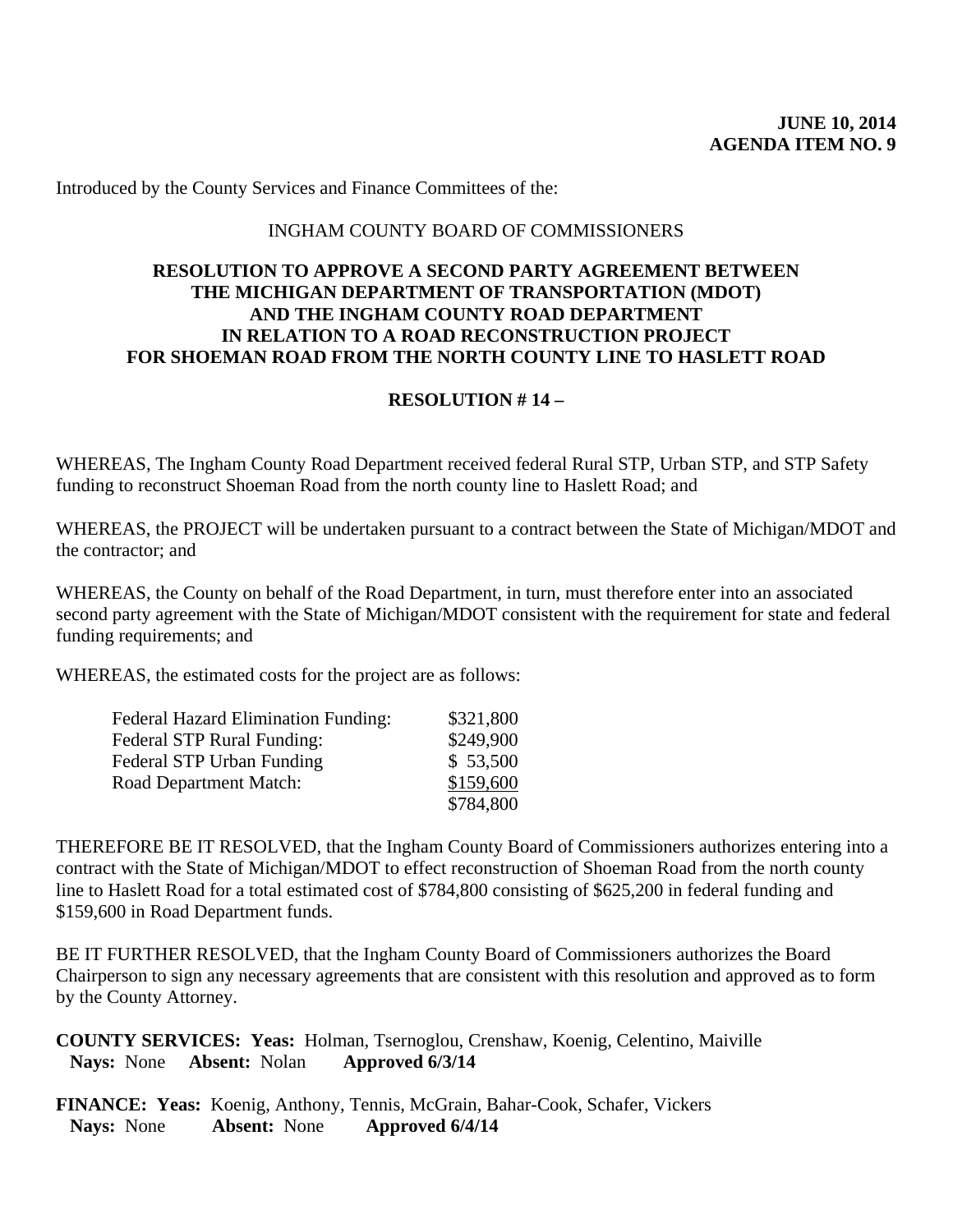Introduced by the County Services and Finance Committees of the:

# INGHAM COUNTY BOARD OF COMMISSIONERS

# **RESOLUTION AUTHORIZING THE PURCHASE OF ONE USED TELESCOPIC BOOM EXCAVATOR FOR THE INGHAM COUNTY ROAD DEPARTMENT**

### **RESOLUTION # 14 –**

WHEREAS, the Road Department needs to replace one of its existing telescopic boom excavators which has aged past the point of economical serviceability; and

WHEREAS, the Road Department's adopted 2014 budget includes in capital road equipment expenditures funds for this purchase as it is also included in the 2014 road equipment replacement plan; and

WHEREAS, bids for used telescopic boom excavators were solicited and evaluated by the Ingham County Purchasing Department, and it is their recommendation, with the concurrence of Road Department staff, to purchase a 2002 Gradall telescopic boom excavator from AIS Construction Equipment of Lansing, Michigan at a cost of \$68,000.00; and

WHEREAS, the replaced unit will be sold at auction for a price yet to be determined which will be placed in the equipment replacement fund.

THEREFORE BE IT RESOLVED, the Board of Commissioners accepts the bid and authorizes the purchase of the 2002 Gradall telescopic boom excavator from AIS Construction Equipment of Lansing, Michigan at a cost of \$68,000.00.

BE IT FURTHER RESOLVED, that the Purchasing Department is hereby authorized to sign any necessary purchase documents on behalf of the County.

**COUNTY SERVICES: Yeas:** Holman, Tsernoglou, Crenshaw, Koenig, Celentino, Maiville **Nays:** None **Absent:** Nolan **Approved 6/3/14** 

**FINANCE: Yeas:** Koenig, Anthony, Tennis, McGrain, Bahar-Cook, Schafer, Vickers  **Nays:** None **Absent:** None **Approved 6/4/14**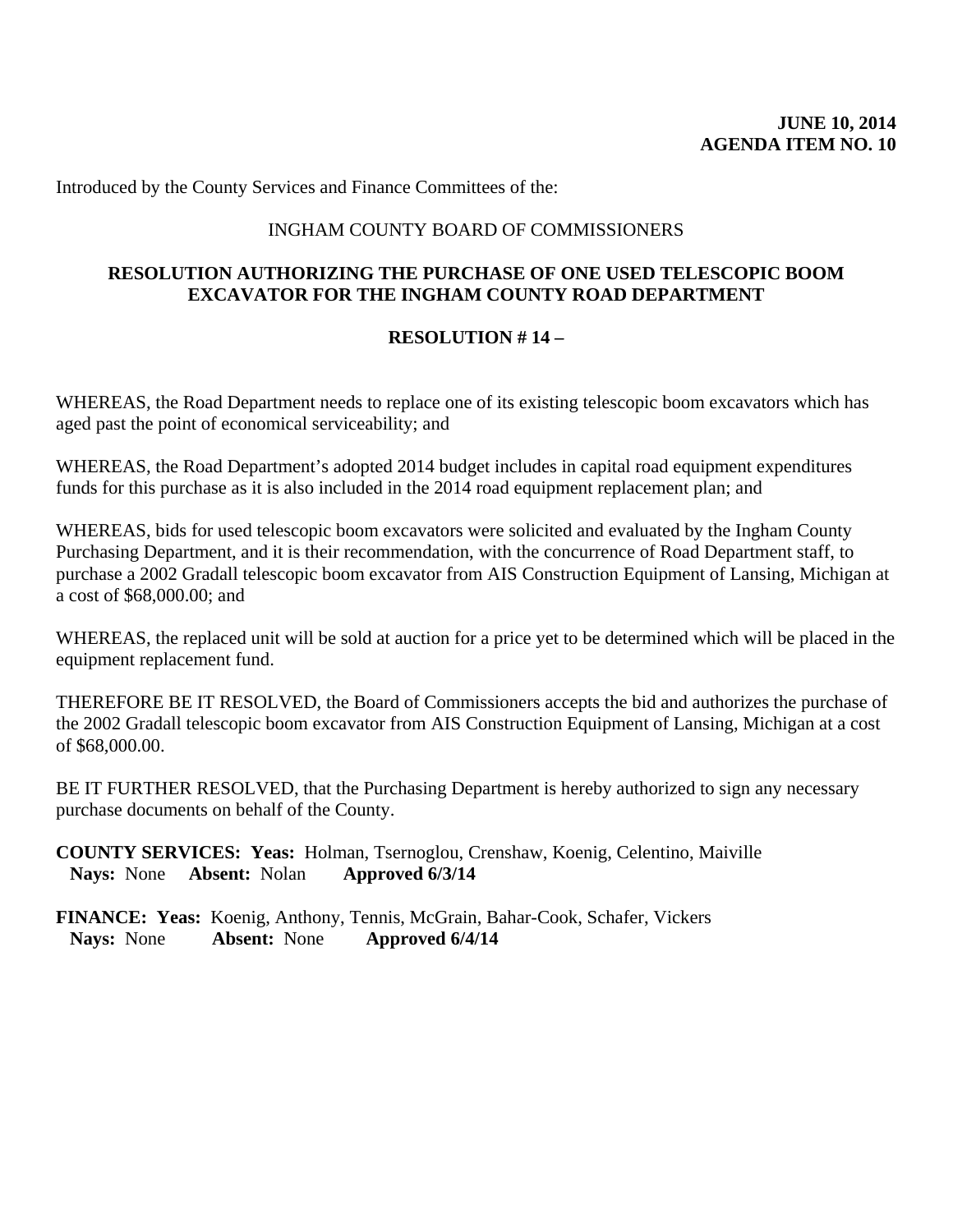Introduced by the Human Services Committee of the:

# INGHAM COUNTY BOARD OF COMMISSIONERS

# **RESOLUTION HONORING KAREN JENNINGS**

# **RESOLUTION # 14 –**

WHEREAS, Karen Jennings began her career with the Ingham County Health Department in August, 1997 as a part time temporary Health Educator II in the Breast and Cervical Cancer Control Program (BCCCP); and

WHEREAS, In March 1998 she was hired as a permanent part-time Health Educator II in the Breast and Cervical Cancer Control Program; and

WHEREAS, in 1999 her position status was increased to three-quarter time as her responsibilities expanded to the revision of the BCCCP enrollment process, training providers in other counties, and patient outreach and recruitment; and

WHEREAS, in 1999, with the establishment of the Ingham Health Plan, she developed an IHP provider guidebook and assisted in the training at all Health Department sites including Cristo Rey; and

WHEREAS, in October 1999 her position was made full-time as the BCCCP expanded with Intergovernmental Agreements with Clinton, Eaton, Gratiot, Jackson, Washtenaw and Livingston Counties; and

WHEREAS, in 2004 she was reclassified as a Prevention Programs Coordinator; and

WHEREAS, in 2011 she performed additional duties by temporarily overseeing Public Health Nursing, Family Outreach Services, Office for Young Children, Community Health Assessment, Ingham County Food Bank, and Chronic Disease and Tobacco Prevention; and

WHEREAS, in 2012 she was reclassified and was permanently assigned to oversee BCCCP, Office for Young Children, Community Health Assessment and the Ingham County Food Bank; and

WHEREAS, Karen Jennings has exemplified strong leadership, dedication, loyalty and commitment to her work and the Health Department; and

WHEREAS, through her years of dedication and hard work she has always worked to promote the health and wellbeing of the Health Department's clients and Karen will be missed.

THEREFORE BE IT RESOLVED, that the Ingham County Board of Commissioners hereby honors Karen Jennings for her 16 years of dedicated service to the community and for the contributions she has made to the Ingham County Health Department.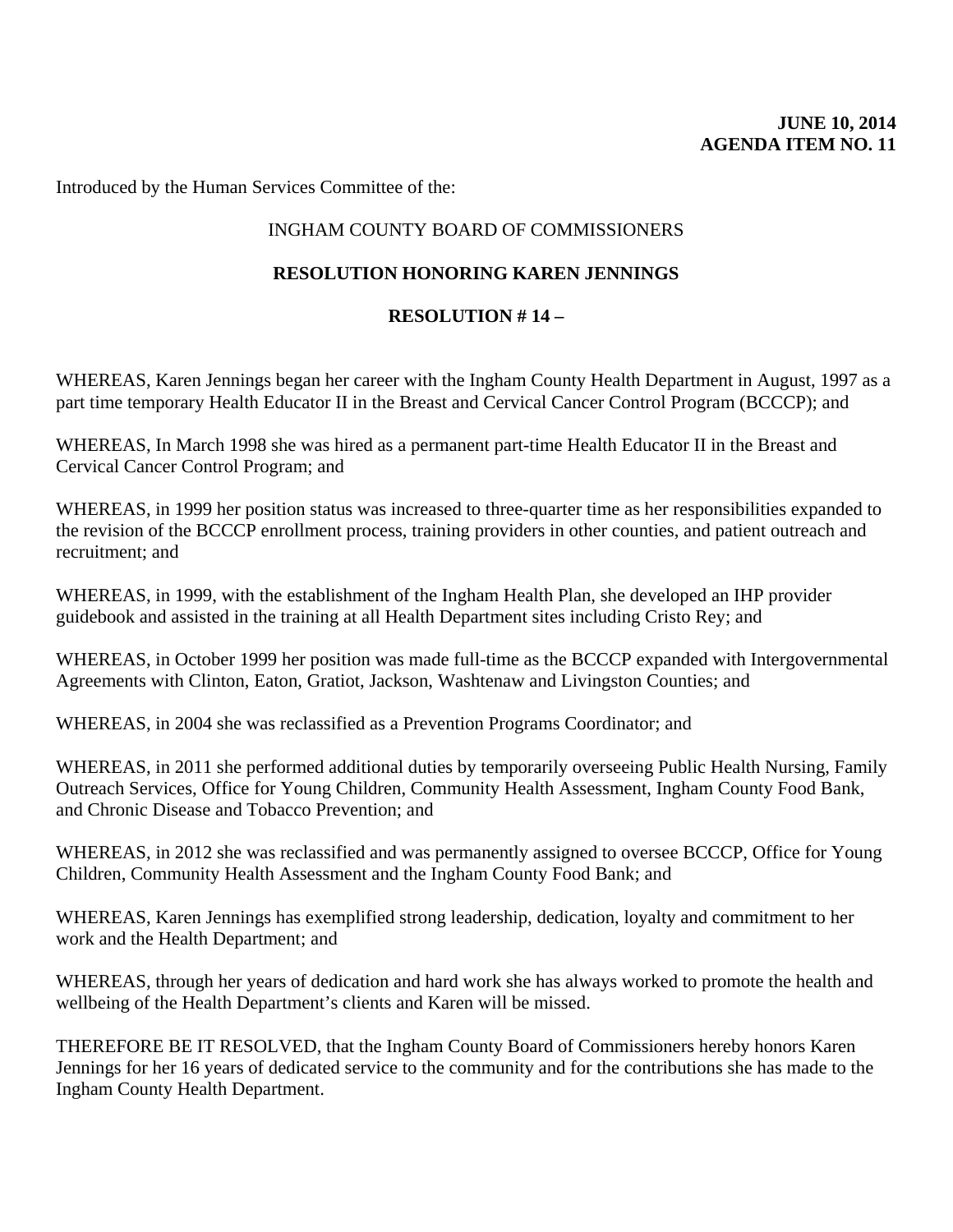BE IT FURTHER RESOLVED, that the Board wishes her continued success in all of her future endeavors.

**HUMAN SERVICES: Yeas:** Nolan, Holman, McGrain, Hope, Anthony, Vickers<br>Nays: None Absent: Tennis Approved 6/2/14 **Nays:** None **Absent:** Tennis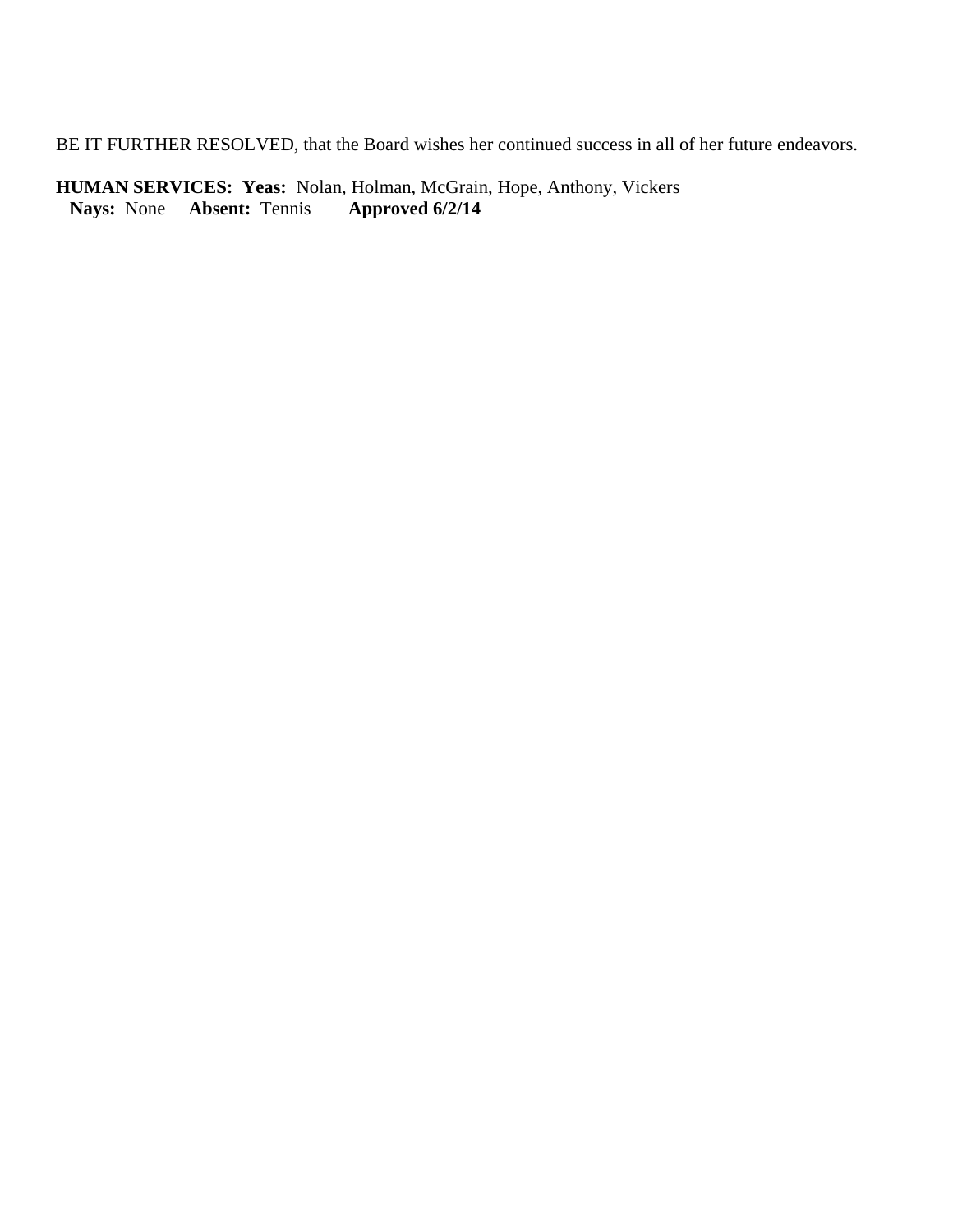Introduced by the Human Services and Finance Committees of the:

### INGHAM COUNTY BOARD OF COMMISSIONERS

### **RESOLUTION TO AUTHORIZE THE CLIENT SERVICES AGREEMENT WITH THE MICHIGAN DEPARTMENT OF HUMAN SERVICES FOR REFUGEE MEDICAL ASSESSMENT SERVICES**

### **RESOLUTION # 14 –**

WHEREAS, since FY 2001-2002 Ingham County has had a Client Services Agreement with the Michigan Department of Human Services; and

WHEREAS, the current Agreement was authorized in Resolution #12-283; and

WHEREAS, under the agreement the Health Department conducts health assessments of refugees within 30 days of arrival in the United States and the assessments include a comprehensive health assessment, an age appropriate physical examination, a number of laboratory tests, immunizations, TB services, and community referrals when appropriate for further evaluation; and

WHEREAS, the Michigan Department of Human Services would like to renew the term of the agreement from October 1, 2014 through September 30, 2015 for a total amount not to exceed \$418,900; and

WHEREAS, the Health Department shall be reimbursed based upon the following rates per unit of services delivered: Adult (18 yrs. and older) Refugee Health Screening \$819 and Child (less than age 18 years) Refugee Health Screening \$518; and

WHEREAS, the funds generated from refugee screening services shall be included as revenue in the Health Department's FY 2015 budget; and

WHEREAS, the Ingham Community Health Center Board of Directors supports the authorization of a Client Services Agreement with the Michigan Department of Human Services; and

WHEREAS, the Health Officer recommends that the Board of Commissioners authorize the renewal of the Client Services Agreement with the Michigan Department of Human Services for Refugee Medical Assessment Services, for an amount not to exceed \$418,900 for the period of October 1, 2014 through September 30, 2015, with all other terms remaining the same.

THEREFORE BE IT RESOLVED, that the Board of Commissioners authorizes the renewal of the Client Services Agreement with the Michigan Department of Human Services for Refugee Medical Assessment Services, for an amount not to exceed \$418,900 for the period of October 1, 2014 through September 30, 2015, with all other terms remaining the same.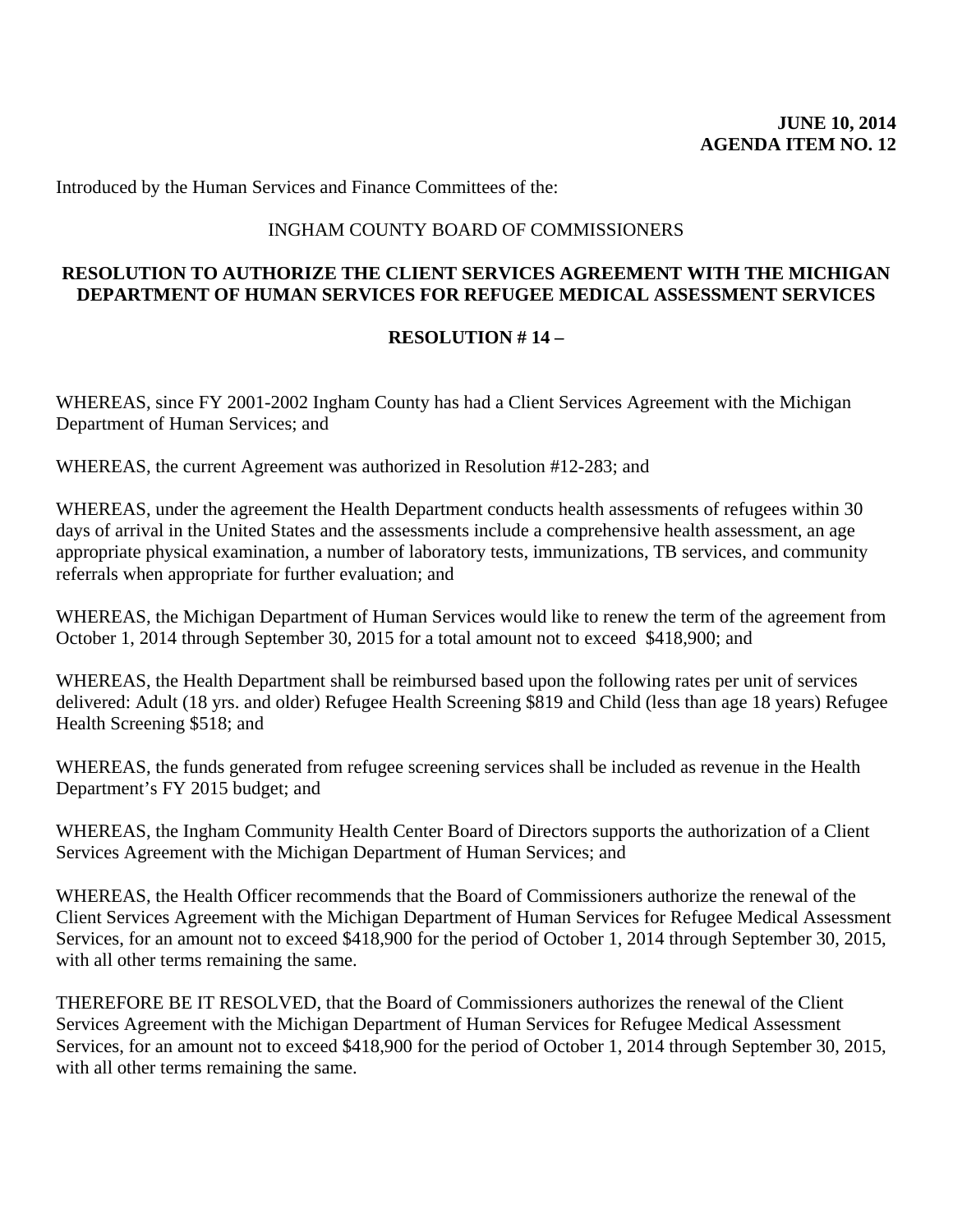BE IT FURTHER RESOLVED, that the Chairperson of the Board of Commissioners is hereby authorized to sign the necessary contract documents on behalf of the County after approval as to form by the County Attorney.

**HUMAN SERVICES: Yeas:** Nolan, Holman, McGrain, Hope, Anthony, Vickers<br>Nays: None Absent: Tennis Approved 6/2/14 **Nays:** None **Absent:** Tennis **Approved 6/2/14** 

**FINANCE: Yeas:** Koenig, Anthony, Tennis, McGrain, Bahar-Cook, Schafer, Vickers<br>Nays: None **Absent:** None **Approved 6/4/14 Nays:** None **Absent:** None **Approved 6/4/14**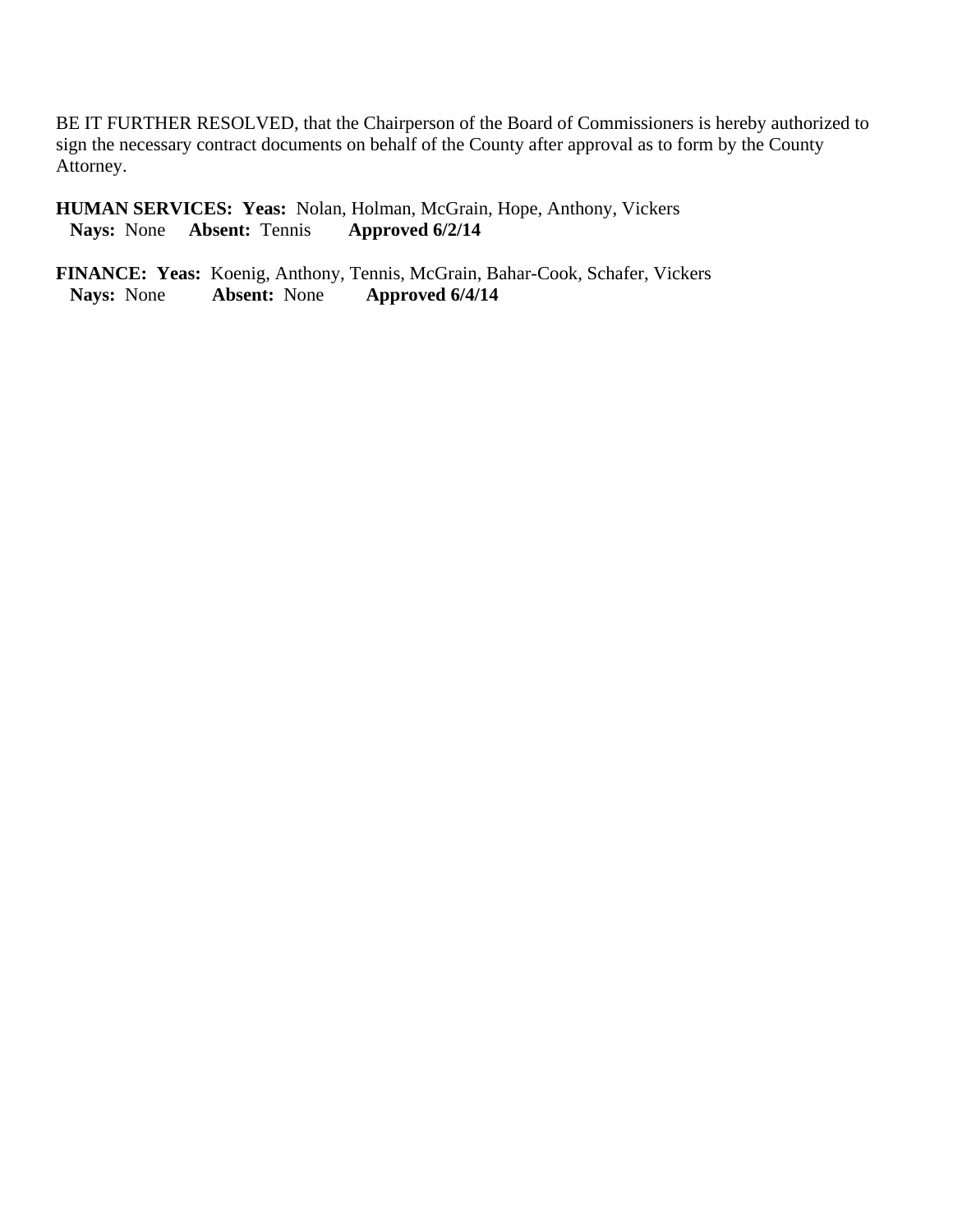Introduced by the Human Services, County Services and Finance Committees of the:

## INGHAM COUNTY BOARD OF COMMISSIONERS

## **RESOLUTION CREATING TWO NEW BUILDING MAINTENANCE POSITIONS FOR THE INGHAM COUNTY COMMUNITY HEALTH CENTER**

# **RESOLUTION # 14 –**

WHEREAS, two new building maintenance positions will be needed, effective July 1, 2014, to maintain the new Ingham County Community Health Center; and

WHEREAS, the Facilities Department would like to create one new full time Building Maintenance Supervisor position and one new part time Building Maintenance Mechanic I position to maintain this facility; and

WHEREAS, the cost of the creation of two new Facilities Department positions is detailed below:

- One New Full-Time Building Maintenance Supervisor at UAW/H, Step 1 (Salary Range \$62,639.00 -\$71,695.00 including benefits)
- One New Part-Time Building Maintenance Mechanic I at UAW/E Step 1 (Salary Range \$28,843.00 -\$32,633.00 including benefits)

WHEREAS, the total cost for both positions for the first year, including benefits, will be \$91,482.00; and

WHEREAS, the funds for the two new positions have been budgeted for and are available within the approved Line Item 511-61580-704000-02013.

THEREFORE BE IT RESOLVED, the Ingham County Board of Commissioners hereby authorizes the creation of one new full time Building Maintenance Supervisor position at UAW/H Step 1, with a beginning annual salary of \$62,639.00 including benefits and one new part time Building Maintenance Mechanic I position at UAW/E Step 1, with a beginning annual salary of \$28,843.00 including benefits, for a total cost of \$91,482.00, to maintain the new Ingham County Community Health Center.

BE IT FURTHER RESOLVED, the Controller/Administrator is authorized to make any necessary adjustments to the Facilities Department approved position list consistent with this resolution.

**HUMAN SERVICES: Yeas:** Nolan, Holman, McGrain, Hope, Anthony, Vickers **Nays:** None **Absent:** Tennis **Approved 6/2/14** 

**COUNTY SERVICES: Yeas:** Holman, Tsernoglou, Crenshaw, Koenig, Celentino, Maiville **Nays:** None **Absent:** Nolan **Approved 6/3/14** 

**FINANCE: Yeas:** Koenig, Anthony, Tennis, McGrain, Bahar-Cook, Schafer, Vickers  **Nays:** None **Absent:** None **Approved 6/4/14**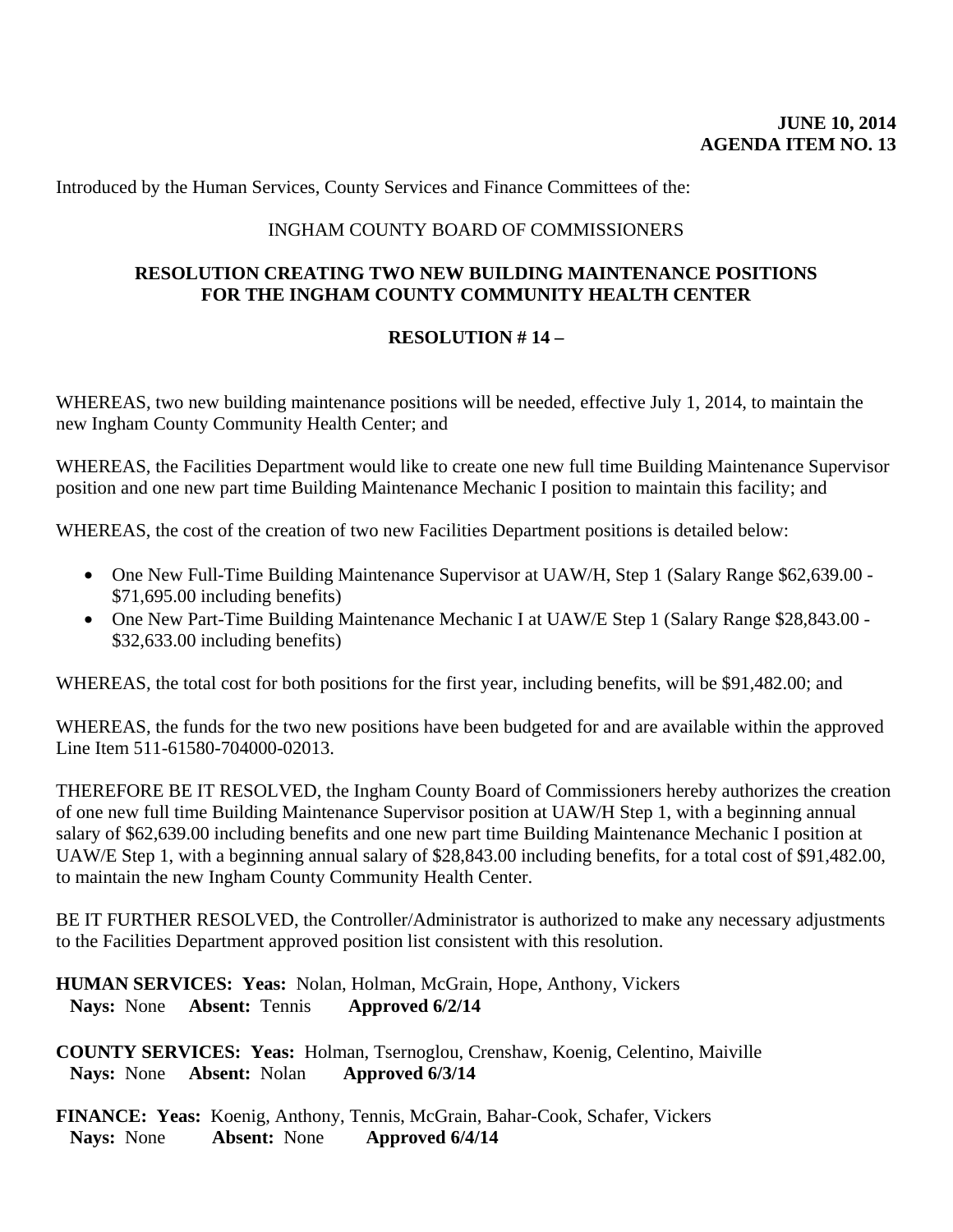Introduced by the Law & Courts, County Services and Finance Committees of the:

## INGHAM COUNTY BOARD OF COMMISSIONERS

## **RESOLUTION TO APPROVE A TEMPORARY PROSECUTOR'S WARRANT CLERK AND THE TRANSFER OF PROSECUTING ATTORNEY FUNDS**

## **RESOLUTION # 14 –**

WHEREAS, the Prosecuting Attorney is required to have adequate staffing levels in its Warrant Room in order to process criminal complaints for defendants in detention and also to process warrants for additional criminal defendants; and

WHEREAS, the Chief Warrant Clerk is currently on a reduced work schedule due to union work for the county as well as intermittent FMLA; and

WHEREAS, the limited staffing of the Warrant Room has resulted in a backlog of criminal cases; and

WHEREAS, the Prosecuting Attorney seeks to reduce the backlog so that criminal complaints are processed in a timely manner; and

WHEREAS, the Prosecuting Attorney seeks to use available department funds to eliminate this backlog through the assignment of a temporary Warrant Clerk; and

WHEREAS, the UAW Union representing Warrant Clerks has no objection to the use of temporary labor as addressed in this resolution.

THEREFORE BE IT RESOLVED, that the Ingham County Board of Commissioners approves the temporary hire of a Warrant Clerk for a period of up to 29 weeks beginning on or around June 11, 2014 and continuing through December 31, 2014.

BE IT FURTHER RESOLVED, the temporary warrant clerk would be a UAW/G Step 1 position.

BE IT FURTHER RESOLVED, that the Controller/Administrator is authorized to make any necessary adjustments to the Prosecuting Attorney's approved position list consistent with this resolution.

BE IT FURTHER RESOLVED, the Controller/Administrator is authorized to transfer up to \$10,546 from forfeiture bond revenues (line items 266-23050-659000 and 266-23060-659000) to the Prosecuting Attorney's temporary budget line item.

LAW & COURTS: Yeas: Bahar-Cook, Hope, Crenshaw, Celentino, Tsernoglou, Schafer, Maiville **Nays:** None **Absent:** None **Approved 5/29/14**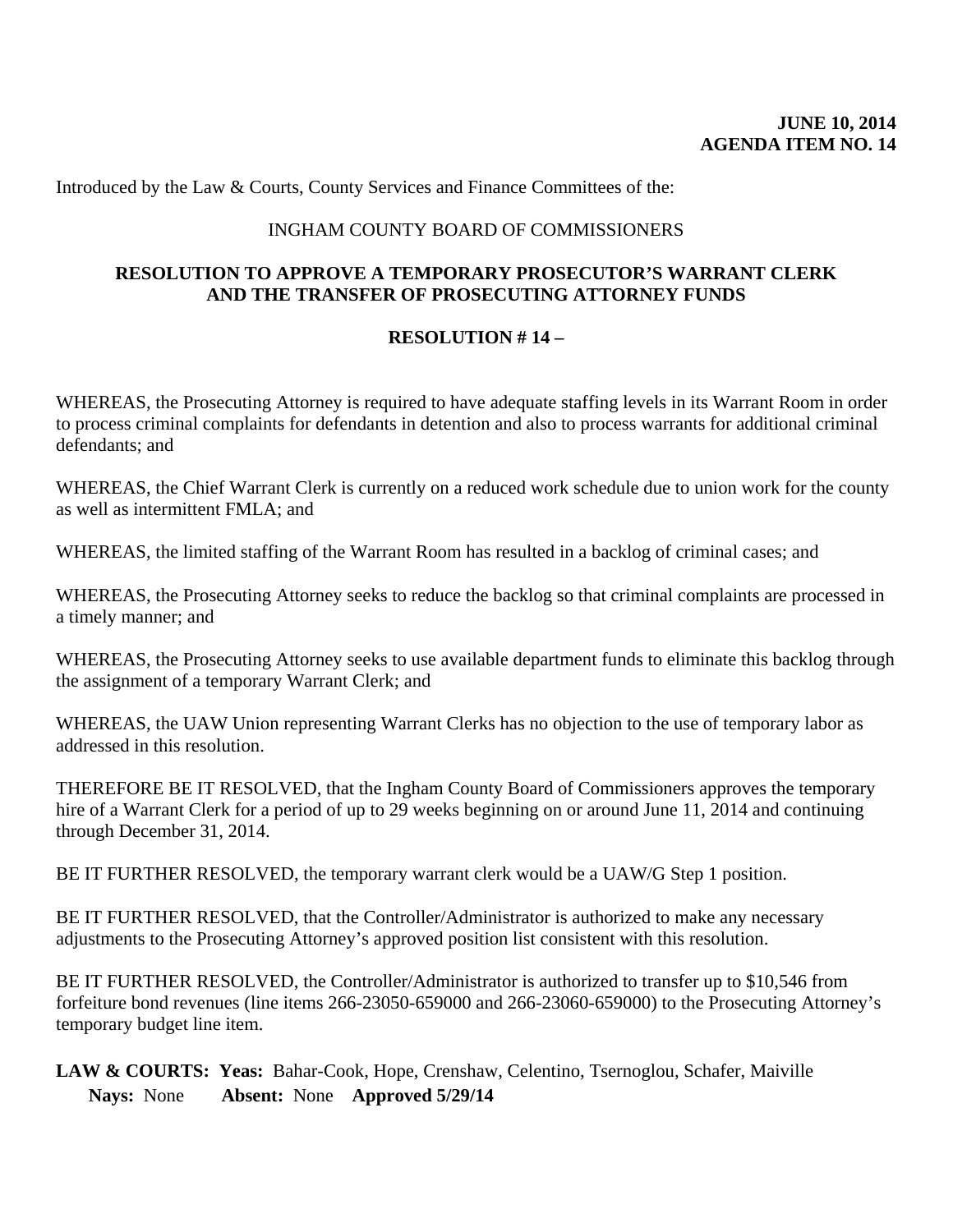**COUNTY SERVICES: Yeas:** Holman, Tsernoglou, Crenshaw, Koenig, Celentino, Maiville **Nays:** None **Absent:** Nolan **Approved 6/3/14** 

**FINANCE: Yeas:** Koenig, Anthony, Tennis, McGrain, Bahar-Cook, Schafer, Vickers<br>Nays: None **Absent:** None **Approved 6/4/14 Nays:** None **Absent:** None **Approved 6/4/14**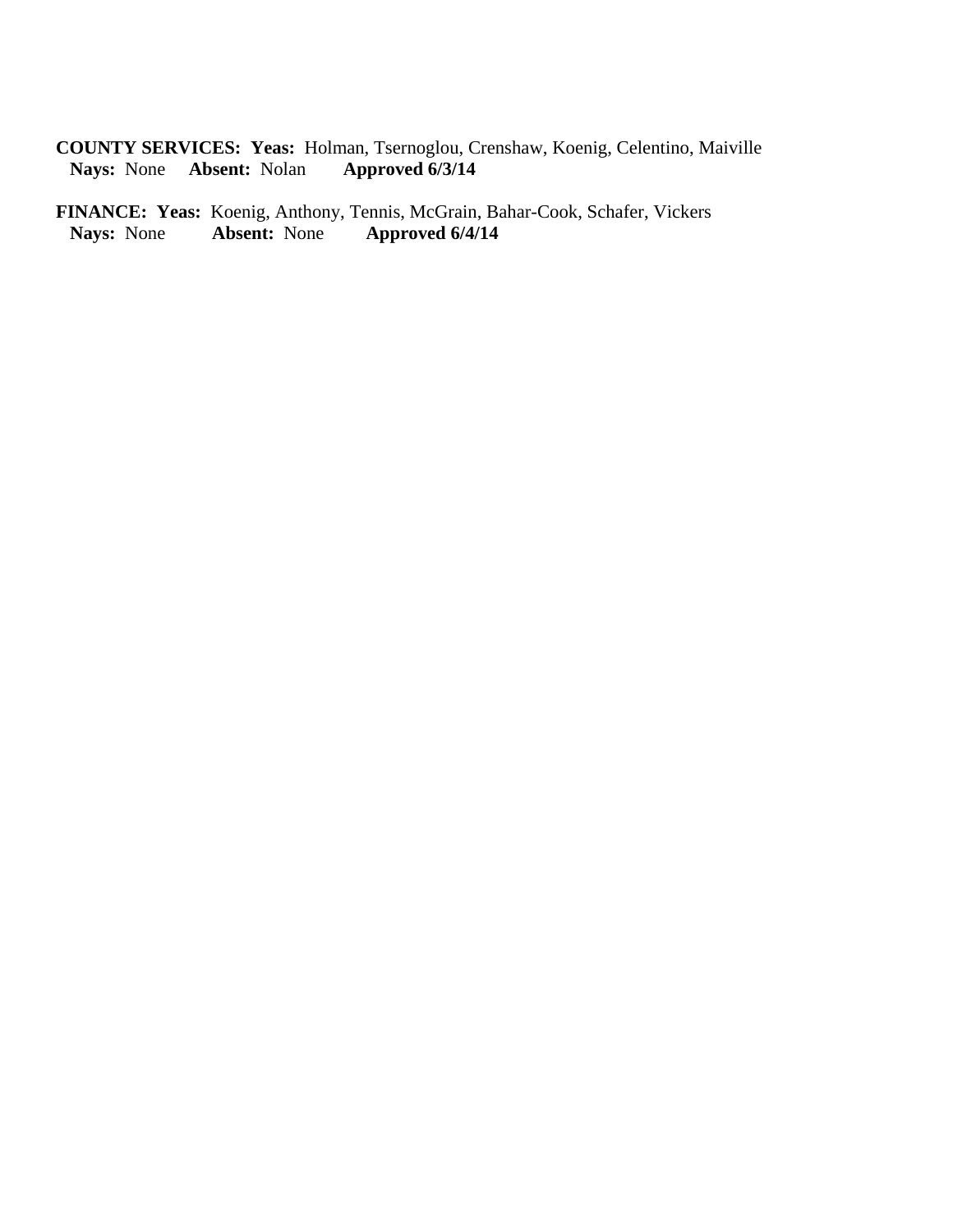Introduced by the Law & Courts and Finance Committees of the:

## INGHAM COUNTY BOARD OF COMMISSIONERS

## **RESOLUTION TO AUTHORIZE A TIME EXTENSION FOR THE SAFE HAVEN SUPERVISED VISITATION AND SAFE EXCHANGE GRANT PROGRAM AND SUBCONTRACTS**

## **RESOLUTION # 14 –**

WHEREAS, the Ingham County Board of Commissioners adopted Resolution #08-286, which authorized accepting a three-year grant for the time period October 1, 2008 through September 30, 2011, from the Office on Violence Against Women, U.S. Department of Justice; and Resolutions #09-399 and #12-020 amending Resolution #08-286 and authorizing an extension of the grant through September 30, 2013; and

WHEREAS, the Ingham County Board of Commissioners Resolutions #08-286, #09-399 and #12-020 authorized a subcontract with End Violent Encounters, Inc. (EVE, Inc.) for \$110,503, to provide for a Project Coordinator for the time period October 1, 2008 through September 30, 2013; and

WHEREAS, the Ingham County Board of Commissioners Resolutions #08-286, #09-399 and #12-020 authorized a subcontract with Michigan State University Chance at Childhood Program for \$116,511, to provide the Program Director, monitors, interns, staff and supervision of staff, interns, and volunteers for the time period October 1, 2008 through September 30, 2013; and

WHEREAS, implementation of the grant has extended beyond the term of the grant, and the Office on Violence Against Women, U.S. Department of Justice has granted an extension of the grant until September 30, 2014; and

WHEREAS, due to the extension of the grant, the same total budget was approved with some amendments between categories by the Office on Violence Against Women, U.S. Department of Justice.

THEREFORE BE IT RESOLVED, that Resolutions #08-286, #09-399 and #12-020 are amended to authorize an extension of the subcontract with Michigan State University, Chance at Childhood Program, for an amount not to exceed \$122,107, until September 30, 2014.

BE IT FURTHER RESOLVED, that Resolutions #08-286, #09-399 and #12-020 are amended to authorize an extension of the subcontract with End Violent Encounters, Inc. (EVE, Inc.), for an amount not to exceed \$114,941, until September 30, 2014.

BE IT FURTHER RESOLVED, the Ingham County Board of Commissioners authorizes a modification of the grant budget and an extension of the grant until September 30, 2014, as approved by the Office on Violence Against Women, U.S. Department of Justice.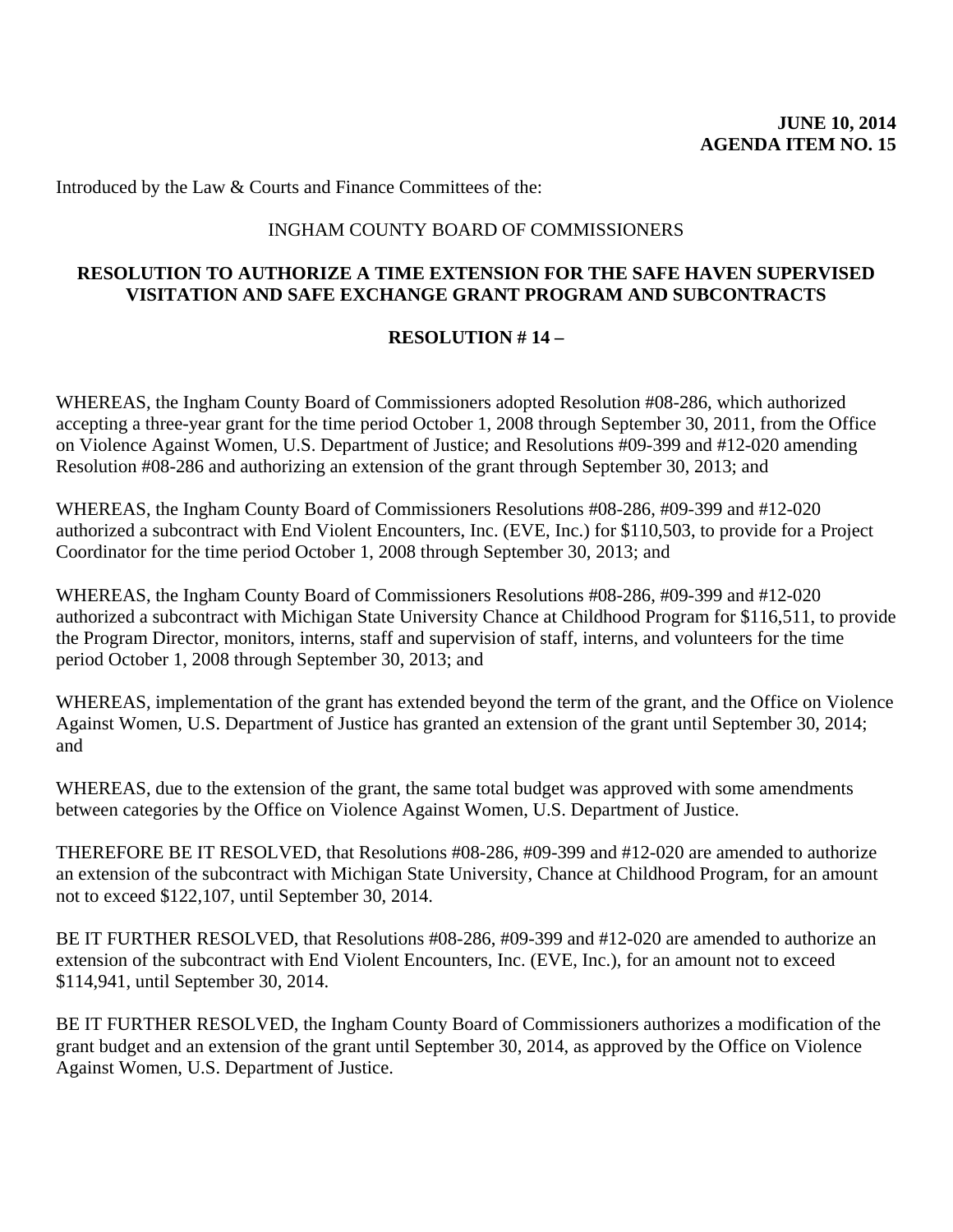BE IT FURTHER RESOLVED, that the Controller/Administrator is authorized to make the necessary budget adjustments to the Circuit Court Family Division, Friend of the Court 2014 budget in accordance with this Resolution.

BE IT FURTHER RESOLVED, that the Chairperson of the Ingham County Board of Commissioners is authorized to sign any contract/grant documents consistent with this resolution and approved as to form by the County Attorney.

LAW & COURTS: Yeas: Bahar-Cook, Hope, Crenshaw, Celentino, Tsernoglou, Schafer, Maiville **Nays:** None **Absent:** None **Approved 5/29/14** 

**FINANCE: Yeas:** Koenig, Anthony, Tennis, McGrain, Bahar-Cook, Schafer, Vickers  **Nays:** None **Absent:** None **Approved 6/4/14**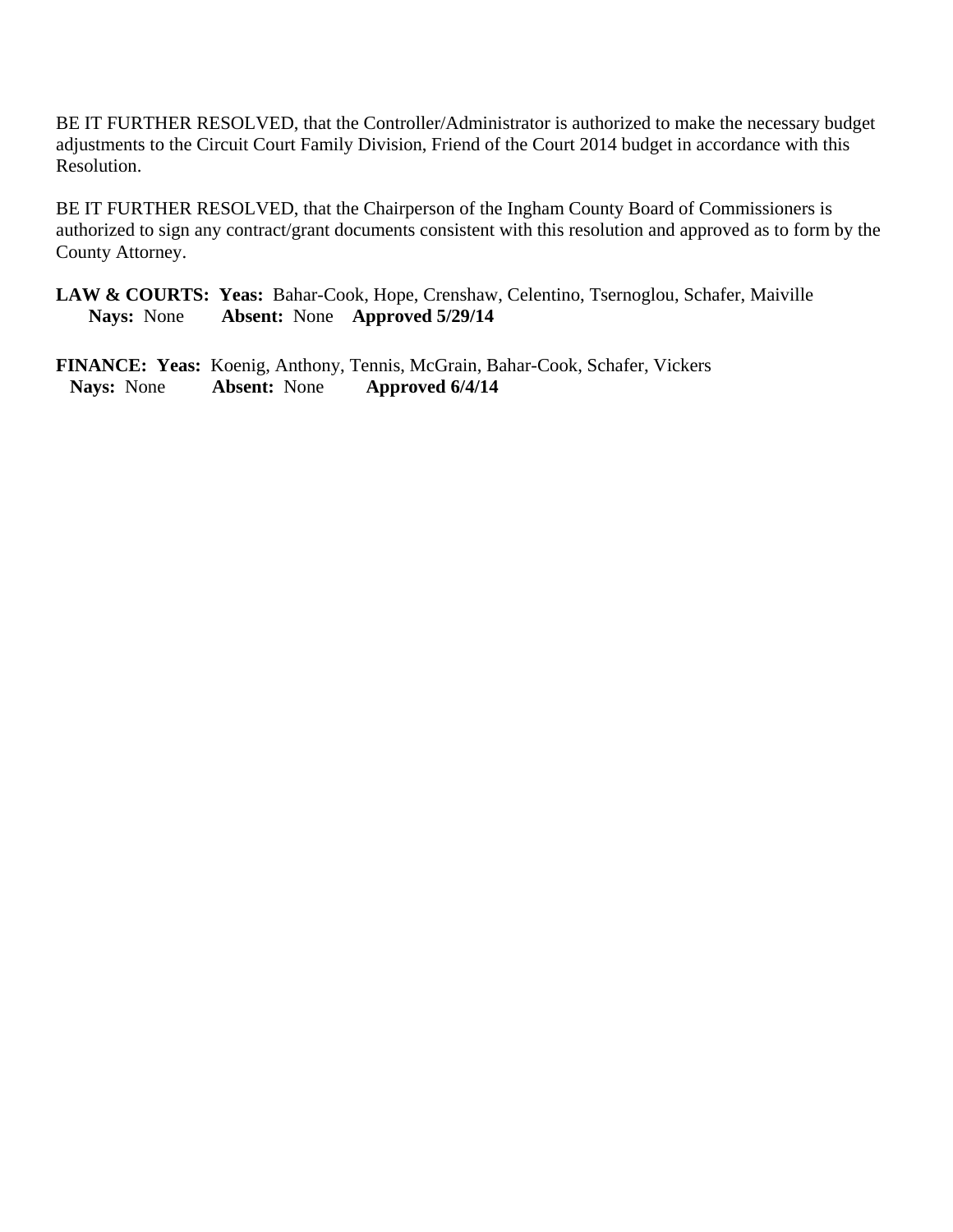Introduced by the Law and Courts and Finance Committees of the:

#### INGHAM COUNTY BOARD OF COMMISSIONERS

#### **RESOLUTION TO APPROVE THE CITY OF LANSING'S REQUEST FOR THE INGHAM COUNTY SHERIFF'S OFFICE TO PROVIDE TRAFFIC ENFORCEMENT SERVICES THROUGH THE SECONDARY ROAD PATROL P.A. 416 GRANT PROGRAM**

## **RESOLUTION # 14 –**

WHEREAS, the Ingham County Sheriff's Office annually receives from the Office of Highway Safety Program P.A. 416 grants to partially pay for four Secondary Road Patrol Deputies to conduct grant eligible traffic enforcement activities in Ingham County; and

WHEREAS, the City of Lansing has formally requested through Resolution #2014–152 that the Ingham County Sheriff's Office provide the services described in MCL 51.76(2)(a), MCL 51.76(2)(c), and MCL 51.76(2)(d) on all County primary roads, County local roads, and state trunk line highways within the City; and

WHEREAS, the Ingham County Board of Commissioners recognizes and supports the partnerships between City of Lansing Police Department and Ingham County Sheriff's Office including the Violent Crime Initiative, Capital Area Dive Team, Interstate -96 Traffic Safety Details, Accident Investigation Teams, and Homeland Security Grant Cooperative Efforts and other initiatives; and

WHEREAS, the provision of traffic enforcement services within the City of Lansing per the terms of the P.A. 416 grant will be totally at the discretion of the Sheriff and will be contingent on the availability of the limited amount of Sheriff's Office Deputies on duty at any given time.

THEREFORE BE IT RESOLVED, the Ingham County Board of Commissioners approves the City of Lansing request as outlined in Resolution #2014-152 effective June 11, 2014 .

BE IT FURTHER RESOLVED, that the Ingham County Board of Commissioners supports and encourages future collaborative efforts between the Ingham County Sheriff's Office, the City of Lansing Police Department, and all County Public Safety Agencies in the future as limited resources allow.

BE IT FURTHER RESOLVED, the Ingham County Board of Commissioners request the County Clerk to forward a copy of this resolution to the City Council, Mayor Bernero, and Lansing Police Chief Mike Yankowski.

**LAW & COURTS: Yeas:** Bahar-Cook, Hope, Crenshaw, Celentino, Tsernoglou **Nays:** Schafer, Maiville **Absent:** None **Approved 5/29/14** 

**FINANCE: Yeas:** Anthony, Tennis, McGrain, Bahar-Cook